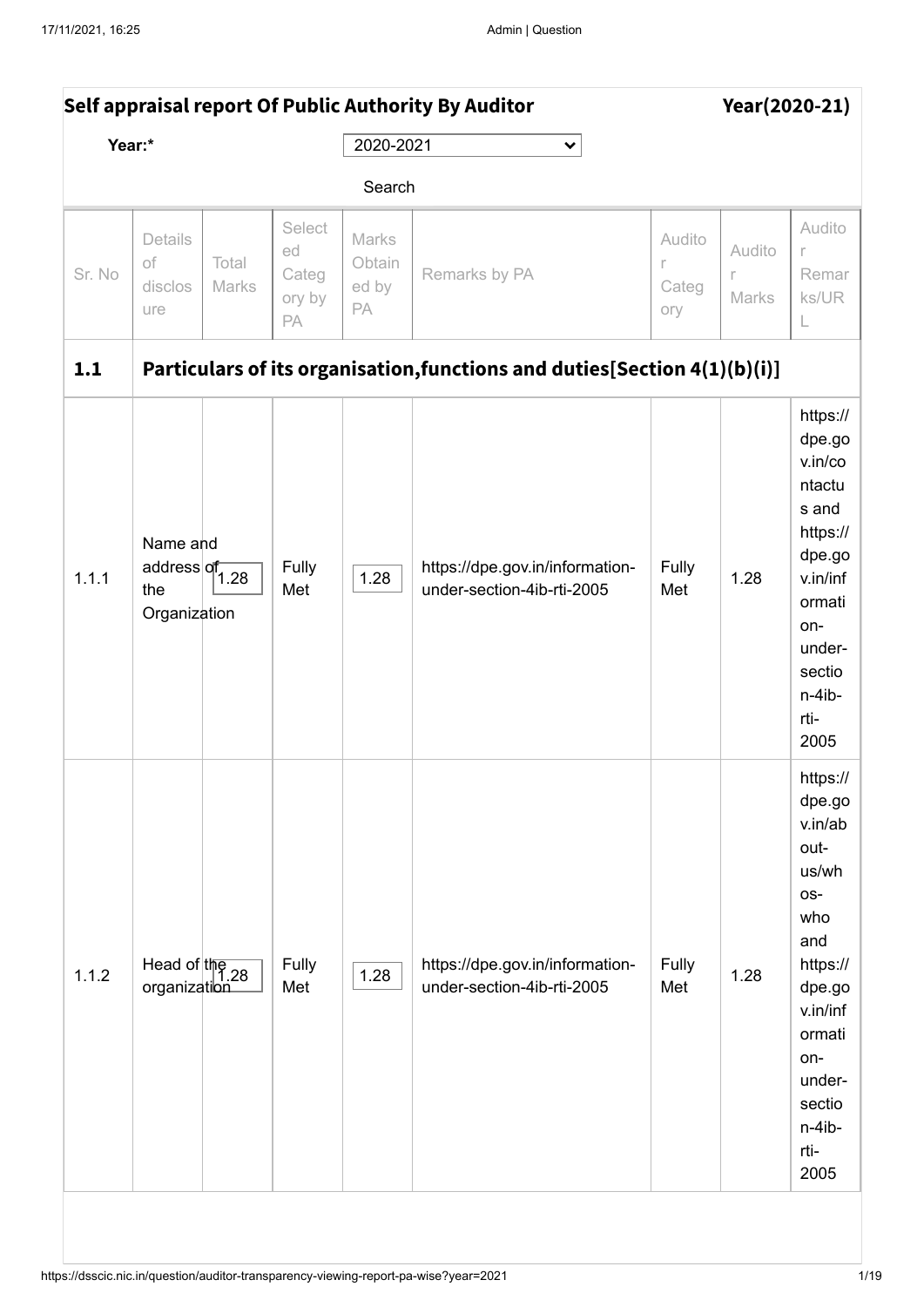| 17/11/2021, 16:25 |                                             |      |              | Admin   Question |                                                               |              |      |                                                                                                                                                                                                            |  |
|-------------------|---------------------------------------------|------|--------------|------------------|---------------------------------------------------------------|--------------|------|------------------------------------------------------------------------------------------------------------------------------------------------------------------------------------------------------------|--|
| 1.1.3             | Vision,<br>Mission<br>and Key<br>objectives | 1.28 | Fully<br>Met | 1.28             | https://dpe.gov.in/information-<br>under-section-4ib-rti-2005 | Fully<br>Met | 1.28 | https://<br>dpe.go<br>v.in/inf<br>ormati<br>on-<br>under-<br>sectio<br>n-4ib-<br>rti-<br>2005                                                                                                              |  |
| 1.1.4             | Function<br>and<br>duties                   | 1.28 | Fully<br>Met | 1.28             | https://dpe.gov.in/information-<br>under-section-4ib-rti-2005 | Fully<br>Met | 1.28 | https://<br>dpe.go<br>v.in/inf<br>ormati<br>on-<br>under-<br>sectio<br>n-4ib-<br>rti-<br>2005                                                                                                              |  |
| 1.1.5             | Organization<br>  1.28<br>Chart             |      | Fully<br>Met | 1.28             | https://dpe.gov.in/information-<br>under-section-4ib-rti-2005 | Fully<br>Met | 1.28 | https://<br>dpe.go<br>v.in/sit<br>es/def<br>ault/fil<br>$es/s_n$<br>$0_1$ <sup>1</sup><br>$\_5.pdf$<br>at<br>https://<br>dpe.go<br>v.in/inf<br>ormati<br>on-<br>under-<br>sectio<br>n-4ib-<br>rti-<br>2005 |  |
|                   |                                             |      |              |                  |                                                               |              |      |                                                                                                                                                                                                            |  |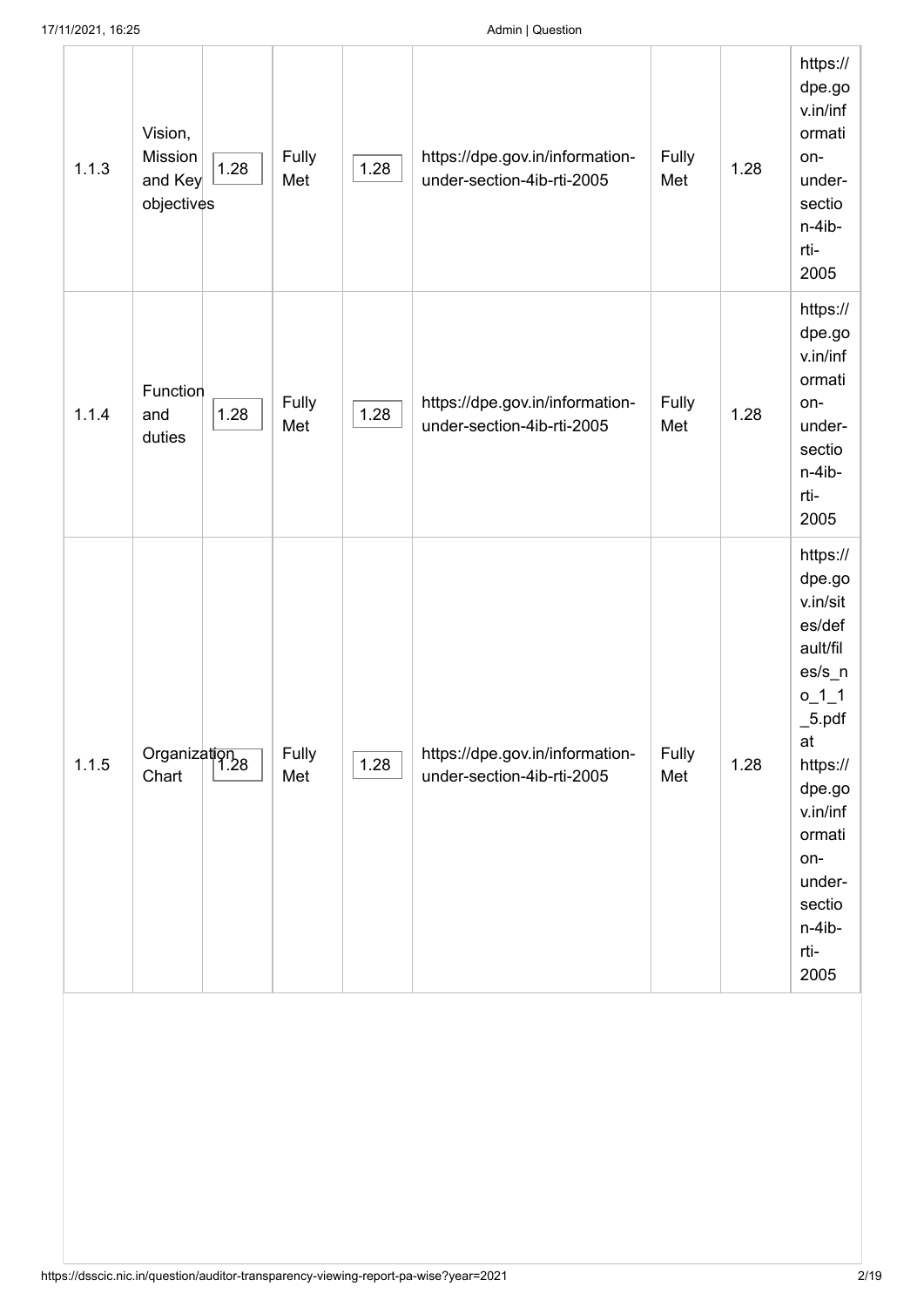| 1.1.6 | Any other<br>details-the<br>genesis,<br>inception,<br>formation of<br>the<br>department<br>and the<br>HoDs from $\sqrt{\frac{1}{1.28}}$<br>time to time<br>as well as<br>the<br>committees/<br>Commissions<br>constituted<br>from time to<br>time have<br>been dealt | Fully<br>Met | 1.28 | https://dpe.gov.in/information-<br>under-section-4ib-rti-2005        | Partiall<br>y Met | 0.64 | https://<br>dpe.go<br>v.in/ab<br>out-<br>us/abo<br>ut-<br>depart<br>ment                                                                                                                                                  |
|-------|----------------------------------------------------------------------------------------------------------------------------------------------------------------------------------------------------------------------------------------------------------------------|--------------|------|----------------------------------------------------------------------|-------------------|------|---------------------------------------------------------------------------------------------------------------------------------------------------------------------------------------------------------------------------|
| 1.2   |                                                                                                                                                                                                                                                                      |              |      | Power and duties of its officers and employees[Section 4(1) (b)(ii)] |                   |      |                                                                                                                                                                                                                           |
| 1.2.1 | Powers and<br>duties of<br>officers<br>$\frac{5 \text{m} \cdot \text{m}}{($ administrative,<br>financial and<br>judicial)                                                                                                                                            | Fully<br>Met | 1.54 | https://dpe.gov.in/information-<br>under-section-4ib-rti-2005        | Fully<br>Met      | 1.54 | https://<br>dpe.go<br>v.in/sit<br>es/def<br>ault/fil<br>$\mathsf{es/s}$ _n<br>$0_{12}$<br>$\_1$ .pdf<br>availa<br>ble at<br>https://<br>dpe.go<br>v.in/inf<br>ormati<br>on-<br>under-<br>sectio<br>n-4ib-<br>rti-<br>2005 |
|       |                                                                                                                                                                                                                                                                      |              |      |                                                                      |                   |      |                                                                                                                                                                                                                           |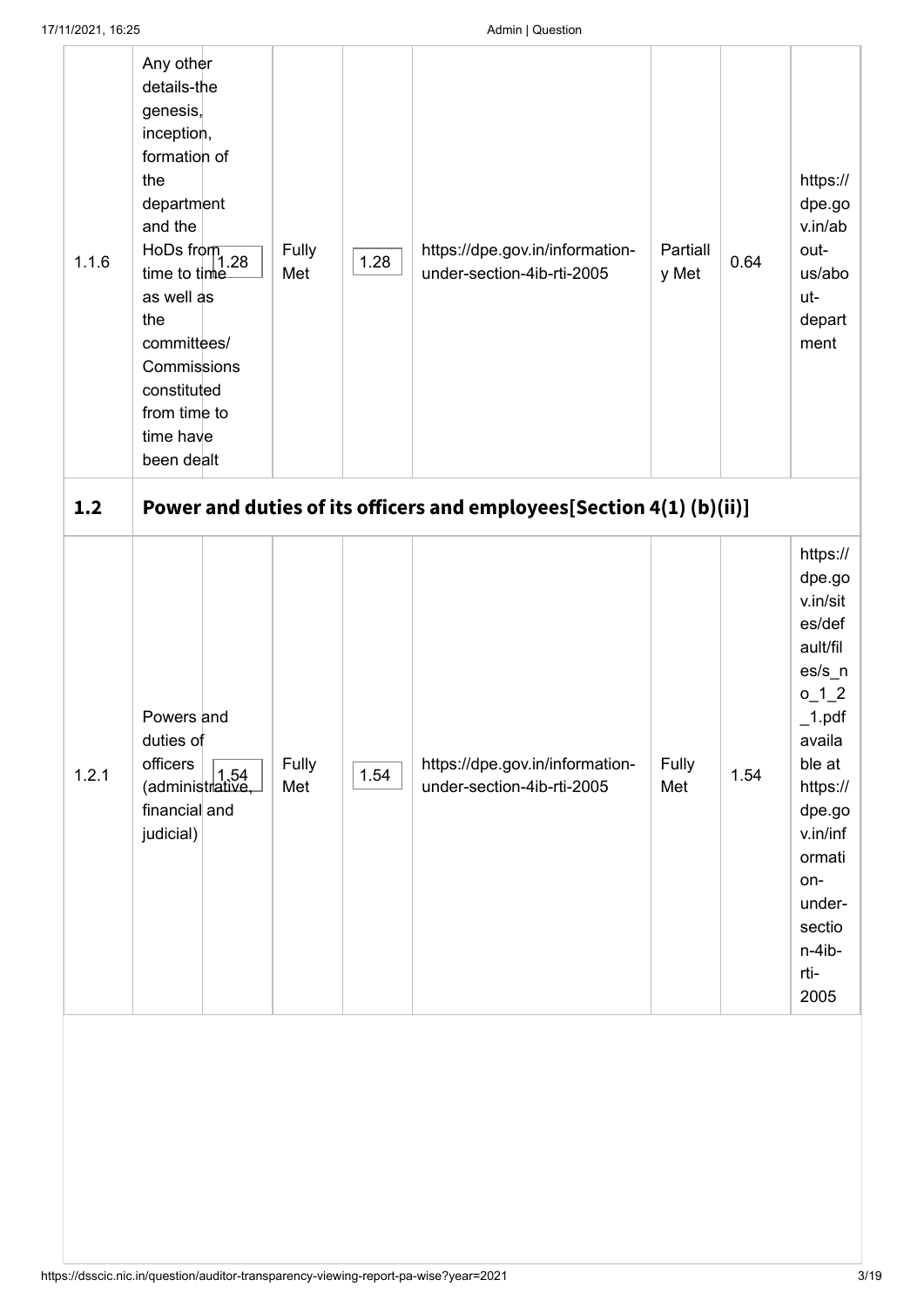| 1.2.2 | Power and<br>duties of<br>$\overline{0}$<br>other<br>employees                               | Not<br>Applic<br>able | $\pmb{0}$ |                                                               | Fully<br>Met | 1.54 | <b>Duties</b><br>of<br>other<br>emplo<br>yees<br>is<br>derive<br>d from<br>their<br>divisio<br>n in<br>accord<br>ance<br>with<br>https://<br>dpe.go<br>v.in/sit<br>es/def<br>aultfile<br>$s/s$ _no<br>$-1 - 3$<br>5.pdf<br>(dpe.g<br>ov.in) |
|-------|----------------------------------------------------------------------------------------------|-----------------------|-----------|---------------------------------------------------------------|--------------|------|---------------------------------------------------------------------------------------------------------------------------------------------------------------------------------------------------------------------------------------------|
| 1.2.3 | Rules/<br>orders<br>under<br>which<br>powers<br>1.54<br>and<br>duty<br>are<br>derived<br>and | Fully<br>Met          | 1.54      | https://dpe.gov.in/information-<br>under-section-4ib-rti-2005 | Fully<br>Met | 1.54 | https://<br>dpe.gov<br>v.in/inf<br>ormati<br>on-<br>under-<br>sectio<br>n-4ib-<br>rti-<br>2005                                                                                                                                              |
| 1.2.4 | Exercised 0                                                                                  | Not<br>Applic<br>able | $\pmb{0}$ |                                                               | Fully<br>Met | 1.54 | https://<br>dpe.go<br>v.in/inf<br>ormati<br>on-<br>under-<br>sectio<br>n-4ib-<br>rti-<br>2005                                                                                                                                               |
|       |                                                                                              |                       |           |                                                               |              |      |                                                                                                                                                                                                                                             |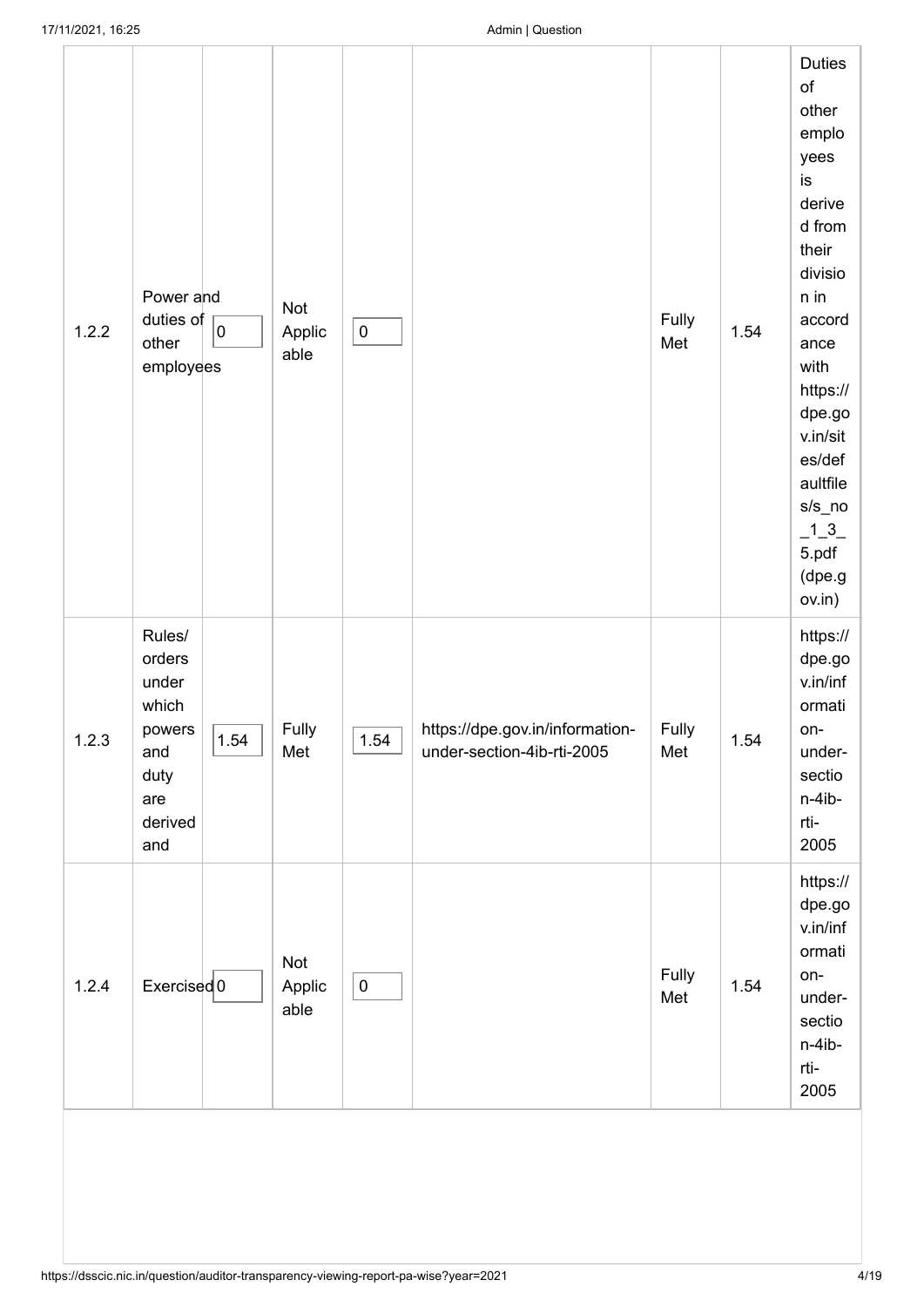| 1.2.5 | Work<br>1.54<br>allocation                                                                     | Fully<br>Met | 1.54 | https://dpe.gov.in/information-<br>under-section-4ib-rti-2005        | Fully<br>Met | 1.54 | https://<br>dpe.go<br>v.in/inf<br>ormati<br>on-<br>under-<br>sectio<br>n-4ib-<br>rti-<br>2005<br>in line<br>with<br>https://<br>dpe.go<br>v.in/sit<br>es/def<br>aultfile<br>$s/s$ _no<br>$-1 - 3$<br>5.pdf<br>(dpe.g<br>ov.in) |
|-------|------------------------------------------------------------------------------------------------|--------------|------|----------------------------------------------------------------------|--------------|------|--------------------------------------------------------------------------------------------------------------------------------------------------------------------------------------------------------------------------------|
| 1.3   |                                                                                                |              |      | Procedure followed in decision making process [Section 4(1)(b)(iii)] |              |      |                                                                                                                                                                                                                                |
| 1.3.1 | Process<br>of<br>decision<br>making<br>Identify<br>1.54<br>key<br>decision<br>making<br>points | Fully<br>Met | 1.54 | https://dpe.gov.in/information-<br>under-section-4ib-rti-2005        | Fully<br>Met | 1.54 | https://<br>dpe.go<br>v.in/inf<br>ormati<br>on-<br>under-<br>sectio<br>n-4ib-<br>rti-<br>2005                                                                                                                                  |
| 1.3.2 | Final<br>decision<br>1.54<br>making<br>authority                                               | Fully<br>Met | 1.54 | https://dpe.gov.in/information-<br>under-section-4ib-rti-2005        | Fully<br>Met | 1.54 | https://<br>dpe.go<br>v.in/inf<br>ormati<br>on-<br>under-<br>sectio<br>n-4ib-<br>rti-<br>2005                                                                                                                                  |
|       |                                                                                                |              |      |                                                                      |              |      |                                                                                                                                                                                                                                |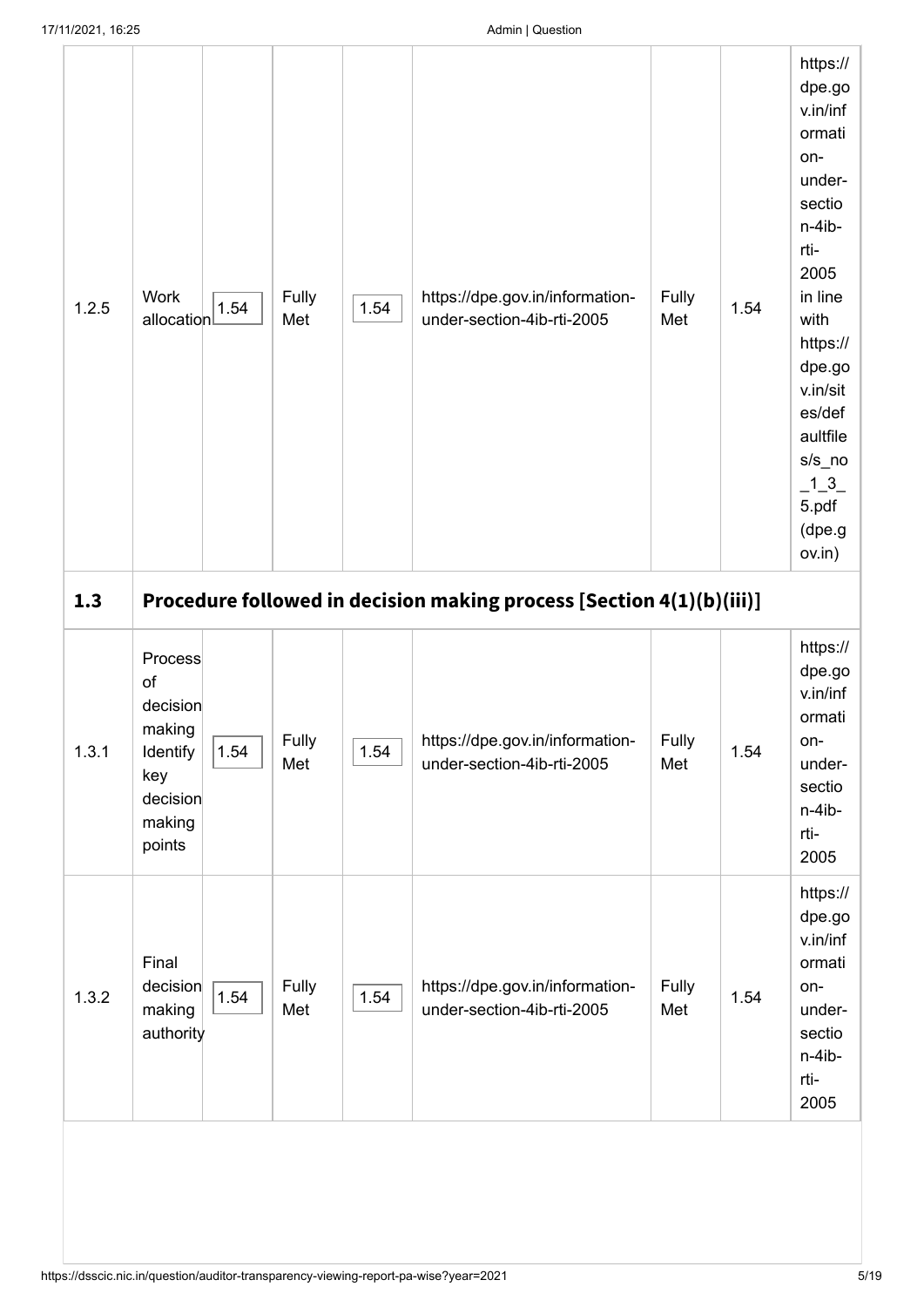| 1.3.3 | Related<br>$provisions$ <sub>1.54</sub><br>acts, rules<br>etc.     | Fully<br>Met | 1.54 | https://dpe.gov.in/information-<br>under-section-4ib-rti-2005 | Fully<br>Met | 1.54 | https://<br>dpe.go<br>v.in/inf<br>ormati<br>on-<br>under-<br>sectio<br>n-4ib-<br>rti-<br>2005                                                                                                                               |
|-------|--------------------------------------------------------------------|--------------|------|---------------------------------------------------------------|--------------|------|-----------------------------------------------------------------------------------------------------------------------------------------------------------------------------------------------------------------------------|
| 1.3.4 | Time limit<br>for taking<br>1.54<br>a<br>decisions,<br>if any      | Fully<br>Met | 1.54 | https://dpe.gov.in/information-<br>under-section-4ib-rti-2005 | Fully<br>Met | 1.54 | https://<br>dpe.go<br>v.in/inf<br>ormati<br>on-<br>under-<br>sectio<br>n-4ib-<br>rti-<br>2005                                                                                                                               |
| 1.3.5 | Channel of<br>$supervis$ $\frac{1}{1.54}$<br>and<br>accountability | Fully<br>Met | 1.54 | https://dpe.gov.in/information-<br>under-section-4ib-rti-2005 | Fully<br>Met | 1.54 | https://<br>dpe.go<br>v.in/sit<br>es/def<br>ault/fil<br>$\mathsf{es/s}\_n$<br>$0_1$ $3_2$<br>$\_5.pdf$<br>availa<br>ble at<br>https://<br>dpe.go<br>v.in/inf<br>ormati<br>on-<br>under-<br>sectio<br>n-4ib-<br>rti-<br>2005 |
| 1.4   |                                                                    |              |      | Norms for discharge of functions[Section 4(1)(b)(iv)]         |              |      |                                                                                                                                                                                                                             |
|       |                                                                    |              |      |                                                               |              |      |                                                                                                                                                                                                                             |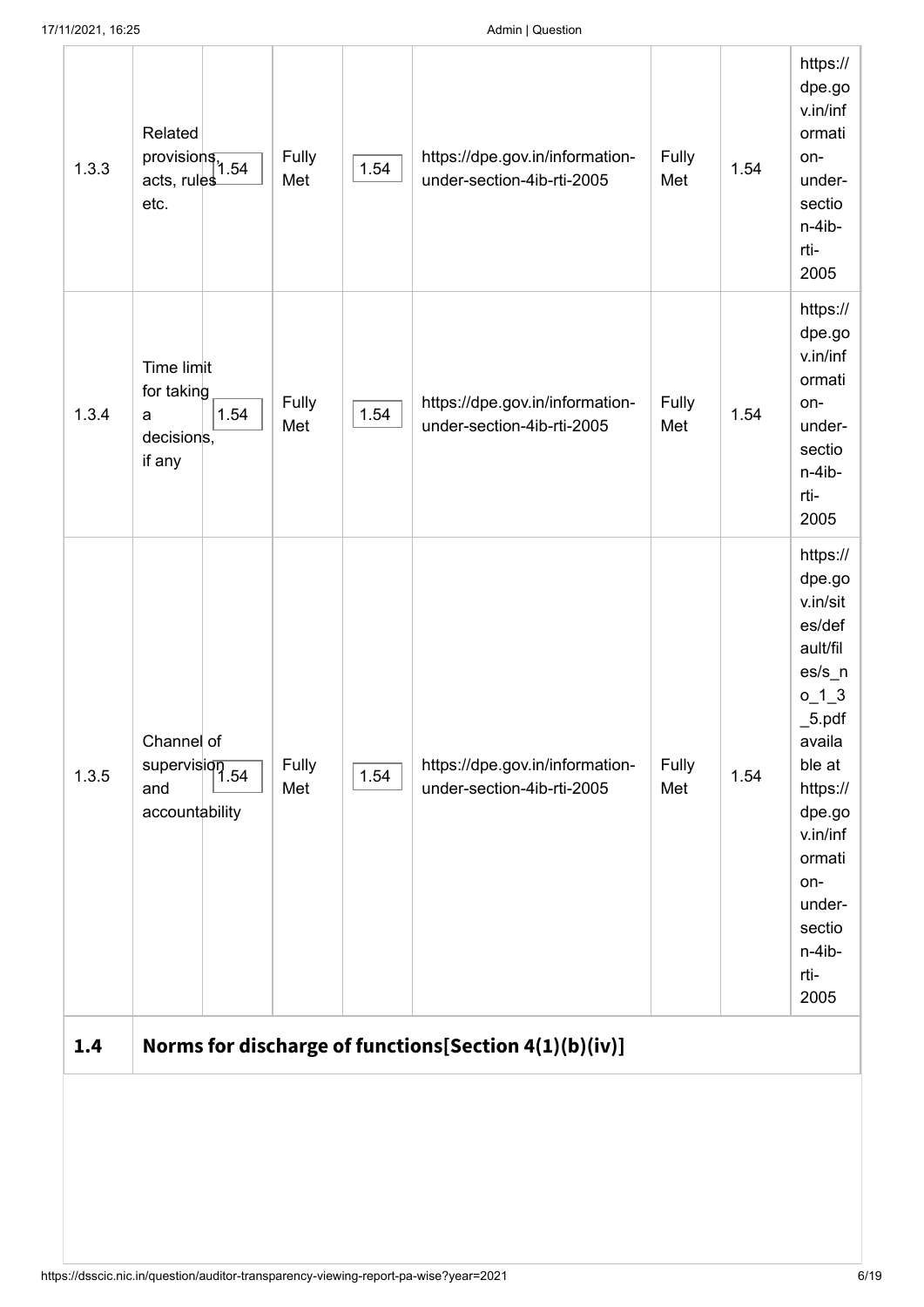<span id="page-6-0"></span>

| 1.4.1 | Nature of<br>functions/<br>services<br>offered | Not<br>Applic<br>able | $\pmb{0}$ | Fully<br>Met | 1.54 | https://<br>dpe.gov<br>v.in/sit<br>es/def<br>ault/fil<br>es/Citi<br>zen%2<br>7s%20<br>$-$ %20<br>Charte<br>r%202<br>$013 -$<br>$14_2.p$<br>$\mathsf{d}\mathsf{f}$<br>availa<br>ble at<br>https://<br>dpe.go<br>v.in/inf<br>ormati<br>onund<br>ersecti<br>on/nor<br>$ms-$<br>set-it-<br>discha<br>rge-<br>its-<br>functio<br>$ns-0$<br>and<br>https://<br>dpe.go<br>v.in/sit<br>es/def<br>ault/fil<br>es/Citi<br>$zen_C$<br>harter<br>$for_1$<br>$9_20.p$<br>$\mathsf{df}$ |
|-------|------------------------------------------------|-----------------------|-----------|--------------|------|---------------------------------------------------------------------------------------------------------------------------------------------------------------------------------------------------------------------------------------------------------------------------------------------------------------------------------------------------------------------------------------------------------------------------------------------------------------------------|
|       |                                                |                       |           |              |      |                                                                                                                                                                                                                                                                                                                                                                                                                                                                           |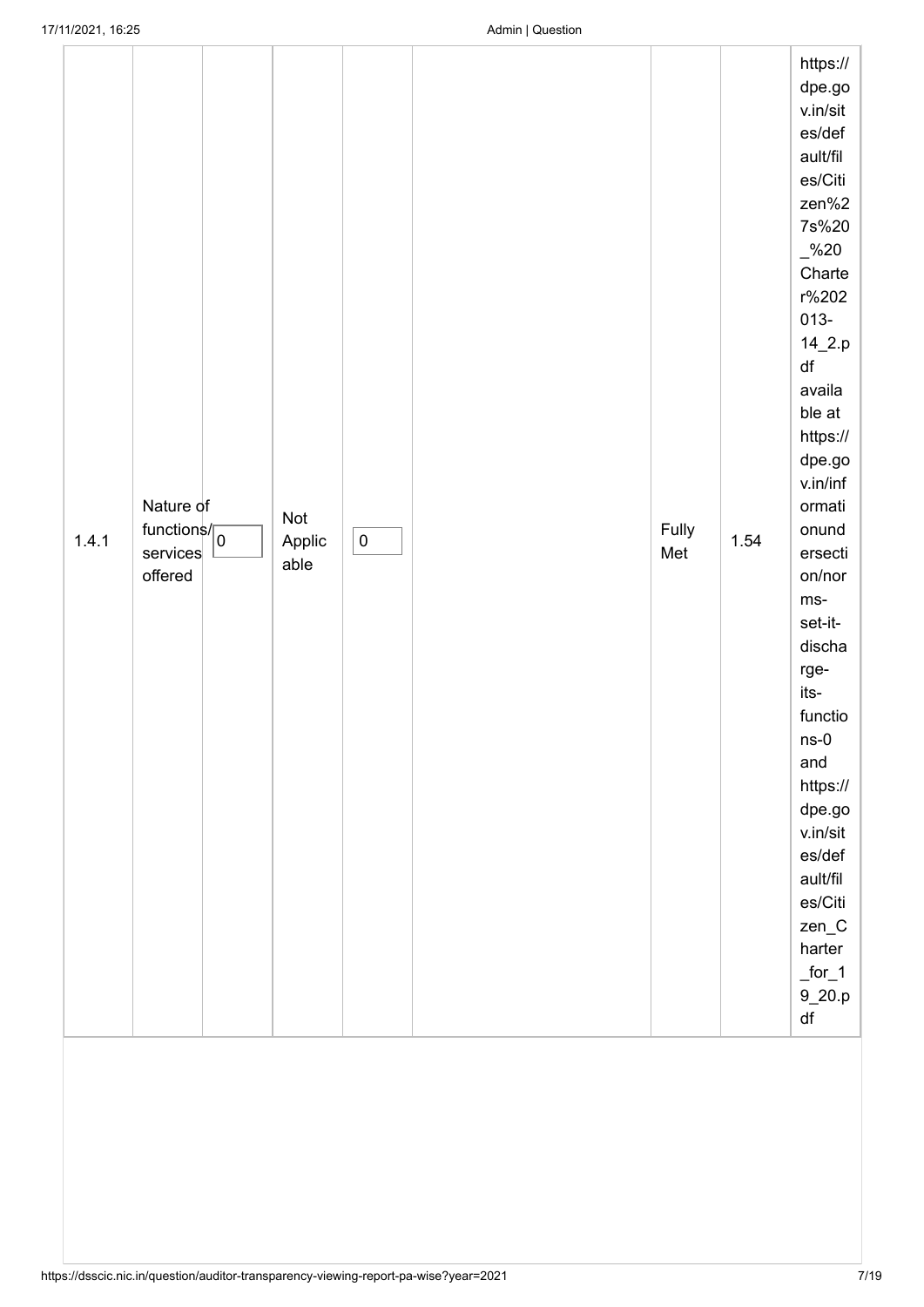| 1.4.2 | Norms/<br>standards<br>for<br>$functions / \_$<br>service<br>delivery | Not<br>Applic<br>able | $\pmb{0}$ |  | Fully<br>Met | 1.54 | https://<br>dpe.go<br>v.in/sit<br>es/def<br>ault/fil<br>es/Citi<br>zen%2<br>7s%20<br>$-$ %20<br>Charte<br>r%202<br>$013 -$<br>$14_2. p$<br>df<br>availa<br>ble at<br>https://<br>dpe.go<br>v.in/inf<br>ormati<br>onund<br>ersecti<br>on/nor<br>ms-<br>set-it-<br>discha<br>rge-<br>its-<br>functio<br>$ns-0$ |
|-------|-----------------------------------------------------------------------|-----------------------|-----------|--|--------------|------|--------------------------------------------------------------------------------------------------------------------------------------------------------------------------------------------------------------------------------------------------------------------------------------------------------------|
|-------|-----------------------------------------------------------------------|-----------------------|-----------|--|--------------|------|--------------------------------------------------------------------------------------------------------------------------------------------------------------------------------------------------------------------------------------------------------------------------------------------------------------|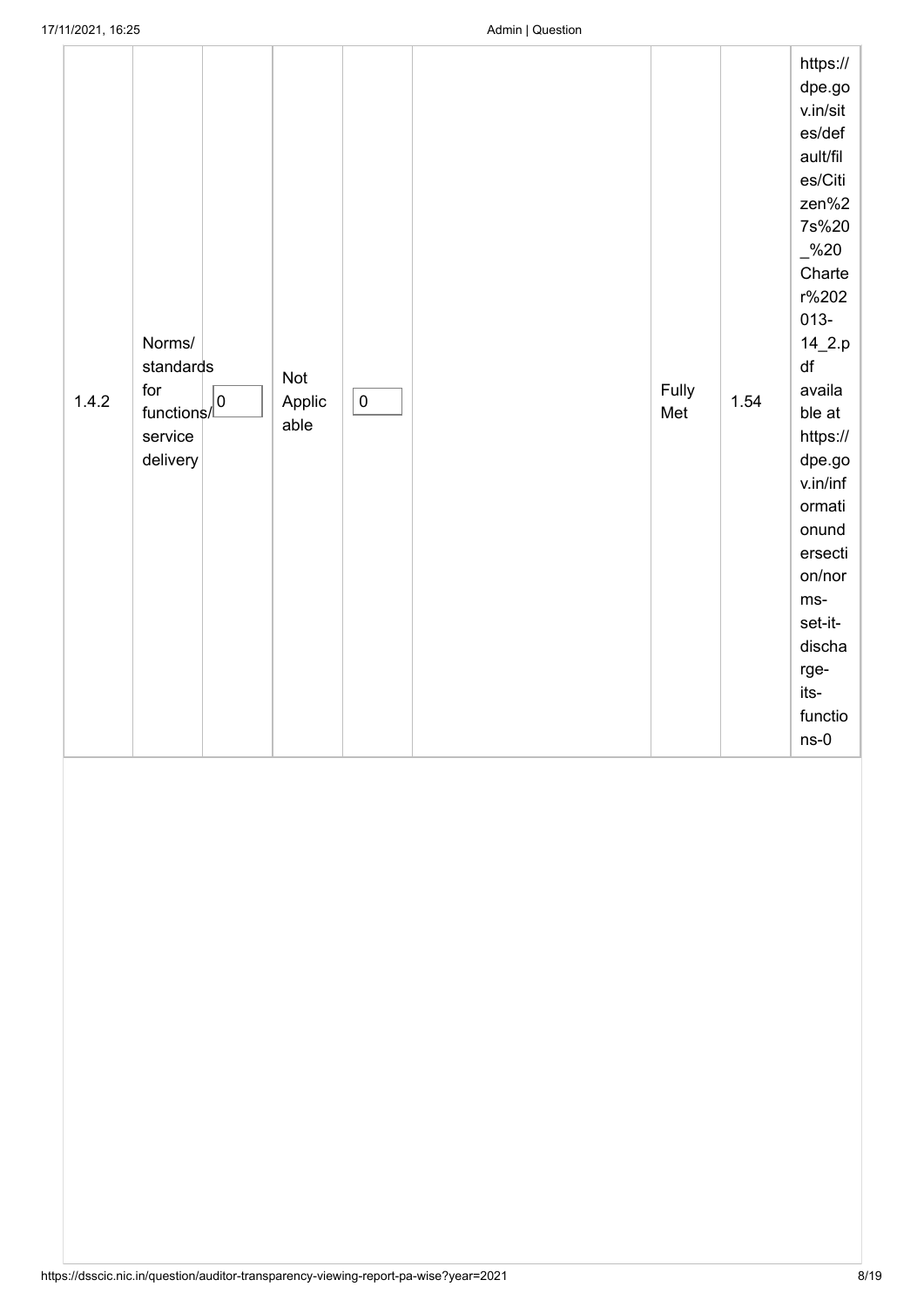| 1.4.3 | Process<br>by which<br>these<br>0<br>services<br>can be<br>accessed | Not<br>Applic<br>able | $\pmb{0}$ |  | Fully<br>Met | 1.54 | https://<br>dpe.go<br>v.in/sit<br>es/def<br>ault/fil<br>es/Citi<br>zen%2<br>7s%20<br>$\frac{6}{2}$ %20<br>Charte<br>r%202<br>$013 -$<br>$14_2.p$<br>df<br>availa<br>ble at<br>https://<br>dpe.gov<br>v.in/inf<br>ormati<br>onund<br>ersecti<br>on/nor<br>ms-<br>set-it-<br>discha<br>rge-<br>its-<br>functio<br>$ns-0$ |
|-------|---------------------------------------------------------------------|-----------------------|-----------|--|--------------|------|------------------------------------------------------------------------------------------------------------------------------------------------------------------------------------------------------------------------------------------------------------------------------------------------------------------------|
|-------|---------------------------------------------------------------------|-----------------------|-----------|--|--------------|------|------------------------------------------------------------------------------------------------------------------------------------------------------------------------------------------------------------------------------------------------------------------------------------------------------------------------|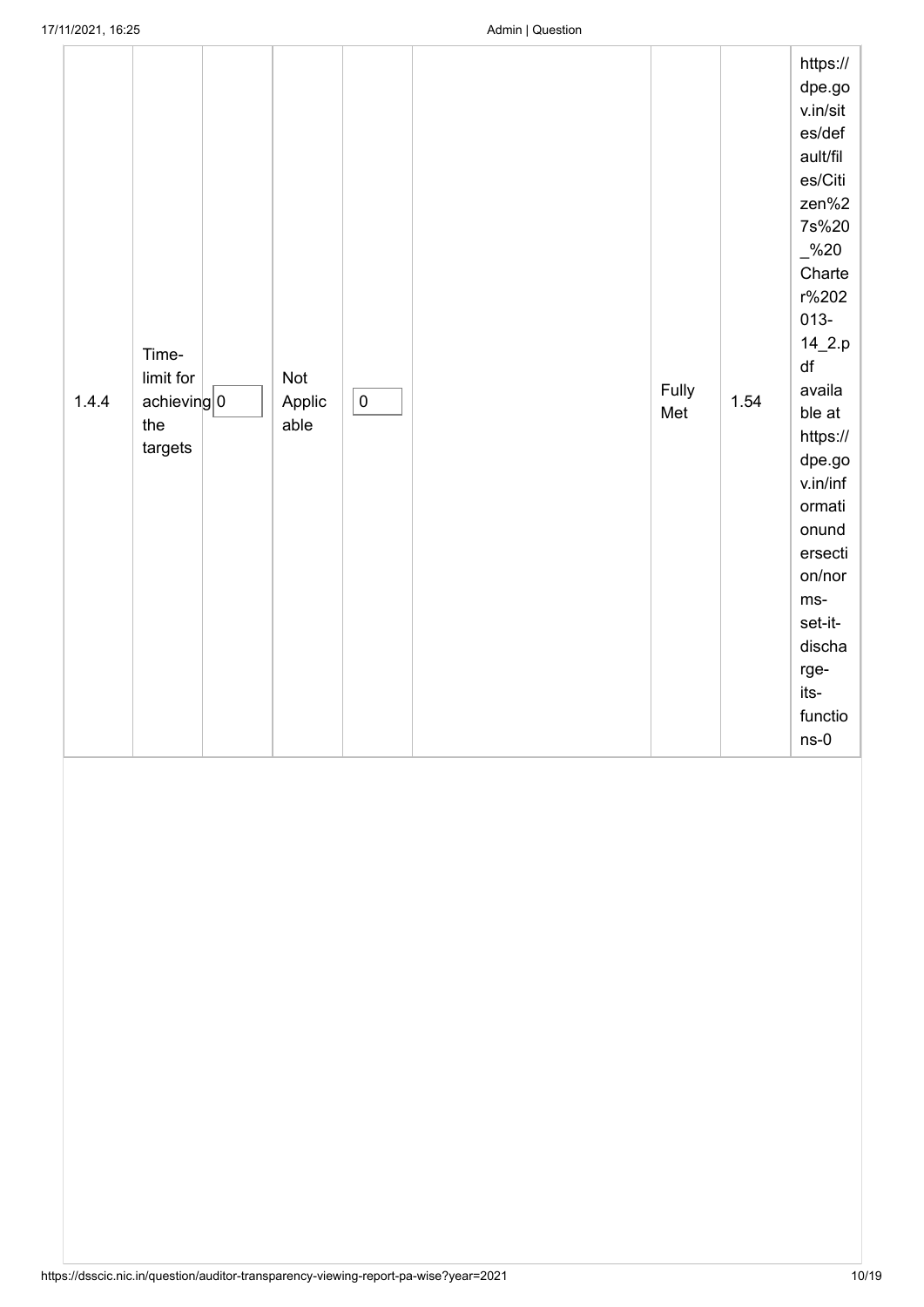| 1.4.5 | Process of<br>redress of 0<br>grievances                             | Not<br>Applic<br>able | ${\bf 0}$ |                                                                     | Fully<br>Met | 1.54 | https://<br>dpe.go<br>v.in/sit<br>es/def<br>ault/fil<br>es/Citi<br>zen%2<br>7s%20<br>$-$ %20<br>Charte<br>r%202<br>$013 -$<br>$14_2.p$<br>df<br>availa<br>ble at<br>https://<br>dpe.go<br>v.in/inf<br>ormati<br>onund<br>ersecti<br>on/nor<br>ms-<br>set-it-<br>discha<br>rge-<br>its-<br>functio<br>$ns-0$ |
|-------|----------------------------------------------------------------------|-----------------------|-----------|---------------------------------------------------------------------|--------------|------|-------------------------------------------------------------------------------------------------------------------------------------------------------------------------------------------------------------------------------------------------------------------------------------------------------------|
| 1.5   | functions[Section $4(1)(b)(v)$ ]                                     |                       |           | Rules, regulations, instructions manual and records for discharging |              |      |                                                                                                                                                                                                                                                                                                             |
| 1.5.1 | Title and<br>nature of<br>the record/1.92<br>manual<br>/instruction. | Fully<br>Met          | 1.92      | https://dpe.gov.in/information-<br>under-section-4ib-rti-2005       | Fully<br>Met | 1.92 | https://<br>dpe.go<br>v.in/inf<br>ormati<br>on-<br>under-<br>sectio<br>$n-4ib-$<br>rti-<br>2005                                                                                                                                                                                                             |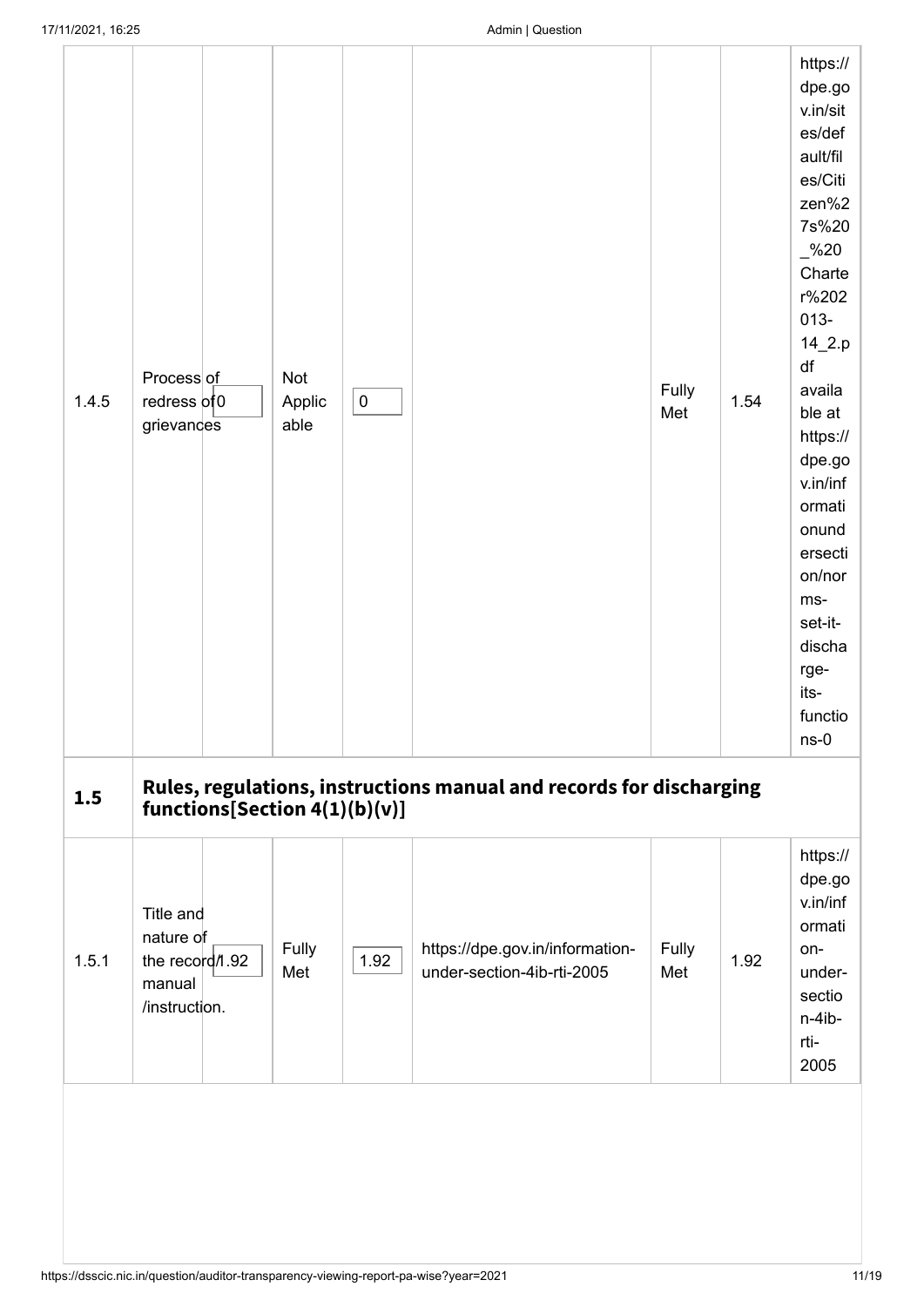| 1.5.2 | List of<br>Rules,<br>regulations,<br>instruction <sup>\$</sup> .92<br>manuals<br>and<br>records. | Fully<br>Met | 1.92 | https://dpe.gov.in/information-<br>under-section-4ib-rti-2005                | Fully<br>Met | 1.92 | https://<br>dpe.go<br>v.in/inf<br>ormati<br>on-<br>under-<br>sectio<br>n-4ib-<br>rti-<br>2005 |
|-------|--------------------------------------------------------------------------------------------------|--------------|------|------------------------------------------------------------------------------|--------------|------|-----------------------------------------------------------------------------------------------|
| 1.5.3 | Acts/<br><b>Rules</b><br>1.92<br>manuals<br>etc.                                                 | Fully<br>Met | 1.92 | https://dpe.gov.in/information-<br>under-section-4ib-rti-2005                | Fully<br>Met | 1.92 | https://<br>dpe.go<br>v.in/inf<br>ormati<br>on-<br>under-<br>sectio<br>n-4ib-<br>rti-<br>2005 |
| 1.5.4 | Transfer<br>policy<br>1.92<br>and<br>transfer<br>orders                                          | Fully<br>Met | 1.92 | https://dpe.gov.in/information-<br>under-section-4ib-rti-2005                | Fully<br>Met | 1.92 | https://<br>dpe.go<br>v.in/inf<br>ormati<br>on-<br>under-<br>sectio<br>n-4ib-<br>rti-<br>2005 |
| 1.6   | (b) (vi)                                                                                         |              |      | Categories of documents held by the authority under its control[Section 4(1) |              |      |                                                                                               |
| 1.6.1 | Categories<br>of<br>3.85<br>documents                                                            | Fully<br>Met | 3.85 | https://dpe.gov.in/information-<br>under-section-4ib-rti-2005                | Fully<br>Met | 3.85 | https://<br>dpe.go<br>v.in/inf<br>ormati<br>on-<br>under-<br>sectio<br>n-4ib-<br>rti-<br>2005 |
|       |                                                                                                  |              |      |                                                                              |              |      |                                                                                               |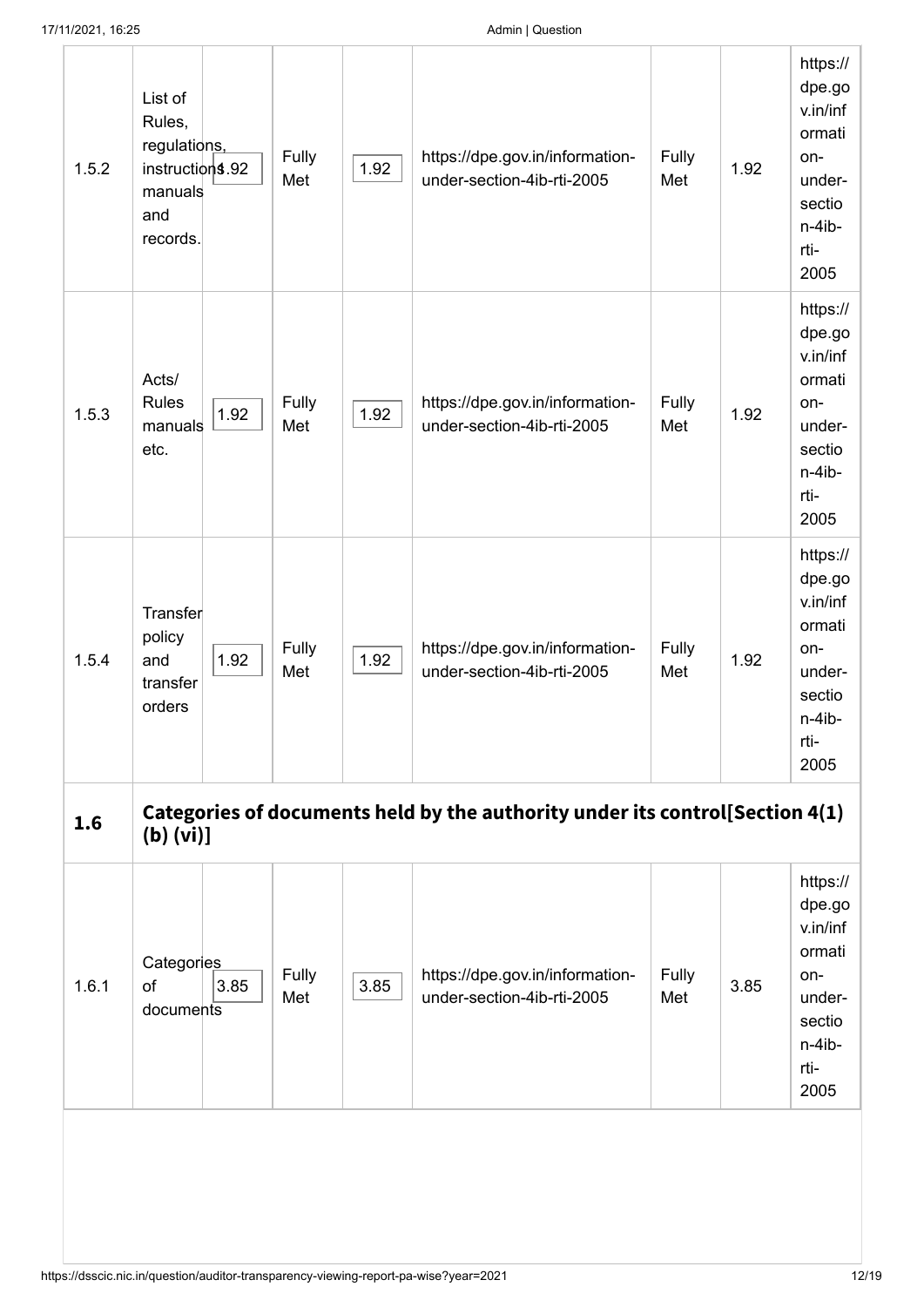| 17/11/2021, 16:25 |                                                             |                                       |              |      | Admin   Question                                                                                                     |              |      |                                                                                               |
|-------------------|-------------------------------------------------------------|---------------------------------------|--------------|------|----------------------------------------------------------------------------------------------------------------------|--------------|------|-----------------------------------------------------------------------------------------------|
| 1.6.2             |                                                             | Custodian of<br>documents/categoriest | <b>Fully</b> | 3.85 | https://dpe.gov.in/information-<br>under-section-4ib-rti-2005                                                        | Fully<br>Met | 3.85 | https://<br>dpe.go<br>v.in/inf<br>ormati<br>on-<br>under-<br>sectio<br>n-4ib-<br>rti-<br>2005 |
| 1.7               |                                                             |                                       |              |      | Boards, Councils, Committees and other Bodies constituted as part of the<br>Public Authority [Section 4(1)(b)(viii)] |              |      |                                                                                               |
| 1.7.1             | Name of<br>Boards,<br>Council,<br>Committee<br>etc.         | 0.96                                  | Fully<br>Met | 0.96 | https://dpe.gov.in/information-<br>under-section-4ib-rti-2005                                                        | Fully<br>Met | 0.96 | https://<br>dpe.go<br>v.in/inf<br>ormati<br>on-<br>under-<br>sectio<br>n-4ib-<br>rti-<br>2005 |
| 1.7.2             | Composition96                                               |                                       | Fully<br>Met | 0.96 | https://dpe.gov.in/information-<br>under-section-4ib-rti-2005                                                        | Fully<br>Met | 0.96 | https://<br>dpe.go<br>v.in/inf<br>ormati<br>on-<br>under-<br>sectio<br>n-4ib-<br>rti-<br>2005 |
| 1.7.3             | <b>Dates</b><br>from which 0.96<br>$constitute\overline{d}$ |                                       | Fully<br>Met | 0.96 | https://dpe.gov.in/information-<br>under-section-4ib-rti-2005                                                        | Fully<br>Met | 0.96 | https://<br>dpe.go<br>v.in/inf<br>ormati<br>on-<br>under-<br>sectio<br>n-4ib-<br>rti-<br>2005 |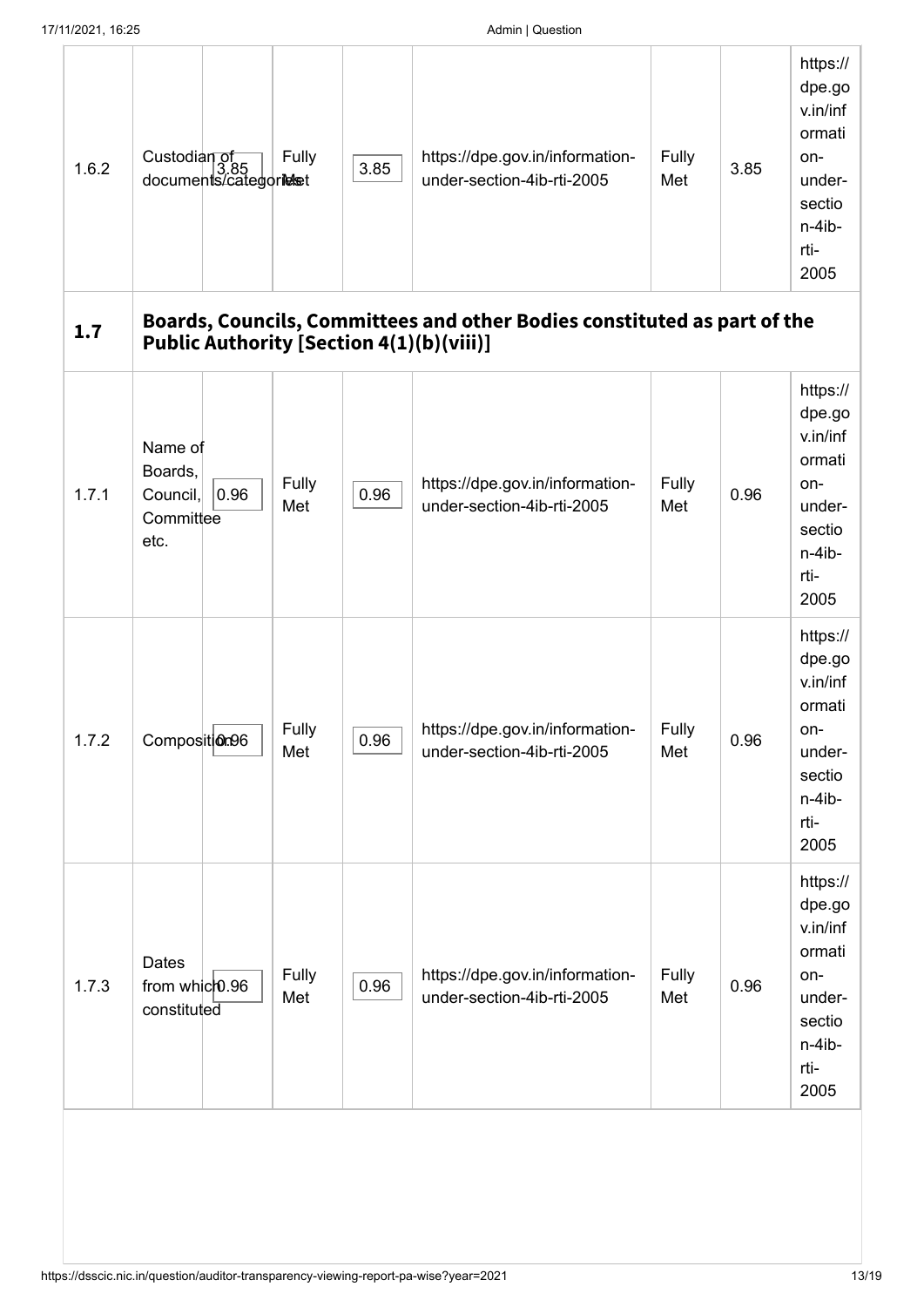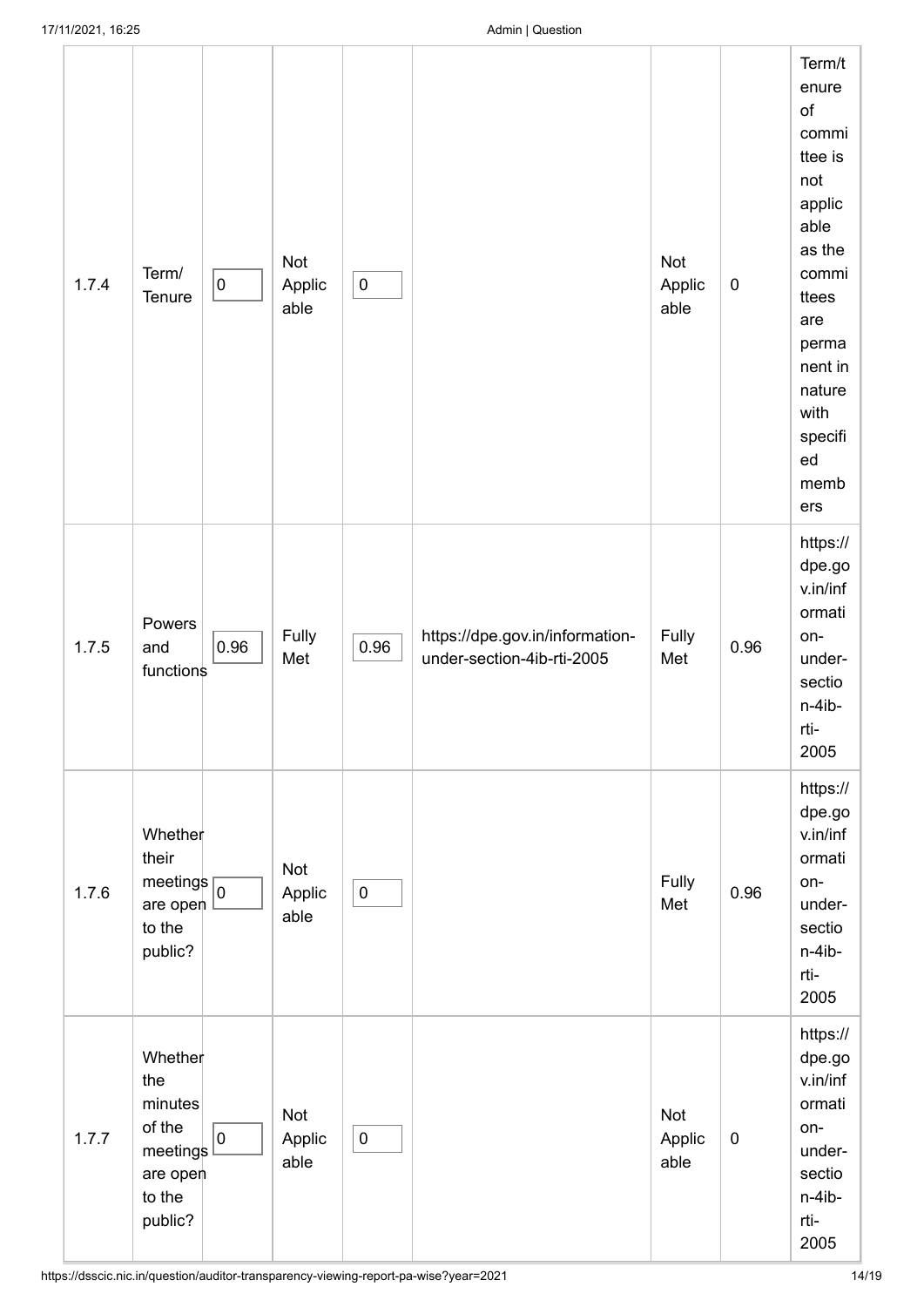| 1.7.8<br>1.8 | Place<br>where the<br>minutes if<br>$\pmb{0}$<br>open to<br>the public<br>are<br>available? | Not<br>Applic<br>able | $\pmb{0}$ | Directory of officers and employees[Section 4(1) (b) (ix)]                | Not<br>Applic<br>able | $\mathbf 0$ | https://<br>dpe.go<br>v.in/inf<br>ormati<br>on-<br>under-<br>sectio<br>n-4ib-<br>rti-<br>2005 |
|--------------|---------------------------------------------------------------------------------------------|-----------------------|-----------|---------------------------------------------------------------------------|-----------------------|-------------|-----------------------------------------------------------------------------------------------|
|              |                                                                                             |                       |           |                                                                           |                       |             | https://                                                                                      |
| 1.8.1        | Name $\frac{1}{3.85}$<br>designation                                                        | Fully<br>Met          | 3.85      | https://dpe.gov.in/information-<br>under-section-4ib-rti-2005             | Fully<br>Met          | 3.85        | dpe.go<br>v.in/ab<br>out-<br>us/wh<br>os-<br>who                                              |
| 1.8.2        | Telephone<br>, fax and $ 3.85$<br>email ID                                                  | Fully<br>Met          | 3.85      | https://dpe.gov.in/information-<br>under-section-4ib-rti-2005             | Fully<br>Met          | 3.85        | https://<br>dpe.go<br>v.in/ab<br>out-<br>us/wh<br>os-<br>who                                  |
| 1.9          | compensation[Section 4(1)(b)(x)]                                                            |                       |           | Monthly Remuneration received by officers & employees including system of |                       |             |                                                                                               |
|              |                                                                                             |                       |           |                                                                           |                       |             |                                                                                               |

÷.

÷,

J.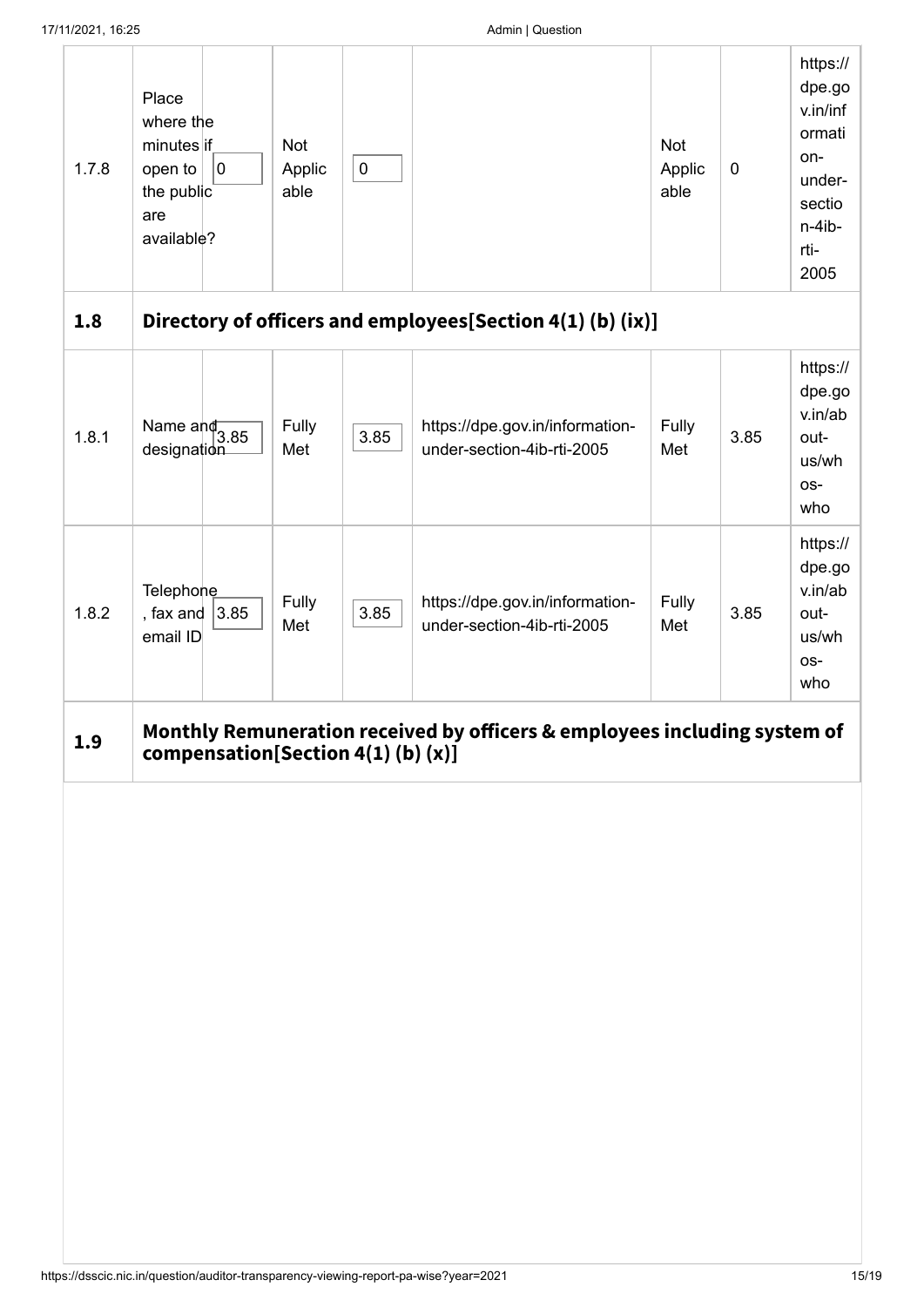| 1.10  | officers[Section 4(1)(b)(xvi)]                                    |                       |           | Name, designation and other particulars of public information |              |      |                                                                                                                                                                                                                                                                                                                                              |
|-------|-------------------------------------------------------------------|-----------------------|-----------|---------------------------------------------------------------|--------------|------|----------------------------------------------------------------------------------------------------------------------------------------------------------------------------------------------------------------------------------------------------------------------------------------------------------------------------------------------|
| 1.9.2 | System of<br>compensation<br>as provided in<br>its regulations    | Not<br>Applic<br>able | $\pmb{0}$ |                                                               | Fully<br>Met | 3.85 | https://<br>dpe.go<br>v.in/re<br>port-<br>$3rd-$<br>pay-<br>revisio<br>$n-$<br>commi<br>ttee-<br>cpses                                                                                                                                                                                                                                       |
| 1.9.1 | List of<br>employees<br>with Gross3.85<br>monthly<br>remuneration | Fully<br>Met          | 3.85      | https://dpe.gov.in/information-<br>under-section-4ib-rti-2005 | Fully<br>Met | 3.85 | https://<br>dpe.go<br>v.in/sit<br>es/def<br>ault/fil<br>$es/s_n$<br>$0_1$ $1_9$<br>$\_1.pdf$<br>and<br>https://<br>dpe.go<br>v.in/rti/<br>rti/mon<br>thly-<br>remun<br>eration<br>$\overline{\phantom{0}}$<br>receiv<br>ed-<br>each-<br>its-<br>officer<br>s-and-<br>emplo<br>yees-<br>includi<br>ng-<br>syste<br>m-<br>compe<br>nsatio<br>n |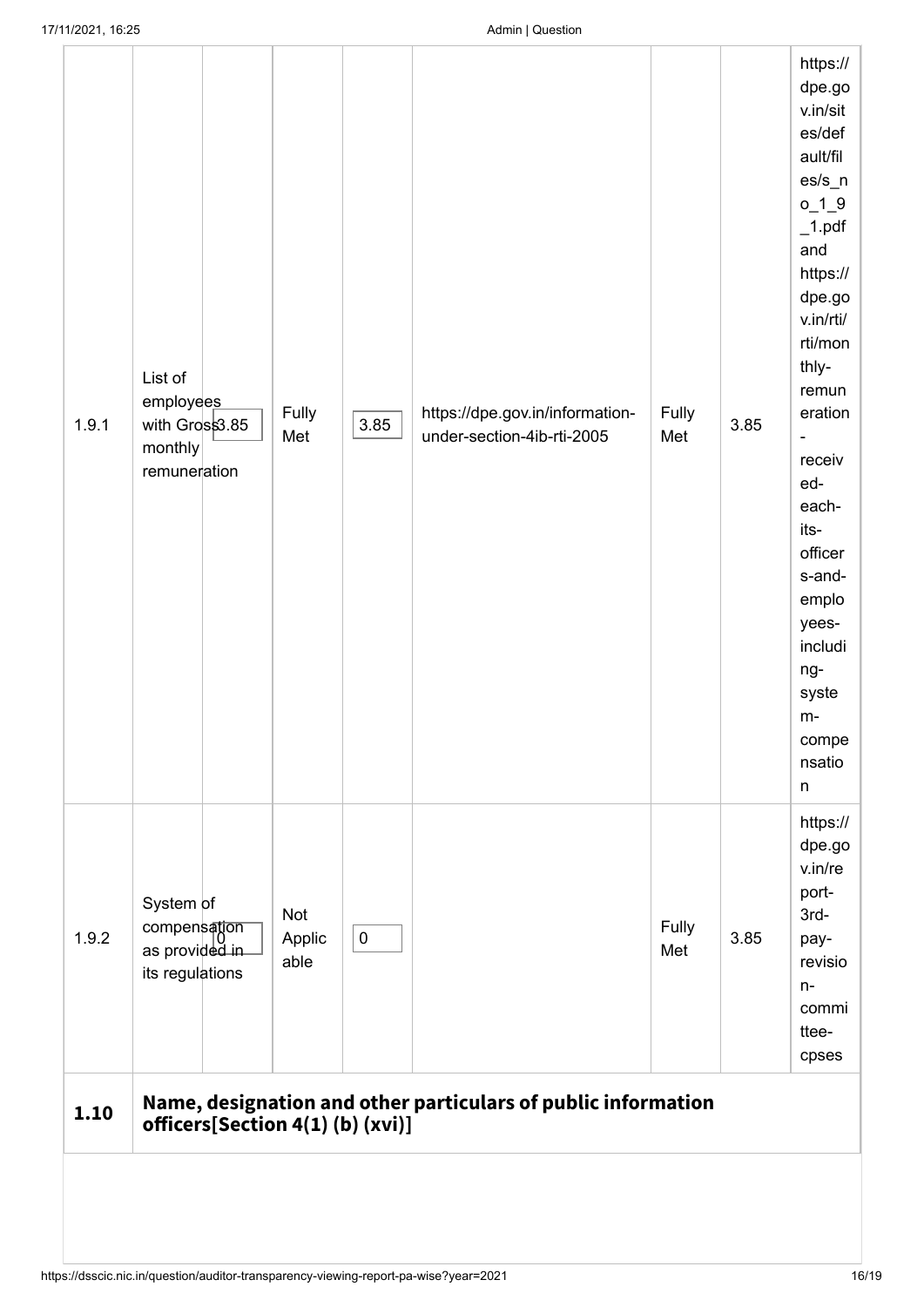| 1.10.1 | Name and<br>designation<br>of the<br>public<br>information<br>officer<br>(PIO),<br>3.85<br>Assistant<br>Public<br>Information<br>officer<br>$(APIO)$ &<br>Appellate<br>Authority | Fully<br>Met | 3.85 | https://dpe.gov.in/information-<br>under-section-4ib-rti-2005        | Fully<br>Met | 3.85 | https://<br>dpe.go<br>v.in/sit<br>es/def<br>ault/fil<br>$\mathsf{es/s\_n}$<br>$0_1$ <sup>1</sup><br>0.pdf<br>and<br>https://<br>dpe.go<br>v.in/no<br>dal-<br>officer-<br>cpio-<br>and-<br>appell<br>ate-<br>authori<br>ty |
|--------|----------------------------------------------------------------------------------------------------------------------------------------------------------------------------------|--------------|------|----------------------------------------------------------------------|--------------|------|---------------------------------------------------------------------------------------------------------------------------------------------------------------------------------------------------------------------------|
| 1.10.2 | Address,<br>telephone<br>numbers<br>and email 3.85<br>ID of each<br>designated<br>official.                                                                                      | Fully<br>Met | 3.85 | https://dpe.gov.in/information-<br>under-section-4ib-rti-2005        | Fully<br>Met | 3.85 | https://<br>dpe.go<br>v.in/sit<br>es/def<br>ault/fil<br>$\text{es/s}_n$<br>$0_1$ <sup>1</sup><br>0.pdf<br>and<br>https://<br>dpe.go<br>v.in/no<br>dal-<br>officer-<br>cpio-<br>and-<br>appell<br>ate-<br>authori<br>ty    |
| 1.11   | taken(Section 4(2))                                                                                                                                                              |              |      | No. Of employees against whom Disciplinary action has been proposed/ |              |      |                                                                                                                                                                                                                           |
|        |                                                                                                                                                                                  |              |      |                                                                      |              |      |                                                                                                                                                                                                                           |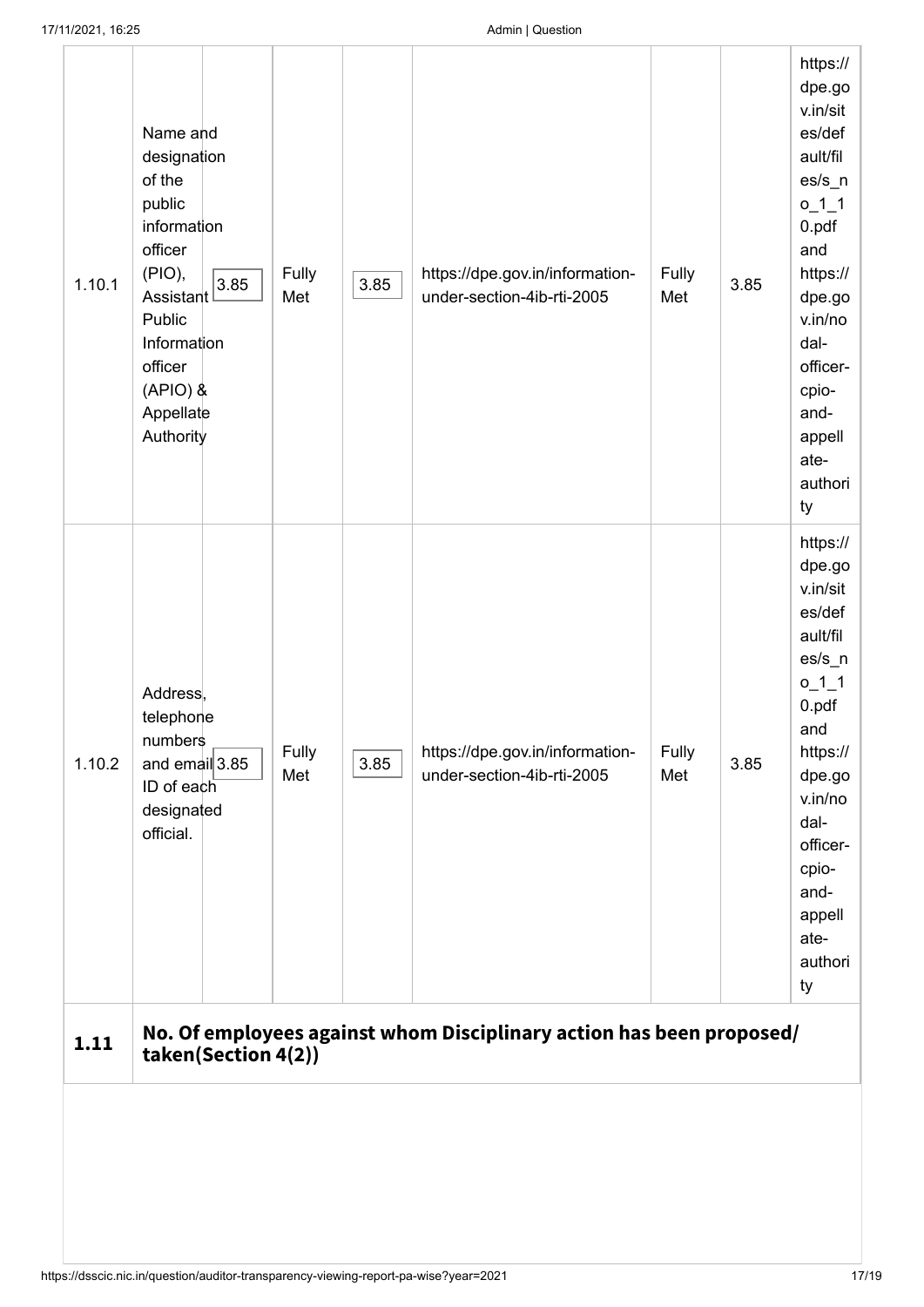| 1.11.1 | No. of<br>employees<br>against<br>whom<br>disciplinary<br>action has<br>3.85<br>been (i)<br>Pending for<br>Minor<br>penalty or<br>major<br>penalty<br>proceedings | Fully<br>Met          | 3.85      | https://dpe.gov.in/information-<br>under-section-4ib-rti-2005 | Fully<br>Met          | 3.85        | https://<br>dpe.go<br>v.in/inf<br>ormati<br>on-<br>under-<br>sectio<br>n-4ib-<br>rti-<br>2005 |
|--------|-------------------------------------------------------------------------------------------------------------------------------------------------------------------|-----------------------|-----------|---------------------------------------------------------------|-----------------------|-------------|-----------------------------------------------------------------------------------------------|
| 1.11.2 | (ii) Finalised<br>for Minor<br>penalty $\frac{1}{3.85}$<br>major<br>penalty<br>proceedings                                                                        | Fully<br>Met          | 3.85      | https://dpe.gov.in/information-<br>under-section-4ib-rti-2005 | Fully<br>Met          | 3.85        | https://<br>dpe.go<br>v.in/inf<br>ormati<br>on-<br>under-<br>sectio<br>n-4ib-<br>rti-<br>2005 |
| 1.12   |                                                                                                                                                                   |                       |           | Programmes to advance understanding of RTI(Section 26)        |                       |             |                                                                                               |
| 1.12.1 | Educational<br>programmes                                                                                                                                         | Not<br>Applic<br>able | $\pmb{0}$ |                                                               | Not<br>Applic<br>able | $\mathbf 0$ | <b>No</b><br>such<br>progra<br>mmes<br>are<br>condu<br>cted                                   |
|        | Efforts to<br>encourage<br>public                                                                                                                                 | Fully                 | 1.92      | https://dpe.gov.in/information-                               | Fully<br>Met          | 1.92        | https://<br>dpe.go<br>v.in/inf<br>ormati<br>on-<br>under-                                     |
| 1.12.2 | authority td.92<br>participate<br>in these<br>programmes                                                                                                          | Met                   |           | under-section-4ib-rti-2005                                    |                       |             | sectio<br>n-4ib-<br>rti-<br>2005                                                              |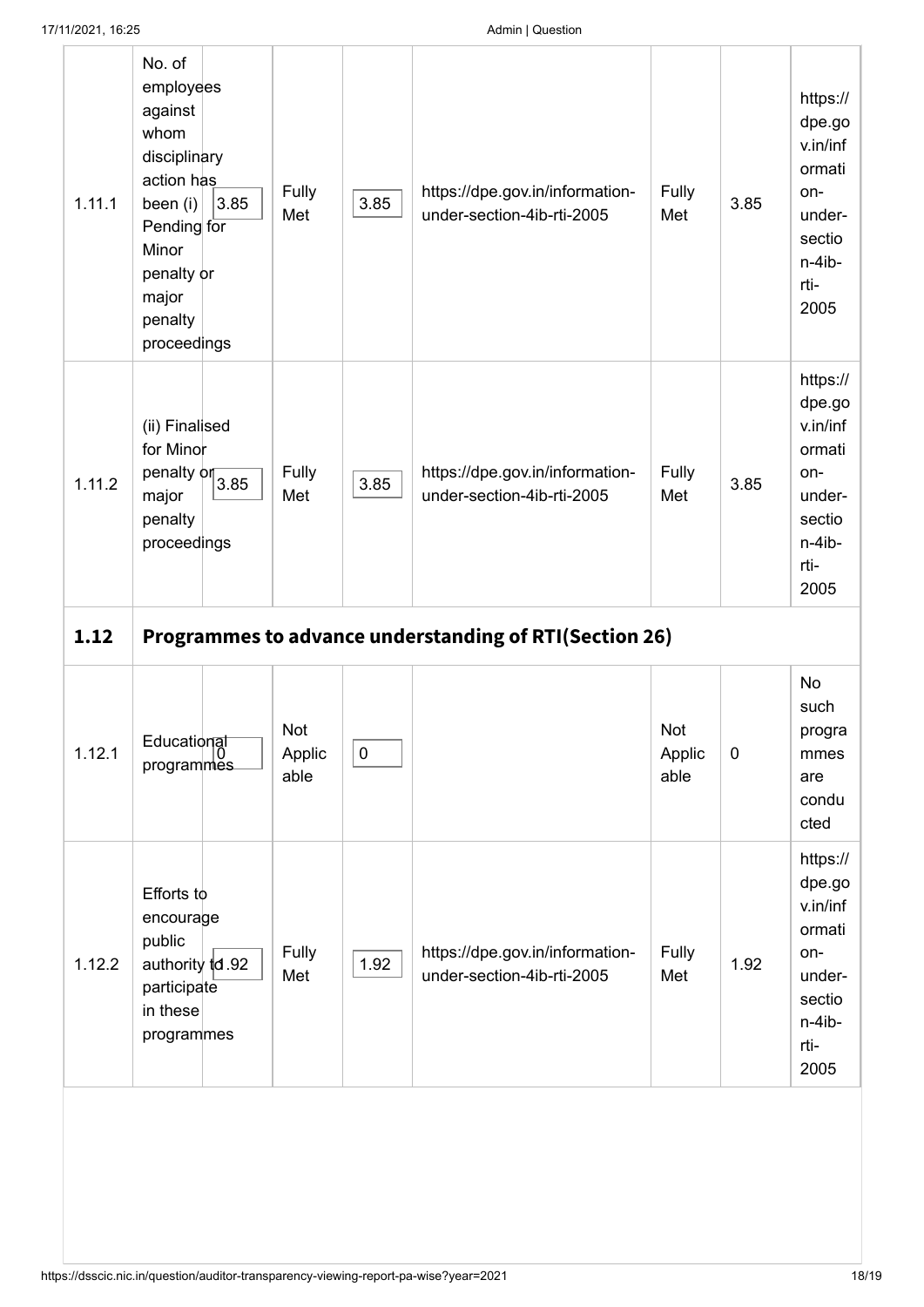| 1.12.3       | Training of<br>CPIO/APIO                                                                           | Not<br>Applic<br>able | $\pmb{0}$ |                                                                                   | Not<br>Met   | $\mathbf 0$ | Details<br>of<br>trainin<br>g<br>provid<br>ed (if<br>any) is<br>not<br>availa<br>ble          |
|--------------|----------------------------------------------------------------------------------------------------|-----------------------|-----------|-----------------------------------------------------------------------------------|--------------|-------------|-----------------------------------------------------------------------------------------------|
| 1.12.4       | Update &<br>publish<br>guidelines<br>on RTI $by$ 0<br>the Public<br>Authorities<br>concerned       | Not<br>Applic<br>able | $\pmb{0}$ |                                                                                   | Not<br>Met   | $\mathbf 0$ | <b>Not</b><br>availa<br>ble on<br>websit<br>$\mathbf e$                                       |
| 1.13         |                                                                                                    |                       |           | Transfer policy and transfer orders [F No. 1/6/2011- IR dt. 15.4.2013]            |              |             |                                                                                               |
| 1.13.1       | Transfer<br>Policy And<br>Transfer<br>Orders[F<br>7.69<br>No.<br>1/6/2011-<br>IR Dt.<br>15.4.2013] | Fully<br>Met          | 7.69      | https://dpe.gov.in/information-<br>under-section-4ib-rti-2005                     | Fully<br>Met | 7.69        | https://<br>dpe.go<br>v.in/inf<br>ormati<br>on-<br>under-<br>sectio<br>n-4ib-<br>rti-<br>2005 |
| <b>Total</b> | 76                                                                                                 |                       | 76        |                                                                                   | 95           | 91          |                                                                                               |
|              |                                                                                                    |                       |           | Next (/question/auditor-transparency-viewing-report-pa-wise?year=2021&pa=52&id=2) |              |             |                                                                                               |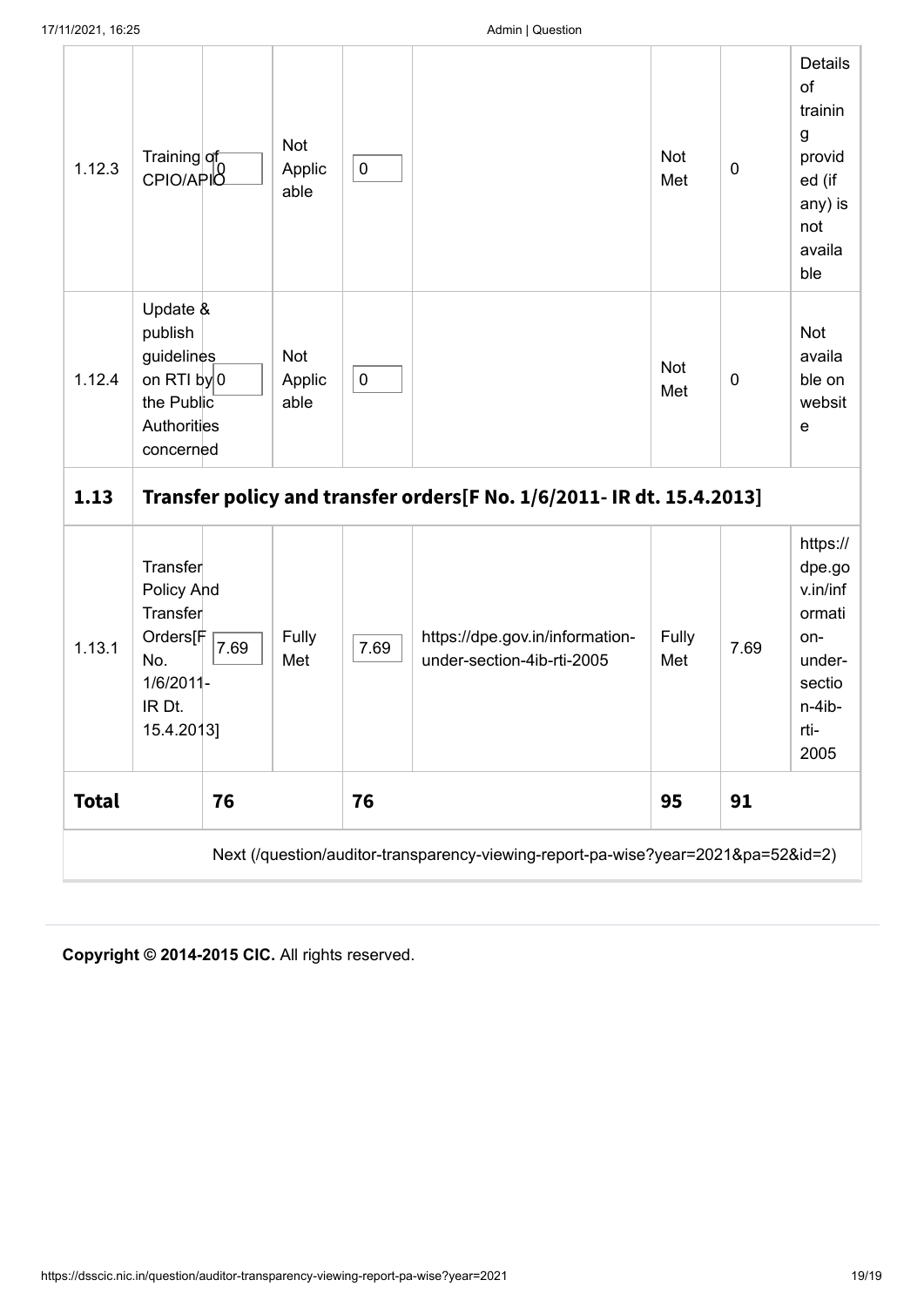<span id="page-19-0"></span>

|        |                                                          |                |                                       | Self appraisal report Of Public Authority By Auditor |                                                                                                                                          |                             | Year(2020-21)        |                                                                                                                                                                                                                                                                                                                                        |  |
|--------|----------------------------------------------------------|----------------|---------------------------------------|------------------------------------------------------|------------------------------------------------------------------------------------------------------------------------------------------|-----------------------------|----------------------|----------------------------------------------------------------------------------------------------------------------------------------------------------------------------------------------------------------------------------------------------------------------------------------------------------------------------------------|--|
|        | Year:*                                                   |                |                                       | 2020-2021                                            | $\checkmark$                                                                                                                             |                             |                      |                                                                                                                                                                                                                                                                                                                                        |  |
|        |                                                          |                |                                       | Search                                               |                                                                                                                                          |                             |                      |                                                                                                                                                                                                                                                                                                                                        |  |
| Sr. No | Details<br>of<br>disclos<br>ure                          | Total<br>Marks | Select<br>ed<br>Categ<br>ory by<br>PA | Marks<br>Obtain<br>ed by<br>PA                       | Remarks by PA                                                                                                                            | Audito<br>r<br>Categ<br>ory | Audito<br>r<br>Marks | Audito<br>r<br>Remar<br>ks/UR<br>L                                                                                                                                                                                                                                                                                                     |  |
| 2.1    |                                                          |                |                                       |                                                      | Budget allocated to each agency including all plans, proposed expenditure<br>and reports on disbursements made etc.[Section 4(1)(b)(xi)] |                             |                      |                                                                                                                                                                                                                                                                                                                                        |  |
| 2.1.1  | Total<br><b>Budget</b><br>for the<br>public<br>authority | 10             | Fully<br>Met                          | 10.00                                                | https://dpe.gov.in/information-<br>under-section-4ib-rti-2005                                                                            | Fully<br>Met                | 10.00                | https://<br>dpe.go<br>v.in/inf<br>ormati<br>on-<br>under-<br>sectio<br>n-4ib-<br>rti-<br>2005<br>and<br>https://<br>dhi.nic<br>.in/writ<br>eread<br>data/D<br>$HI_20$<br>$18-$<br>$19$ _an<br>$nual_r$<br>eport/<br><b>ENGLI</b><br>SH/file<br>s/dow<br>nloads<br>/HEAV<br>Y%20<br><b>ENGLI</b><br><b>SH%2</b><br>02018<br>-<br>19.pdf |  |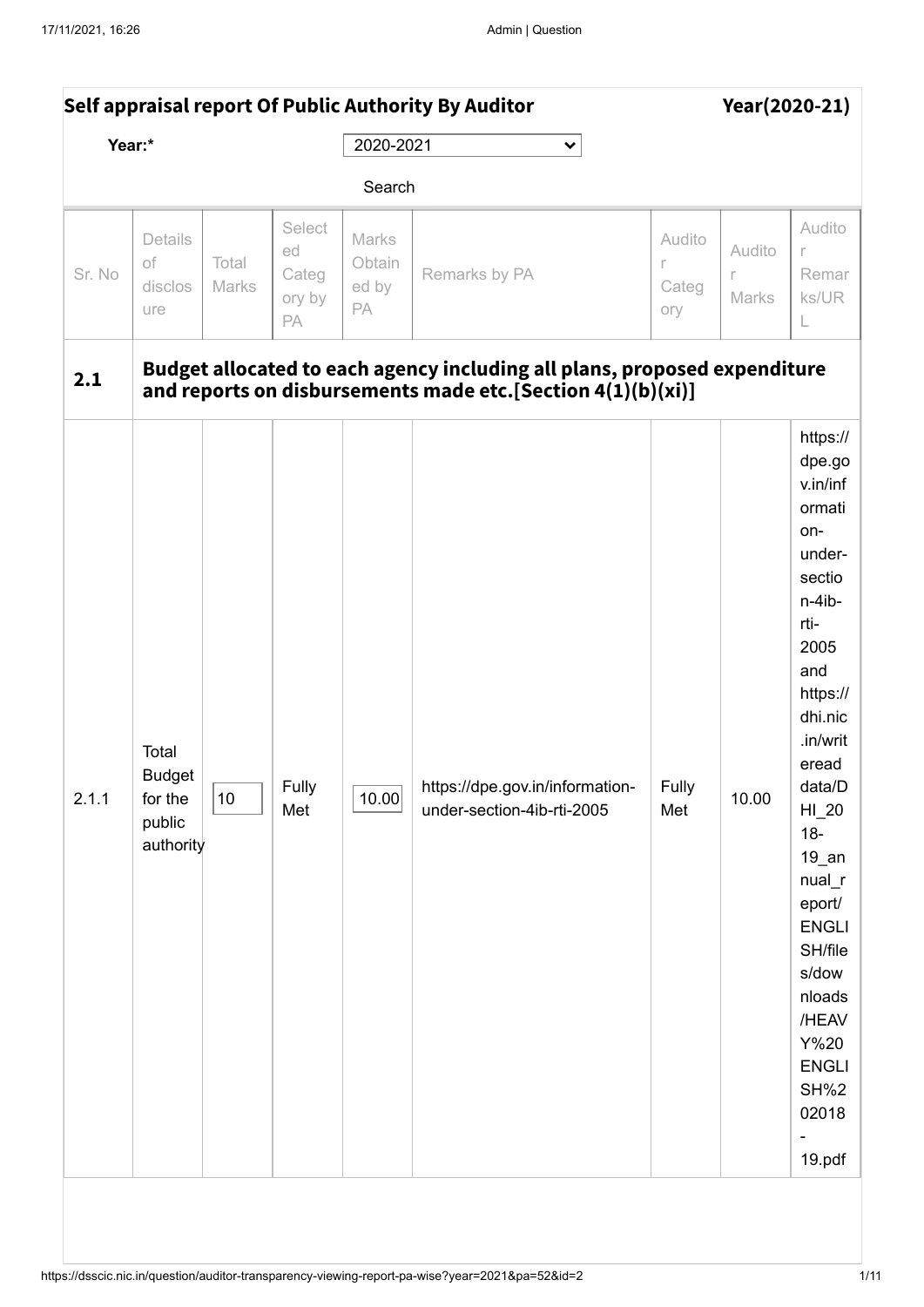| 2.1.2 | Budget for<br>each<br>agency and0<br>plan &<br>programmes | Fully<br>Met | 10.00 | https://dpe.gov.in/information-<br>under-section-4ib-rti-2005 | Fully<br>Met | 10.00 | https://<br>dpe.go<br>v.in/inf<br>ormati<br>on-<br>under-<br>sectio<br>n-4ib-<br>rti-<br>2005<br>and<br>https://<br>dhi.nic<br>.in/writ<br>eread<br>data/D<br>$HI_20$<br>$18-$<br>$19$ _an<br>$nual_r$<br>eport/<br><b>ENGLI</b><br>SH/file<br>s/dow<br>nloads<br>/HEAV<br>Y%20<br><b>ENGLI</b><br><b>SH%2</b><br>02018<br>$\qquad \qquad -$<br>19.pdf |
|-------|-----------------------------------------------------------|--------------|-------|---------------------------------------------------------------|--------------|-------|--------------------------------------------------------------------------------------------------------------------------------------------------------------------------------------------------------------------------------------------------------------------------------------------------------------------------------------------------------|
|       |                                                           |              |       |                                                               |              |       |                                                                                                                                                                                                                                                                                                                                                        |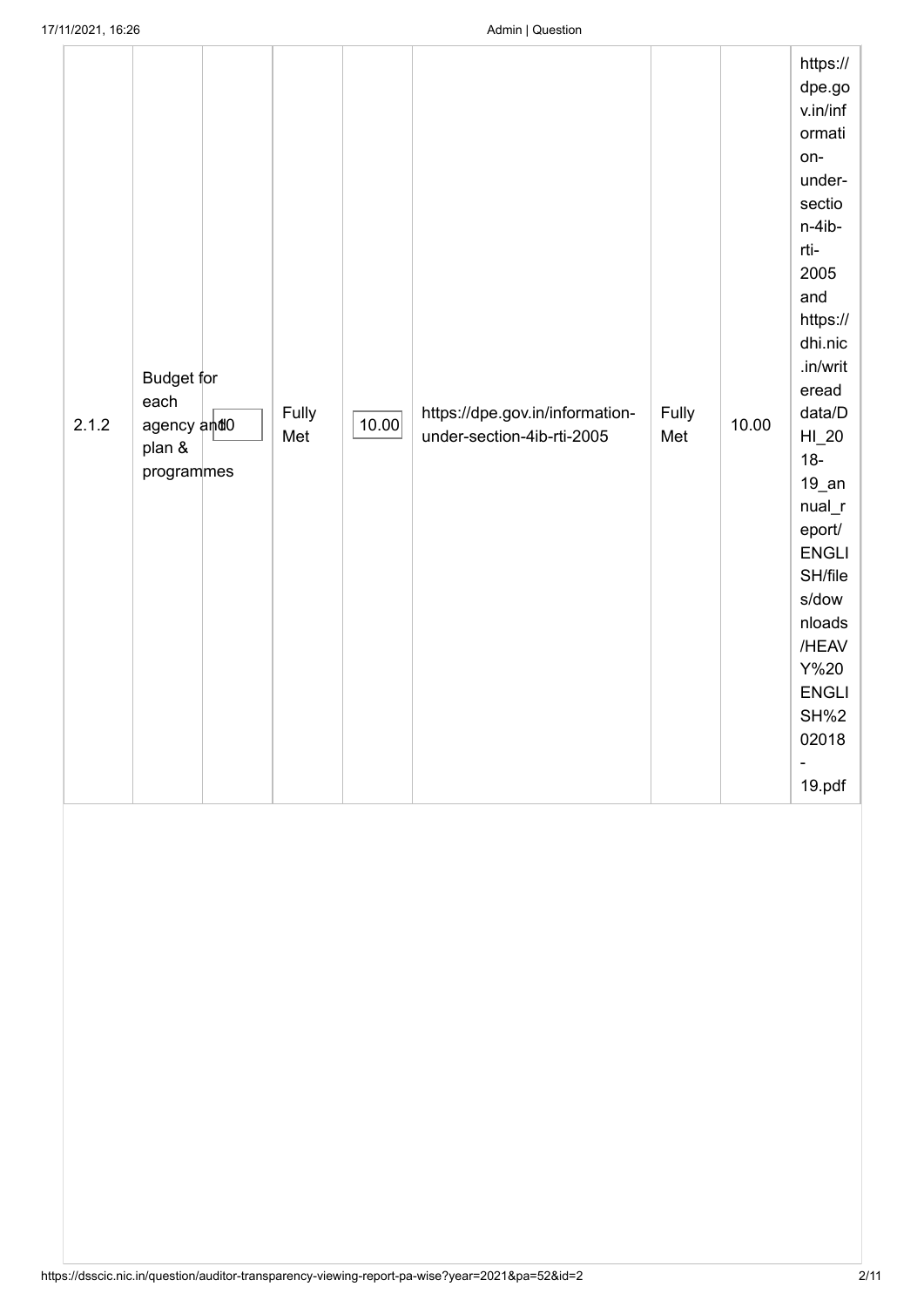| 2.1.3 | Proposed<br>expenditures | Not<br>Applic<br>able | $\pmb{0}$ | Fully<br>Met | 10.00 | https://<br>dpe.gov<br>v.in/inf<br>ormati<br>on-<br>under-<br>sectio<br>n-4ib-<br>rti-<br>2005<br>and<br>https://<br>dhi.nic<br>.in/writ<br>eread<br>data/D<br>$HI_20$<br>$18-$<br>$19$ _an<br>$nual_r$<br>eport/<br><b>ENGLI</b><br>SH/file<br>s/dow<br>nloads<br>/HEAV<br>$Y\%20$<br><b>ENGLI</b><br>SH%2<br>02018<br>$\overline{\phantom{a}}$<br>19.pdf |
|-------|--------------------------|-----------------------|-----------|--------------|-------|------------------------------------------------------------------------------------------------------------------------------------------------------------------------------------------------------------------------------------------------------------------------------------------------------------------------------------------------------------|
|       |                          |                       |           |              |       |                                                                                                                                                                                                                                                                                                                                                            |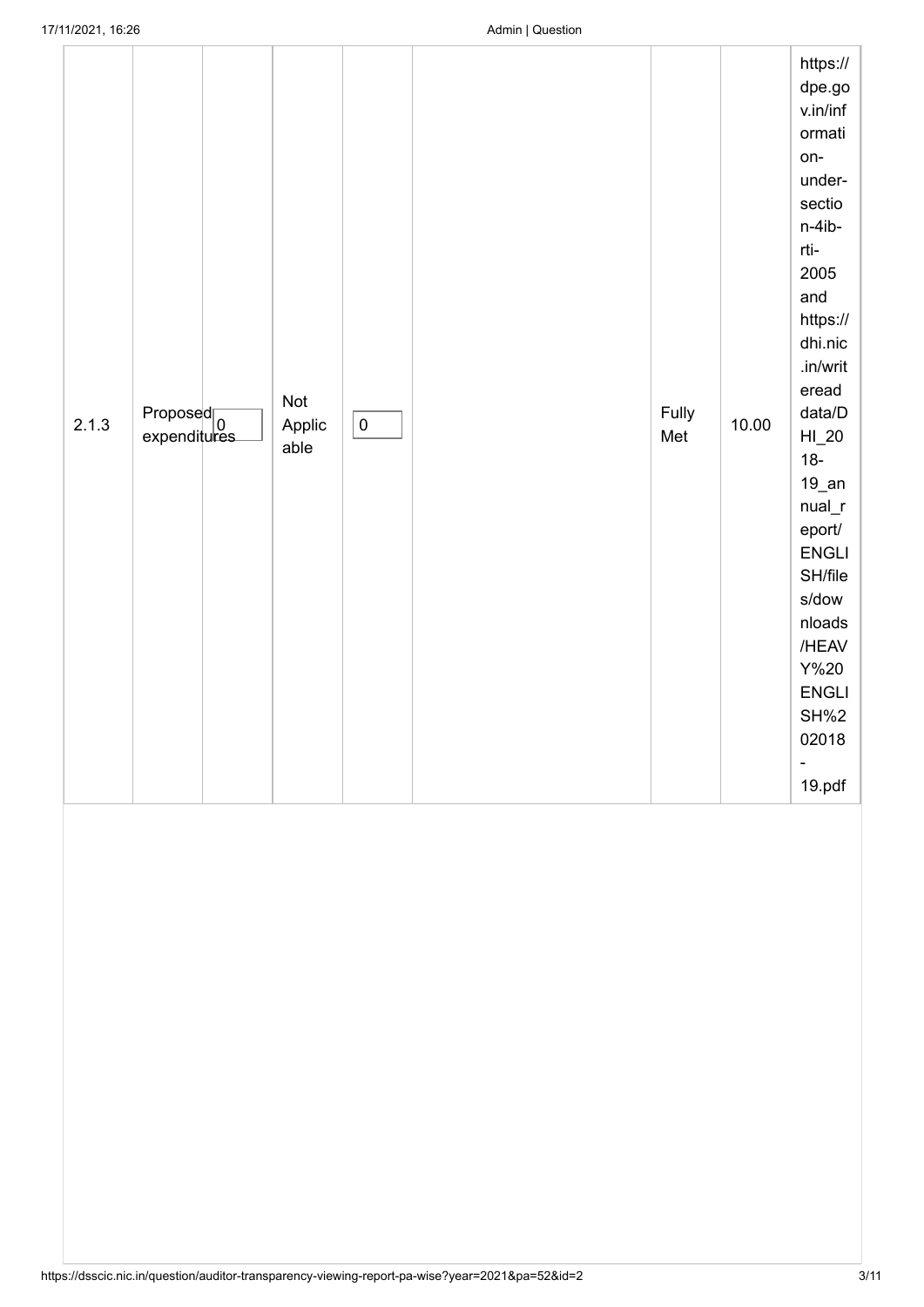| 2.1.4 | Revised<br>budget<br>$10$<br>for each<br>agency,<br>if any                                       | Fully<br>Met          | 10.00     | https://dpe.gov.in/information-<br>under-section-4ib-rti-2005 | Fully<br>Met      | 10.00 | https://<br>dpe.go<br>v.in/inf<br>ormati<br>on-<br>under-<br>sectio<br>n-4ib-<br>rti-<br>2005<br>and<br>https://<br>dhi.nic<br>.in/writ<br>eread<br>data/D<br>$HI_20$<br>$18-$<br>$19$ _an<br>$nual_r$<br>eport/<br><b>ENGLI</b><br>SH/file<br>s/dow<br>nloads<br>/HEAV<br>Y%20<br><b>ENGLI</b><br><b>SH%2</b><br>02018<br>$\overline{a}$<br>19.pdf |
|-------|--------------------------------------------------------------------------------------------------|-----------------------|-----------|---------------------------------------------------------------|-------------------|-------|-----------------------------------------------------------------------------------------------------------------------------------------------------------------------------------------------------------------------------------------------------------------------------------------------------------------------------------------------------|
| 2.1.5 | Report on<br>disbursements<br>made and<br>place where<br>the related<br>reports are<br>available | Not<br>Applic<br>able | $\pmb{0}$ |                                                               | Partiall<br>y Met | 5.00  | Inform<br>ation<br>availa<br>ble till<br>2015-<br>16 at<br>https://<br>dpe.go<br>v.in/sit<br>es/def<br>ault/fil<br>es/ddg<br>$2015$<br>$\_16.pdf$<br>f                                                                                                                                                                                              |
| 2.2   |                                                                                                  |                       |           | Foreign and domestic tours(F.No. 1/8/2012- IR dt. 11.9.2012)  |                   |       |                                                                                                                                                                                                                                                                                                                                                     |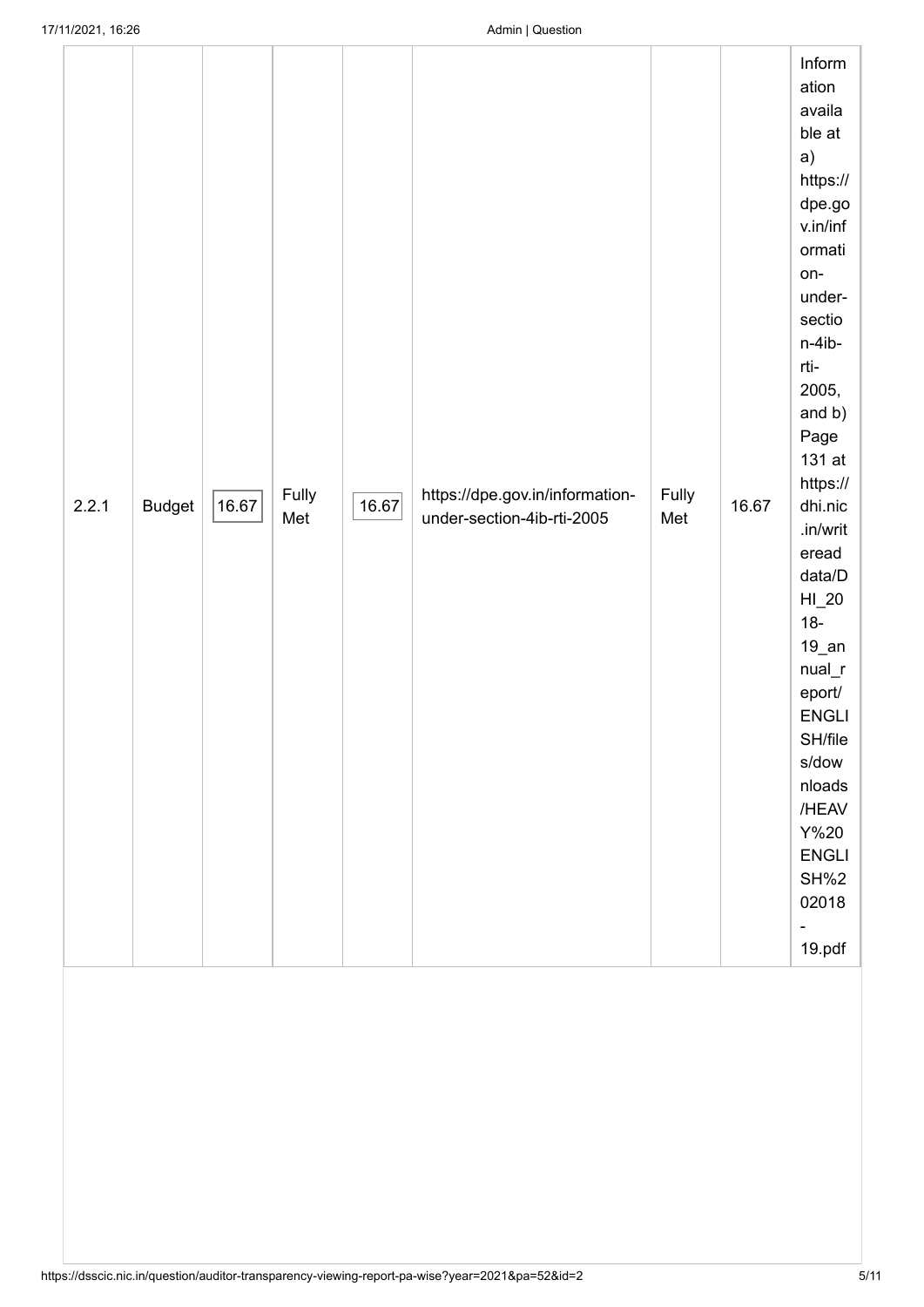| 2.2.2 | Foreign and<br>domestic<br>Tours by<br>ministries<br>and officials<br>of the rank of<br>Joint<br>Secretary to<br>the<br>Government<br>and above,<br>as well as<br>the heads of<br>$\frac{1}{16.67}$<br>the<br>Department.-<br>(a) Places<br>visited, (b)<br>The period<br>of visit, $(c)$<br>The number<br>of members<br>in the official<br>delegation,<br>(d)<br>Expenditure<br>on the visit |       | Fully<br>Met | 16.67 | https://dpe.gov.in/information-<br>under-section-4ib-rti-2005 | Fully<br>Met | 16.67 | https://<br>dpe.go<br>v.in/sit<br>es/def<br>ault/fil<br>$\text{es/s}_n$<br>$0_2$ $2_2$<br>2.pdf<br>at<br>https://<br>dpe.go<br>v.in/inf<br>ormati<br>on-<br>under-<br>sectio<br>n-4ib-<br>rti-<br>2005                                         |
|-------|-----------------------------------------------------------------------------------------------------------------------------------------------------------------------------------------------------------------------------------------------------------------------------------------------------------------------------------------------------------------------------------------------|-------|--------------|-------|---------------------------------------------------------------|--------------|-------|------------------------------------------------------------------------------------------------------------------------------------------------------------------------------------------------------------------------------------------------|
| 2.2.3 |                                                                                                                                                                                                                                                                                                                                                                                               | 16.67 | Fully<br>Met | 16.67 | https://dpe.gov.in/information-<br>under-section-4ib-rti-2005 | Fully<br>Met | 16.67 | https://<br>dpe.go<br>v.in/te<br>nder/la<br>test-<br>tender<br>,<br>https://<br>dpe.go<br>v.in/te<br>nder/a<br>warde<br>d-<br>tender<br>s and<br>https://<br>dpe.go<br>v.in/inf<br>ormati<br>on-<br>under-<br>sectio<br>n-4ib-<br>rti-<br>2005 |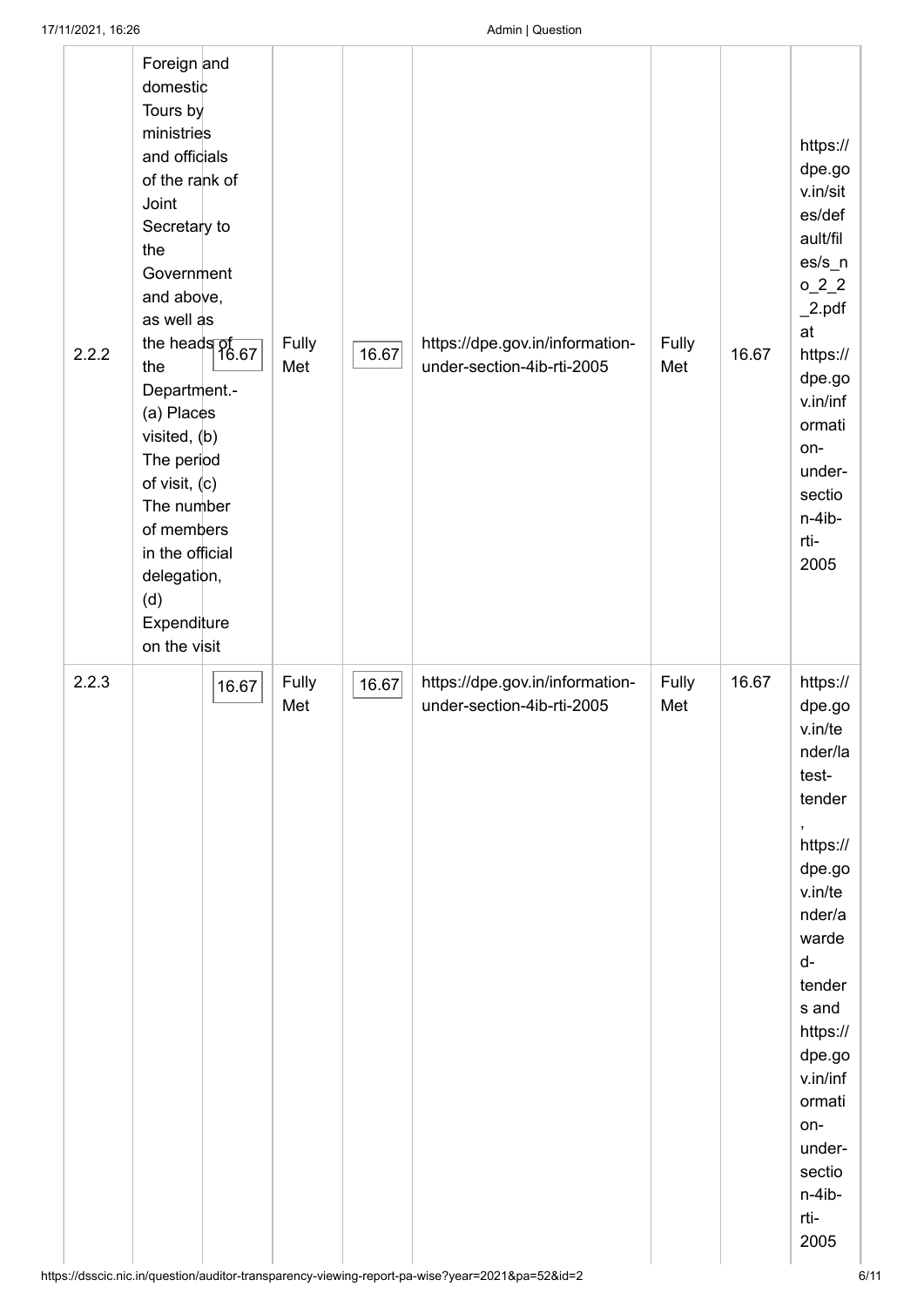|     | 17/11/2021, 16:26          |        |           | Admin   Question                                                |        |          |        |
|-----|----------------------------|--------|-----------|-----------------------------------------------------------------|--------|----------|--------|
|     | Information                |        |           |                                                                 |        |          |        |
|     | related to                 |        |           |                                                                 |        |          |        |
|     | procurements-              |        |           |                                                                 |        |          |        |
|     | (a)                        |        |           |                                                                 |        |          |        |
|     | Notice/tender              |        |           |                                                                 |        |          |        |
|     | enquires, and              |        |           |                                                                 |        |          |        |
|     | corrigenda if              |        |           |                                                                 |        |          |        |
|     | any thereon,               |        |           |                                                                 |        |          |        |
|     |                            |        |           |                                                                 |        |          |        |
|     | (b) Details of<br>the bids |        |           |                                                                 |        |          |        |
|     |                            |        |           |                                                                 |        |          |        |
|     | awarded                    |        |           |                                                                 |        |          |        |
|     | comprising                 |        |           |                                                                 |        |          |        |
|     | the names of               |        |           |                                                                 |        |          |        |
|     | the suppliers              |        |           |                                                                 |        |          |        |
|     | of goods/                  |        |           |                                                                 |        |          |        |
|     | services being             |        |           |                                                                 |        |          |        |
|     | procured, (c)              |        |           |                                                                 |        |          |        |
|     | The works                  |        |           |                                                                 |        |          |        |
|     | contracts                  |        |           |                                                                 |        |          |        |
|     | concluded $-$ in           |        |           |                                                                 |        |          |        |
|     | any such                   |        |           |                                                                 |        |          |        |
|     | combination                |        |           |                                                                 |        |          |        |
|     | of the above-              |        |           |                                                                 |        |          |        |
|     | and, $(d)$ The             |        |           |                                                                 |        |          |        |
|     | rate/ rates and            |        |           |                                                                 |        |          |        |
|     | the total                  |        |           |                                                                 |        |          |        |
|     | amount at                  |        |           |                                                                 |        |          |        |
|     | which such                 |        |           |                                                                 |        |          |        |
|     | procurement                |        |           |                                                                 |        |          |        |
|     | or works                   |        |           |                                                                 |        |          |        |
|     | contract is to             |        |           |                                                                 |        |          |        |
|     | be executed.               |        |           |                                                                 |        |          |        |
|     |                            |        |           |                                                                 |        |          |        |
|     |                            |        |           |                                                                 |        |          |        |
| 2.3 |                            |        |           | Manner of execution of subsidy programme [Section 4(i)(b)(xii)] |        |          |        |
|     |                            |        |           |                                                                 |        |          |        |
|     |                            |        |           |                                                                 |        |          | The    |
|     |                            |        |           |                                                                 |        |          | depart |
|     |                            |        |           |                                                                 |        |          | ment   |
|     | Name of                    | Not    |           |                                                                 | Not    |          | does   |
|     | the<br>2.3.1<br>$\pmb{0}$  | Applic | $\pmb{0}$ |                                                                 | Applic | $\bf{0}$ | not    |
|     | programme                  | able   |           |                                                                 | able   |          | have a |
|     | of activity                |        |           |                                                                 |        |          | subsid |
|     |                            |        |           |                                                                 |        |          | y      |
|     |                            |        |           |                                                                 |        |          | progra |
|     |                            |        |           |                                                                 |        |          | mme    |
|     |                            |        |           |                                                                 |        |          |        |
|     |                            |        |           |                                                                 |        |          |        |
|     |                            |        |           |                                                                 |        |          |        |
|     |                            |        |           |                                                                 |        |          |        |
|     |                            |        |           |                                                                 |        |          |        |
|     |                            |        |           |                                                                 |        |          |        |
|     |                            |        |           |                                                                 |        |          |        |
|     |                            |        |           |                                                                 |        |          |        |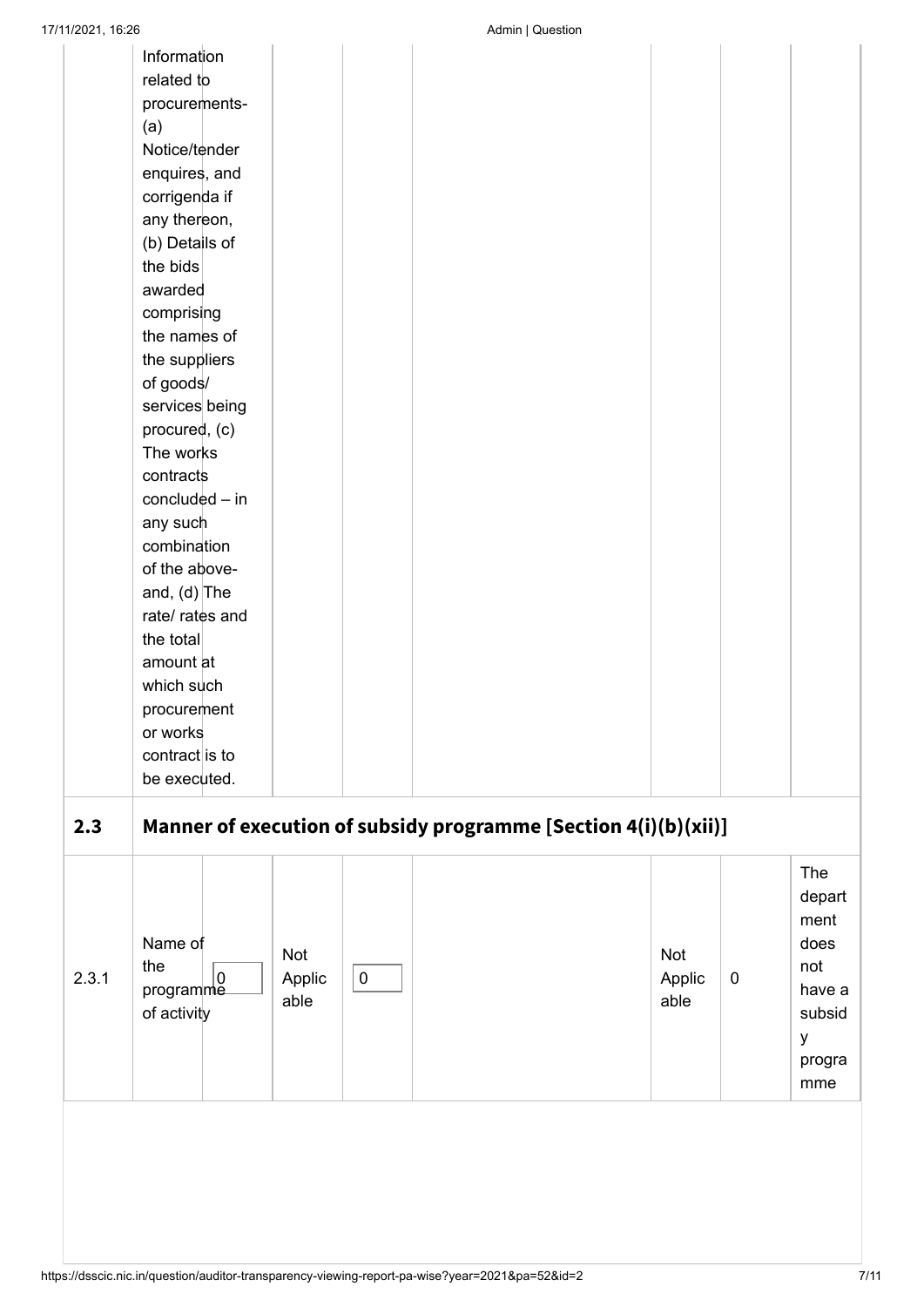| 2.3.2 | Objective<br>$\overline{0}$<br>of the<br>programme                                    | Not<br>Applic<br>able        | $\pmb{0}$ | Not<br>Applic<br>able | $\pmb{0}$ | The<br>depart<br>ment<br>does<br>not<br>have a<br>subsid<br>y<br>progra<br>mme |
|-------|---------------------------------------------------------------------------------------|------------------------------|-----------|-----------------------|-----------|--------------------------------------------------------------------------------|
| 2.3.3 | <b>Procedure</b><br>$\pmb{0}$<br>to avail<br>benefits                                 | Not<br>Applic<br>able        | $\pmb{0}$ | Not<br>Applic<br>able | $\pmb{0}$ | The<br>depart<br>ment<br>does<br>not<br>have a<br>subsid<br>У<br>progra<br>mme |
| 2.3.4 | Duration of<br>the<br>$\mathsf{program}\begin{vmatrix} 0 \\ m\end{vmatrix}$<br>scheme | <b>Not</b><br>Applic<br>able | $\pmb{0}$ | Not<br>Applic<br>able | $\pmb{0}$ | The<br>depart<br>ment<br>does<br>not<br>have a<br>subsid<br>у<br>progra<br>mme |
| 2.3.5 | Physical<br>and<br>financial <sub>0</sub><br>targets of<br>the<br>programme           | <b>Not</b><br>Applic<br>able | $\pmb{0}$ | Not<br>Applic<br>able | $\pmb{0}$ | The<br>depart<br>ment<br>does<br>not<br>have a<br>subsid<br>У<br>progra<br>mme |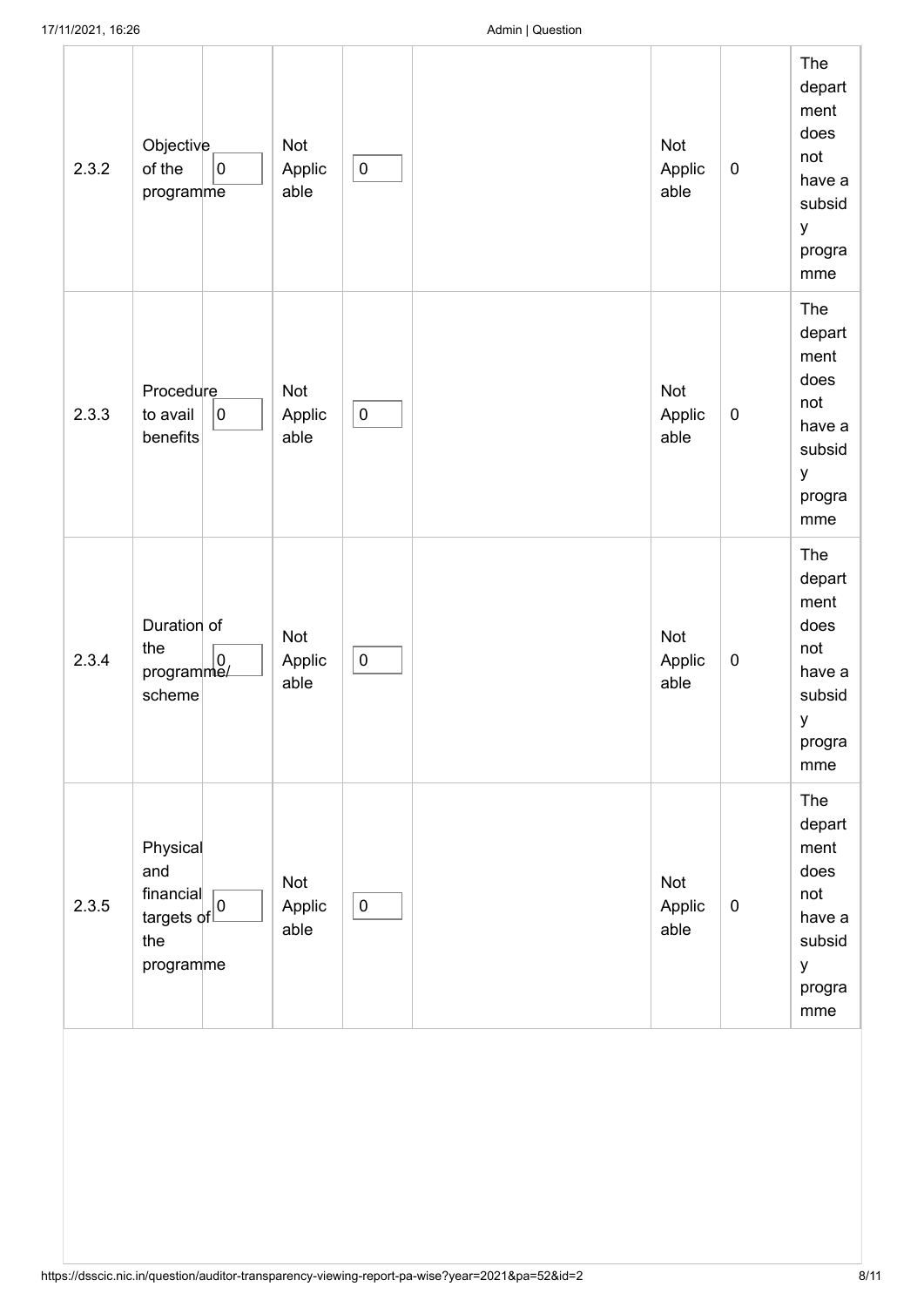| 2.3.6 | Nature/<br>scale of<br>$ 0\rangle$<br>subsidy<br>/amount<br>allotted                                                                                                                                                   | Not<br>Applic<br>able        | $\pmb{0}$ |                                                                    | Not<br>Applic<br>able        | $\pmb{0}$   | The<br>depart<br>ment<br>does<br>not<br>have a<br>subsid<br>y<br>progra<br>mme                |
|-------|------------------------------------------------------------------------------------------------------------------------------------------------------------------------------------------------------------------------|------------------------------|-----------|--------------------------------------------------------------------|------------------------------|-------------|-----------------------------------------------------------------------------------------------|
| 2.3.7 | Eligibility<br>criteria<br>for grant $ 0 $<br>of<br>subsidy                                                                                                                                                            | Not<br>Applic<br>able        | $\pmb{0}$ |                                                                    | Not<br>Applic<br>able        | $\pmb{0}$   | The<br>depart<br>ment<br>does<br>not<br>have a<br>subsid<br>y<br>progra<br>mme                |
| 2.3.8 | Details of<br>beneficiaries<br>of subsidy<br>programme<br>(number,<br>profile etc)                                                                                                                                     | Not<br>Applic<br>able        | $\pmb{0}$ |                                                                    | <b>Not</b><br>Applic<br>able | $\pmb{0}$   | The<br>depart<br>ment<br>does<br>not<br>have a<br>subsid<br>у<br>progra<br>mme                |
| 2.4   | 15.04.2013]                                                                                                                                                                                                            |                              |           | Discretionary and non-discretionary grants [F. No. 1/6/2011-IR dt. |                              |             |                                                                                               |
| 2.4.1 | Discretionary<br>and non-<br>discretionary<br>grants/<br>$\begin{array}{c} \text{S}^{r \text{}{a} \cdot \text{}{i} \cdot \text{s}} \\ \text{allocations to} \end{array}$<br>State Govt./<br>NGOs/other<br>institutions | <b>Not</b><br>Applic<br>able | $\pmb{0}$ |                                                                    | Not<br>Applic<br>able        | $\mathbf 0$ | https://<br>dpe.go<br>v.in/inf<br>ormati<br>on-<br>under-<br>sectio<br>n-4ib-<br>rti-<br>2005 |
|       |                                                                                                                                                                                                                        |                              |           |                                                                    |                              |             |                                                                                               |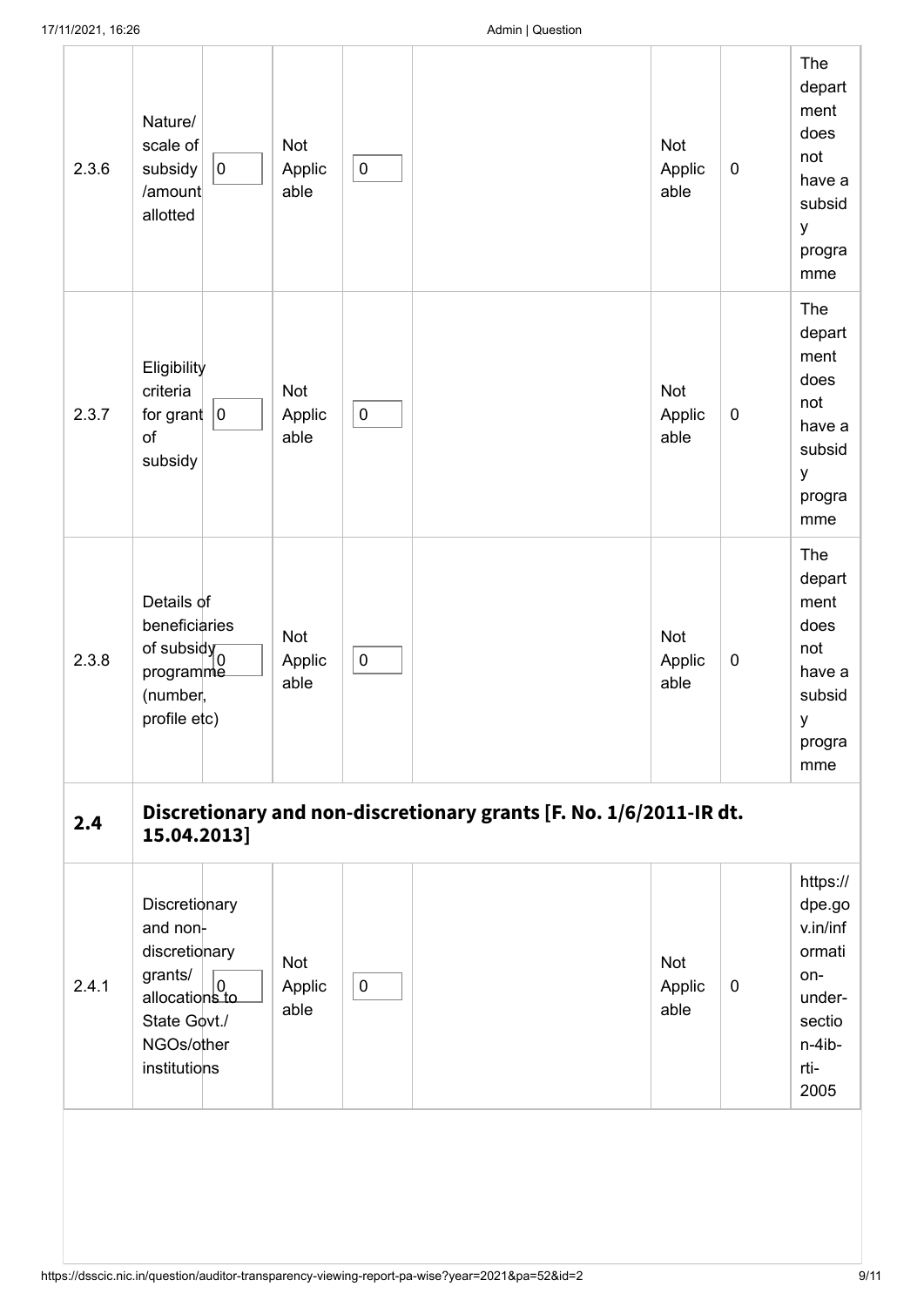| 2.4.2 | Annual<br>accounts<br>of all legal<br>entities<br>who are<br>0<br>provided<br>grants by<br>public<br>authorities                                                                                                                                                                                                                                                                                                      | Not<br>Applic<br>able | $\pmb{0}$ |                                                                                | Not<br>Applic<br>able | $\mathbf 0$ | https://<br>dpe.go<br>v.in/inf<br>ormati<br>on-<br>under-<br>sectio<br>n-4ib-<br>rti-<br>2005 |
|-------|-----------------------------------------------------------------------------------------------------------------------------------------------------------------------------------------------------------------------------------------------------------------------------------------------------------------------------------------------------------------------------------------------------------------------|-----------------------|-----------|--------------------------------------------------------------------------------|-----------------------|-------------|-----------------------------------------------------------------------------------------------|
| 2.5   | the public authority[Section 4(1) (b) (xiii)]                                                                                                                                                                                                                                                                                                                                                                         |                       |           | Particulars of recipients of concessions, permits of authorizations granted by |                       |             |                                                                                               |
| 2.5.1 | Concessions,<br>permits or<br>authorizations<br>granted by<br>public<br>authority                                                                                                                                                                                                                                                                                                                                     | Fully<br>Met          | 25.00     | https://dpe.gov.in/information-<br>under-section-4ib-rti-2005                  | Fully<br>Met          | 25.00       | https://<br>dpe.go<br>v.in/inf<br>ormati<br>on-<br>under-<br>sectio<br>n-4ib-<br>rti-<br>2005 |
| 2.5.2 | For each<br>concessions,<br>permit or<br>authorization<br>granted $\vdash$ (a)<br>Eligibility<br>criteria, $(b)$<br>Procedure for<br>getting the<br>concession/<br>grant and/ or<br>permits of<br>authorizati <sub>25s</sub> ,<br>(c) Name and<br>address of the<br>recipients<br>given<br>concessions/<br>permits or<br>authorizations,<br>$(d)$ Date of<br>award of<br>concessions/<br>permits of<br>authorizations | Fully<br>Met          | 25.00     | https://dpe.gov.in/information-<br>under-section-4ib-rti-2005                  | Fully<br>Met          | 25.00       | https://<br>dpe.go<br>v.in/inf<br>ormati<br>on-<br>under-<br>sectio<br>n-4ib-<br>rti-<br>2005 |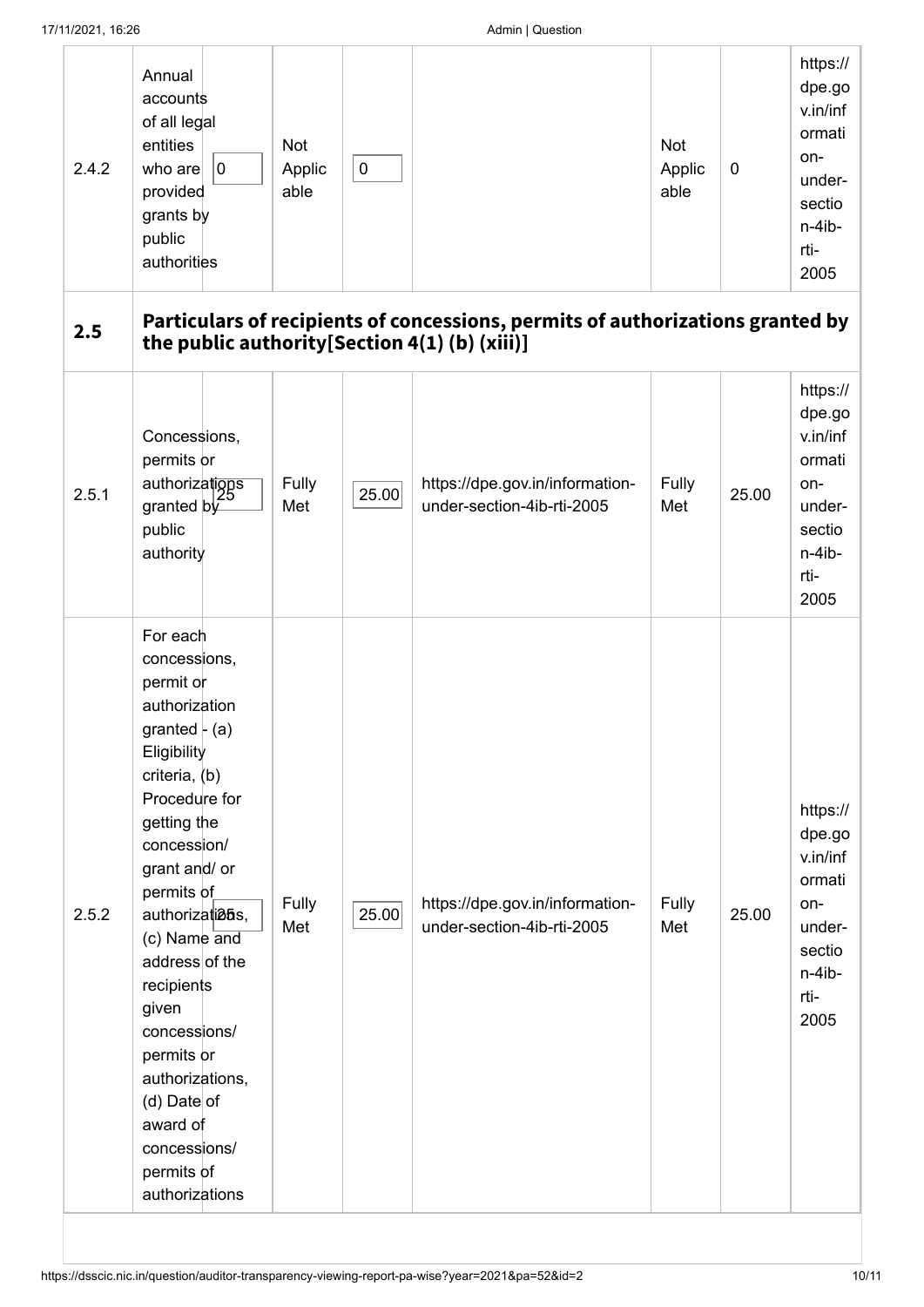| 2.6          |                                                                                                                                                                             |              |       | CAG & PAC paras [F No. 1/6/2011- IR dt. 15.4.2013]                                                |              |       |                                                                                                                                                                                                                                                                                                                                                                                        |
|--------------|-----------------------------------------------------------------------------------------------------------------------------------------------------------------------------|--------------|-------|---------------------------------------------------------------------------------------------------|--------------|-------|----------------------------------------------------------------------------------------------------------------------------------------------------------------------------------------------------------------------------------------------------------------------------------------------------------------------------------------------------------------------------------------|
| 2.6.1        | CAG and<br>PAC paras<br>and the<br>action<br>taken<br>reports<br>(ATRs)<br>after these50<br>have been<br>laid on the<br>table of<br>both<br>houses of<br>the<br>parliament. | Fully<br>Met | 50.00 | https://dpe.gov.in/information-<br>under-section-4ib-rti-2005                                     | Fully<br>Met | 50.00 | https://<br>dpe.go<br>v.in/inf<br>ormati<br>onund<br>ersecti<br>on/cag<br>-and-<br>pac-<br>paras-<br>and-<br>action-<br>taken-<br>report<br>s-dpe-<br>$0$ and<br>https://<br>dhi.nic<br>.in/writ<br>eread<br>data/D<br>$HI_20$<br>$18-$<br>$19$ _an<br>nual<br>eport/<br><b>ENGLI</b><br>SH/file<br>s/dow<br>nloads<br>/HEAV<br>Y%20<br><b>ENGLI</b><br><b>SH%2</b><br>02018<br>19.pdf |
| <b>Total</b> | 180                                                                                                                                                                         |              | 180   |                                                                                                   | 200          | 195   |                                                                                                                                                                                                                                                                                                                                                                                        |
|              |                                                                                                                                                                             |              |       | Previous (/ques Next (/question/auditor-transparency-viewing-report-pa-wise?year=2021&pa=52&id=3) |              |       |                                                                                                                                                                                                                                                                                                                                                                                        |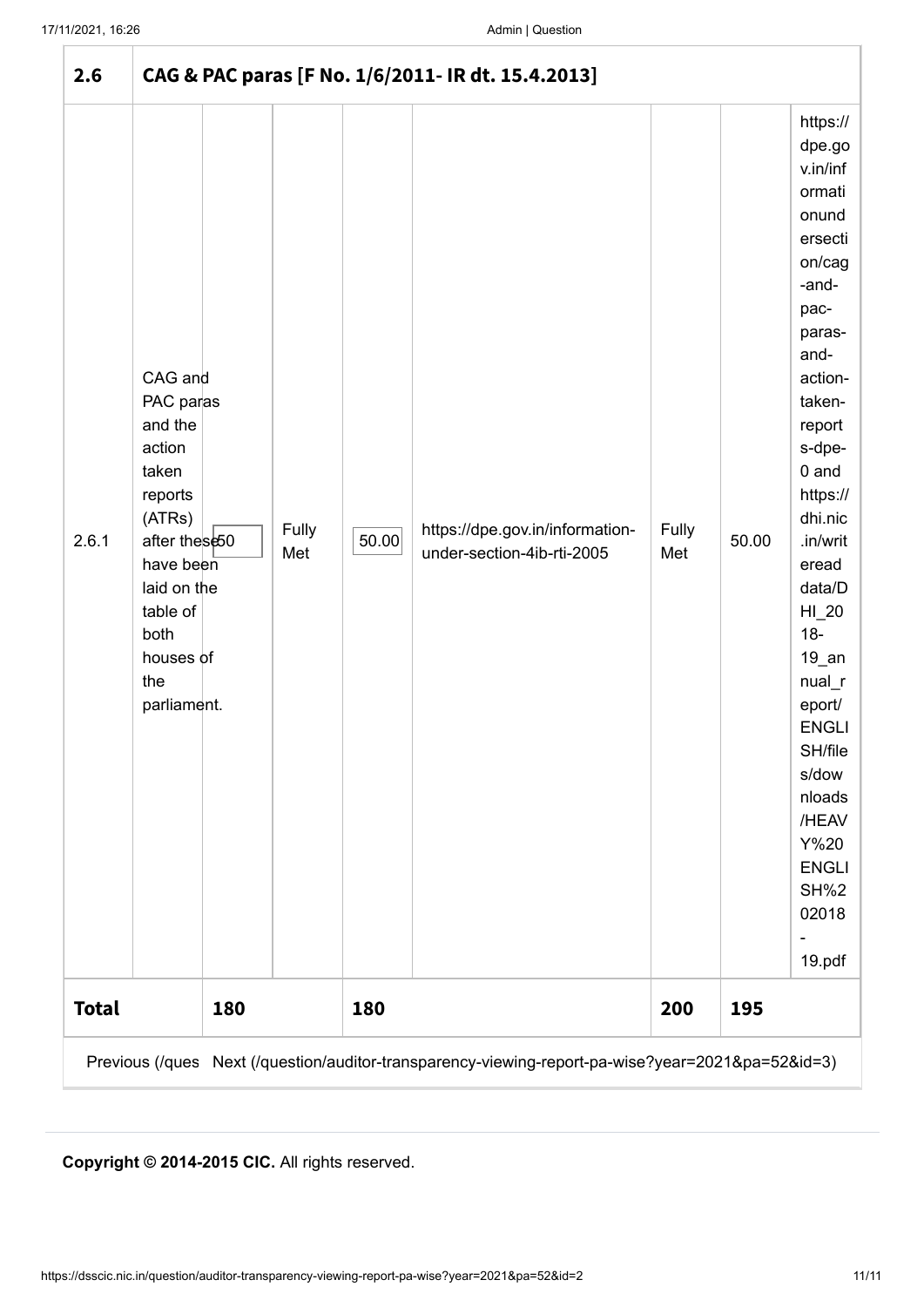<span id="page-30-0"></span>

|        | Self appraisal report Of Public Authority By Auditor                                                                                 |                                       |                                |                                                                                                                                                                                                                             |                                    | Year(2020-21)        |                                                                                                                                 |
|--------|--------------------------------------------------------------------------------------------------------------------------------------|---------------------------------------|--------------------------------|-----------------------------------------------------------------------------------------------------------------------------------------------------------------------------------------------------------------------------|------------------------------------|----------------------|---------------------------------------------------------------------------------------------------------------------------------|
| Year:* |                                                                                                                                      |                                       | 2020-2021                      | $\checkmark$                                                                                                                                                                                                                |                                    |                      |                                                                                                                                 |
|        |                                                                                                                                      |                                       | Search                         |                                                                                                                                                                                                                             |                                    |                      |                                                                                                                                 |
| Sr. No | Details<br>of<br>Total<br>Marks<br>disclos<br>ure                                                                                    | Select<br>ed<br>Categ<br>ory by<br>PA | Marks<br>Obtain<br>ed by<br>PA | Remarks by PA                                                                                                                                                                                                               | Audito<br>$\Gamma$<br>Categ<br>ory | Audito<br>r<br>Marks | Audito<br>r<br>Remar<br>ks/UR<br>L                                                                                              |
| 3.1    | 15.04.2013]                                                                                                                          |                                       |                                | Particulars for any arrangement for consultation with or representation by<br>the members of the public in relation to the formulation of policy or<br>implementation there of [Section 4(1)(b)(vii)] [F No 1/6/2011-IR dt. |                                    |                      |                                                                                                                                 |
| 3.1.1  | Relevant<br>Acts,<br>Rules,<br>Forms and<br>other<br>$\overline{0}$<br>documents<br>which are<br>normally<br>accessed<br>by citizens | Not<br>Applic<br>able                 | $\mathbf 0$                    |                                                                                                                                                                                                                             | Fully<br>Met                       | 12.50                | All<br>guideli<br>nes,<br>survey<br>s and<br>initiativ<br>es,<br>report<br>S<br>availa<br>ble at<br>https://<br>dpe.go<br>v.in/ |
|        |                                                                                                                                      |                                       |                                |                                                                                                                                                                                                                             |                                    |                      |                                                                                                                                 |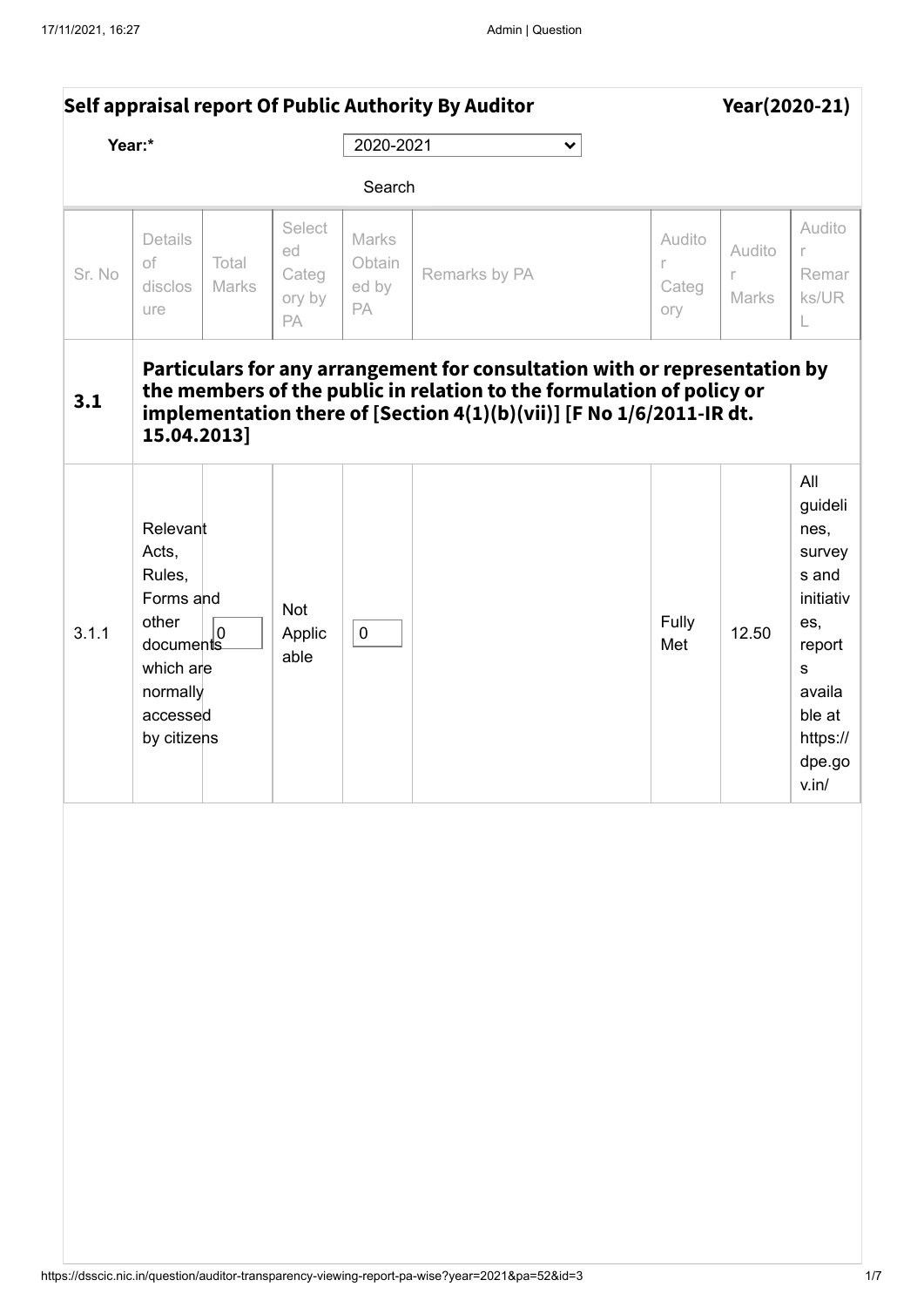| 3.1.2 | Arrangements<br>for consultation<br>with or<br>representation<br>by $-$ (a)<br>Members of the<br>public in policy<br>formulation/<br>policy<br>implementation,<br>(b) Day & time<br>allotted for<br>visitors,(c)<br>Contact details<br>of Information &<br>Facilitation<br>Counter (IFC)<br>to provide<br>publications<br>frequently<br>sought by RTI<br>applicants | <b>Not</b><br>Applic<br>able | $\pmb{0}$ | Not<br>Applic<br>able        | $\pmb{0}$        | https://<br>dpe.go<br>v.in/inf<br>ormati<br>on-<br>under-<br>sectio<br>n-4ib-<br>rti-<br>2005 |
|-------|---------------------------------------------------------------------------------------------------------------------------------------------------------------------------------------------------------------------------------------------------------------------------------------------------------------------------------------------------------------------|------------------------------|-----------|------------------------------|------------------|-----------------------------------------------------------------------------------------------|
| 3.1.3 | Public-<br>private<br>partnerships<br>(PPP)-<br>Details of $\sqrt{\frac{1}{0}}$<br>Special<br>Purpose<br>Vehicle<br>$(SPV)$ , if<br>any                                                                                                                                                                                                                             | <b>Not</b><br>Applic<br>able | $\pmb{0}$ | Not<br>Applic<br>able        | $\boldsymbol{0}$ | https://<br>dpe.go<br>v.in/inf<br>ormati<br>on-<br>under-<br>sectio<br>n-4ib-<br>rti-<br>2005 |
| 3.1.4 | Public-<br>private<br>partnerships<br>(PPP)-<br>$\pmb{0}$<br>Detailed<br>project<br>reports<br>(DPRs)                                                                                                                                                                                                                                                               | Not<br>Applic<br>able        | $\pmb{0}$ | <b>Not</b><br>Applic<br>able | $\pmb{0}$        | https://<br>dpe.go<br>v.in/inf<br>ormati<br>on-<br>under-<br>sectio<br>n-4ib-<br>rti-<br>2005 |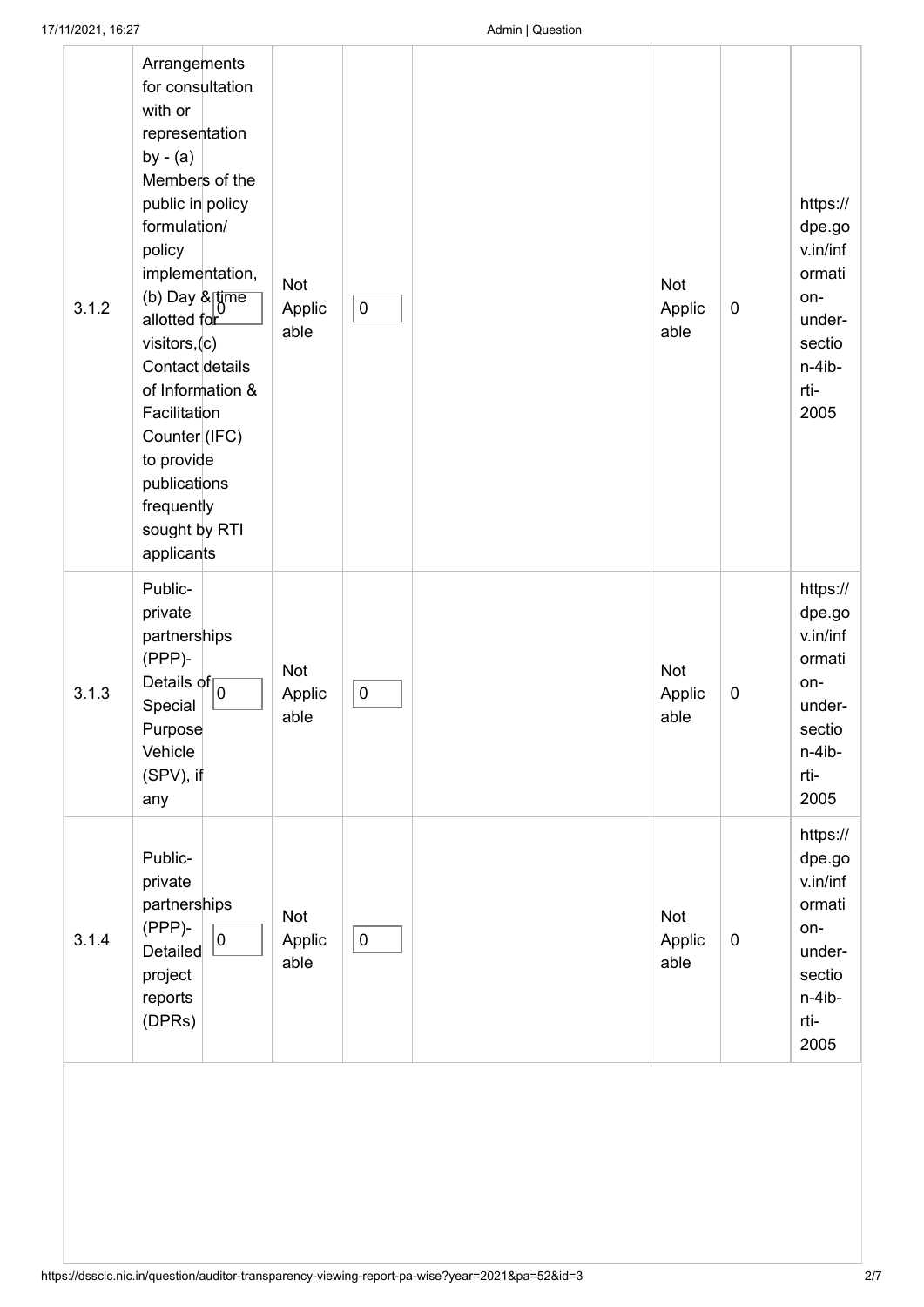| 3.1.5 | Public-<br>private<br>partnerships<br>(PPP)-<br>Concession<br>agreements.                                                                                                                                                         | Not<br>Applic<br>able | $\pmb{0}$ | Not<br>Applic<br>able | $\pmb{0}$   | https://<br>dpe.go<br>v.in/inf<br>ormati<br>on-<br>under-<br>sectio<br>n-4ib-<br>rti-<br>2005 |
|-------|-----------------------------------------------------------------------------------------------------------------------------------------------------------------------------------------------------------------------------------|-----------------------|-----------|-----------------------|-------------|-----------------------------------------------------------------------------------------------|
| 3.1.6 | Public-<br>private<br>partnerships<br>(PPP)-<br>Operation<br>and<br>maintenance<br>manuals                                                                                                                                        | Not<br>Applic<br>able | $\pmb{0}$ | Not<br>Applic<br>able | $\pmb{0}$   | https://<br>dpe.go<br>v.in/inf<br>ormati<br>on-<br>under-<br>sectio<br>n-4ib-<br>rti-<br>2005 |
| 3.1.7 | Public- private<br>partnerships<br>(PPP) - Other<br>documents<br>generated as<br>part of the<br>implementation<br>of the PPP                                                                                                      | Not<br>Applic<br>able | $\pmb{0}$ | Not<br>Applic<br>able | $\pmb{0}$   | https://<br>dpe.go<br>v.in/inf<br>ormati<br>on-<br>under-<br>sectio<br>n-4ib-<br>rti-<br>2005 |
| 3.1.8 | Public-<br>private<br>partnerships<br>$(PPP)$ -<br>Information<br>relating to<br>fees, tolls, or<br>the other $\boxed{0}$<br>kinds of<br>revenues<br>that may be<br>collected<br>under<br>authorisation<br>from the<br>government | Not<br>Applic<br>able | $\pmb{0}$ | Not<br>Applic<br>able | $\mathbf 0$ | https://<br>dpe.go<br>v.in/inf<br>ormati<br>on-<br>under-<br>sectio<br>n-4ib-<br>rti-<br>2005 |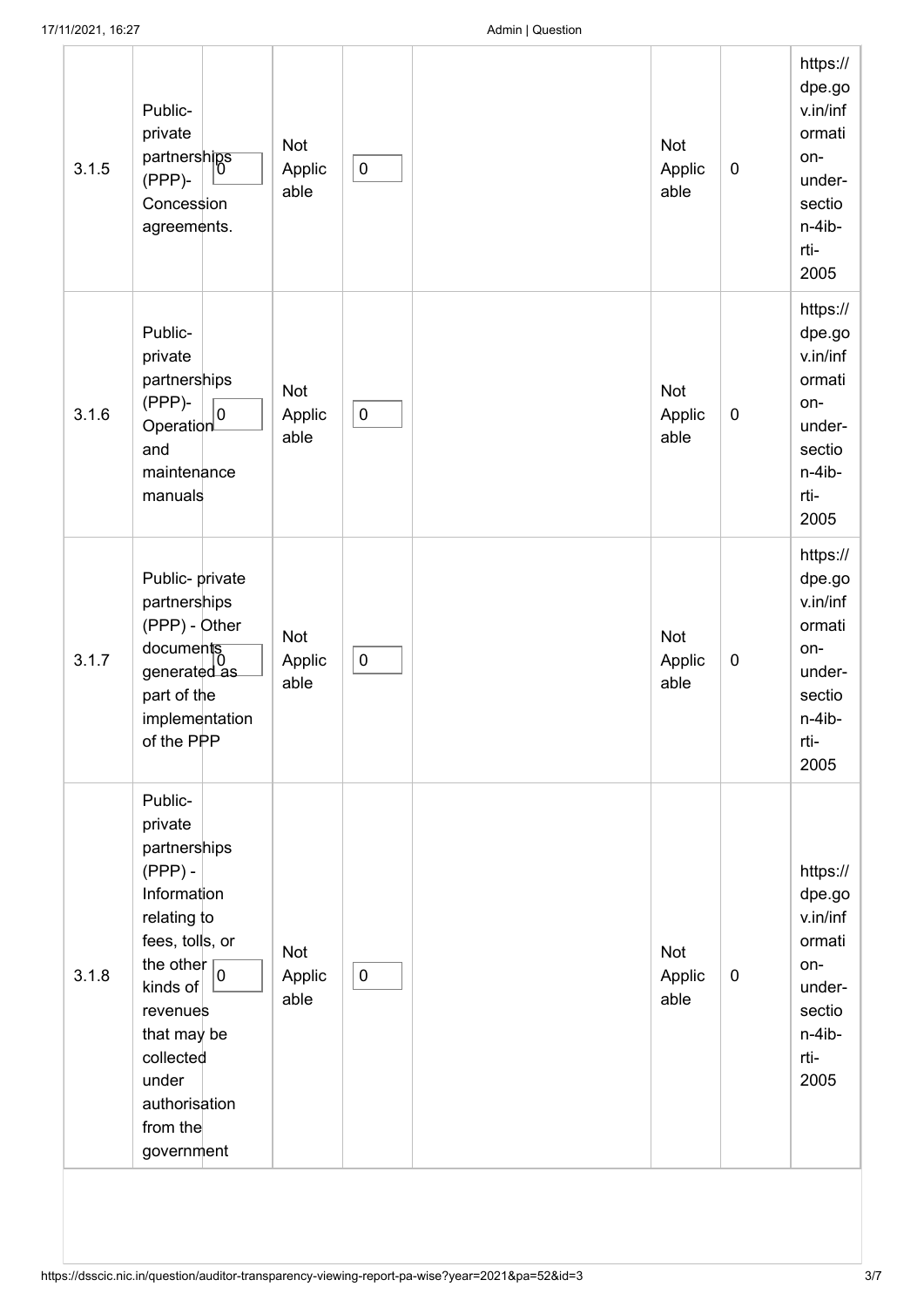| 3.1.9  | Public-<br>private<br>partnerships<br>$(PPP)$ -<br>$\left.\begin{array}{cc} \sqrt{1+1} & 7 \\ \sqrt{1+1} & 0 \end{array}\right $<br>relating to<br>outputs and<br>outcomes | Not<br>Applic<br>able        | $\pmb{0}$ |                                                                           | Not<br>Applic<br>able | $\mathbf 0$ | https://<br>dpe.go<br>v.in/inf<br>ormati<br>on-<br>under-<br>sectio<br>n-4ib-<br>rti-<br>2005 |
|--------|----------------------------------------------------------------------------------------------------------------------------------------------------------------------------|------------------------------|-----------|---------------------------------------------------------------------------|-----------------------|-------------|-----------------------------------------------------------------------------------------------|
| 3.1.10 | Public- private<br>partnerships<br>$(PPP) - The$<br>process of the<br>selection of the<br>private sector<br>party<br>(concessionaire<br>etc.)                              | Not<br>Applic<br>able        | $\pmb{0}$ |                                                                           | Not<br>Applic<br>able | $\mathbf 0$ | https://<br>dpe.go<br>v.in/inf<br>ormati<br>on-<br>under-<br>sectio<br>n-4ib-<br>rti-<br>2005 |
| 3.1.11 | Public-<br>private<br>partnerships<br>$(PPP) - AH$<br>payment<br>made under<br>the PPP<br>project                                                                          | <b>Not</b><br>Applic<br>able | $\pmb{0}$ |                                                                           | Not<br>Applic<br>able | $\pmb{0}$   | https://<br>dpe.go<br>v.in/inf<br>ormati<br>on-<br>under-<br>sectio<br>n-4ib-<br>rti-<br>2005 |
| 3.2    | them[Section 4(1)(c)]                                                                                                                                                      |                              |           | Are the details of policies / decisions, which affect public, informed to |                       |             |                                                                                               |
|        |                                                                                                                                                                            |                              |           |                                                                           |                       |             |                                                                                               |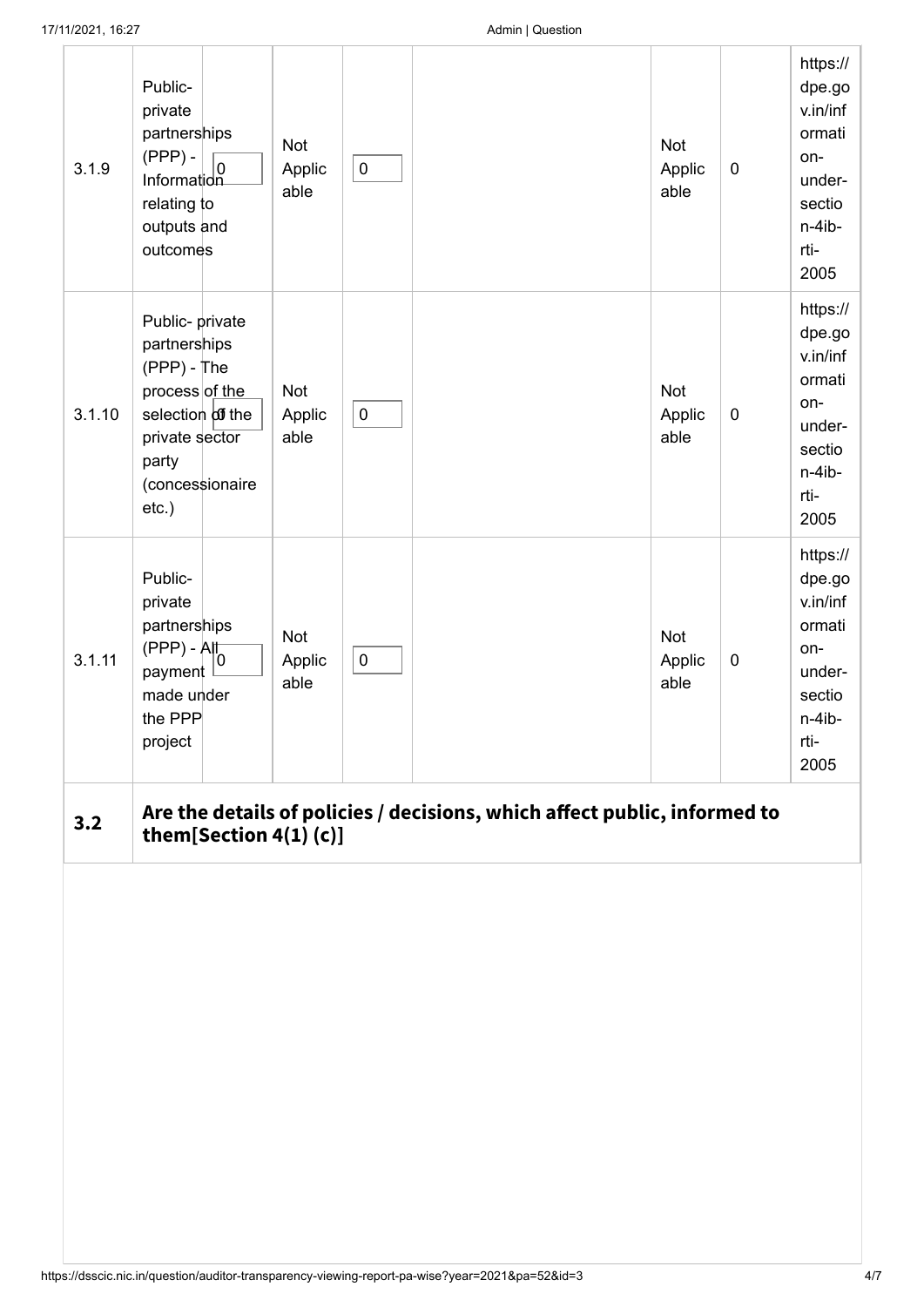| 3.2.1 | Publish all<br>relevant<br>facts while<br>formulating<br>important<br>policies or<br>announding<br>decisions<br>which<br>affect<br>public to $ 0 $<br>make the<br>process<br>more<br>interactive -<br>Policy<br>decisions/<br>legislations<br>taken in the<br>previous<br>one year | Not<br>Applic<br>able | $\pmb{0}$ | Not<br>Applic<br>able | $\pmb{0}$   | https://<br>dpe.go<br>v.in/inf<br>ormati<br>on-<br>under-<br>sectio<br>n-4ib-<br>rti-<br>2005 |
|-------|------------------------------------------------------------------------------------------------------------------------------------------------------------------------------------------------------------------------------------------------------------------------------------|-----------------------|-----------|-----------------------|-------------|-----------------------------------------------------------------------------------------------|
| 3.2.2 | Publish all<br>relevant<br>facts while<br>formulating<br>important<br>policies or<br>announcing<br>decisions<br>which affect<br>public to<br>make the<br>process<br>more<br>interactive -<br>Outline the<br>Public<br>consultation<br>process                                      | Not<br>Applic<br>able | $\pmb{0}$ | Not<br>Applic<br>able | $\mathbf 0$ | https://<br>dpe.go<br>v.in/inf<br>ormati<br>on-<br>under-<br>sectio<br>n-4ib-<br>rti-<br>2005 |
|       |                                                                                                                                                                                                                                                                                    |                       |           |                       |             |                                                                                               |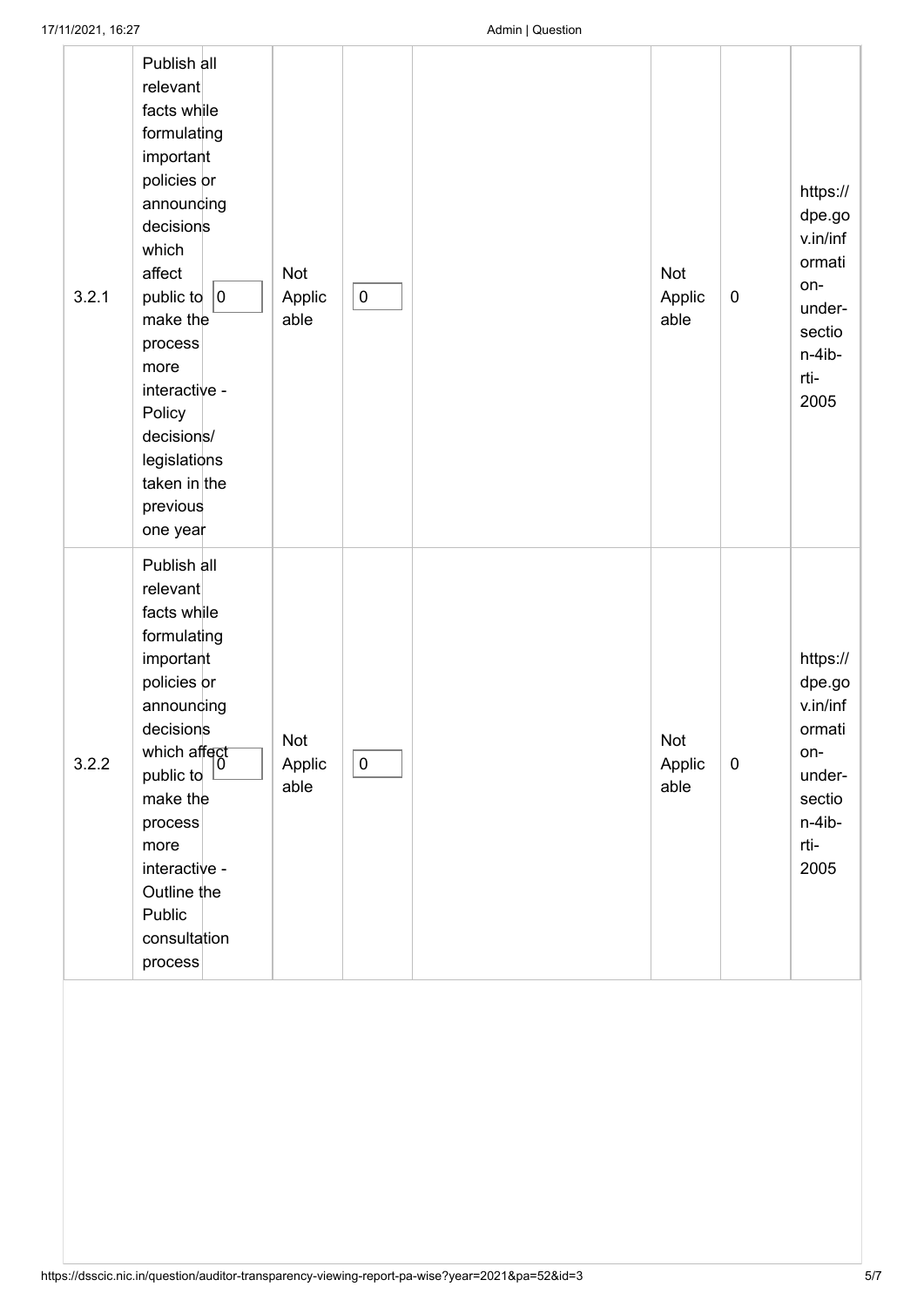| 3.2.3 | Publish all<br>relevant<br>facts while<br>formulating<br>important<br>policies or<br>announding<br>decisions<br>which affect<br>public to<br>make the $ 0 $<br>process<br>more<br>interactive-<br>Outline the<br>arrangement<br>for<br>consultation<br>before<br>formulation<br>of policy | Not<br>Applic<br>able | $\mathbf 0$ |                                                                                                                            | Not<br>Applic<br>able | 0     | https://<br>dpe.go<br>v.in/inf<br>ormati<br>on-<br>under-<br>sectio<br>n-4ib-<br>rti-<br>2005 |
|-------|-------------------------------------------------------------------------------------------------------------------------------------------------------------------------------------------------------------------------------------------------------------------------------------------|-----------------------|-------------|----------------------------------------------------------------------------------------------------------------------------|-----------------------|-------|-----------------------------------------------------------------------------------------------|
| 3.3   |                                                                                                                                                                                                                                                                                           |                       |             | Dissemination of information widely and in such form and manner which is<br>easily accessible to the public [Section 4(3)] |                       |       |                                                                                               |
| 3.3.1 | Use of the<br>most effective<br>means of<br>communication<br>- Internet<br>(website)                                                                                                                                                                                                      | Fully<br>Met          | 50.00       | https://dpe.gov.in/information-<br>under-section-4ib-rti-2005                                                              | Fully<br>Met          | 50.00 | https://<br>dpe.go<br>v.in/                                                                   |
| 3,4   |                                                                                                                                                                                                                                                                                           |                       |             | Form of accessibility of information manual/ handbook[Section 4(1)(b)]                                                     |                       |       |                                                                                               |
| 3.4.1 | Information<br>manual/handbook Fully<br>available in<br>Electronic format                                                                                                                                                                                                                 | Met                   | 25.00       | https://dpe.gov.in/information-<br>under-section-4ib-rti-2005                                                              | Fully<br>Met          | 25.00 | https://<br>dpe.go<br>v.in/                                                                   |
| 3.4.2 | Information<br>manual/handbook Fully<br>available in<br>Printed format                                                                                                                                                                                                                    | Met                   | 25.00       | https://dpe.gov.in/information-<br>under-section-4ib-rti-2005                                                              | Fully<br>Met          | 25.00 | https://<br>dpe.go<br>v.in/                                                                   |
| 3.5   | 4(1)(b)                                                                                                                                                                                                                                                                                   |                       |             | Whether information manual/ handbook available free of cost or not [Section                                                |                       |       |                                                                                               |
| 3.5.1 | List of<br>materials<br>available $ 25 $<br>Free of<br>cost                                                                                                                                                                                                                               | Fully<br>Met          | 25.00       | https://dpe.gov.in/information-<br>under-section-4ib-rti-2005                                                              | Fully<br>Met          | 25.00 | https://<br>dpe.go<br>v.in/                                                                   |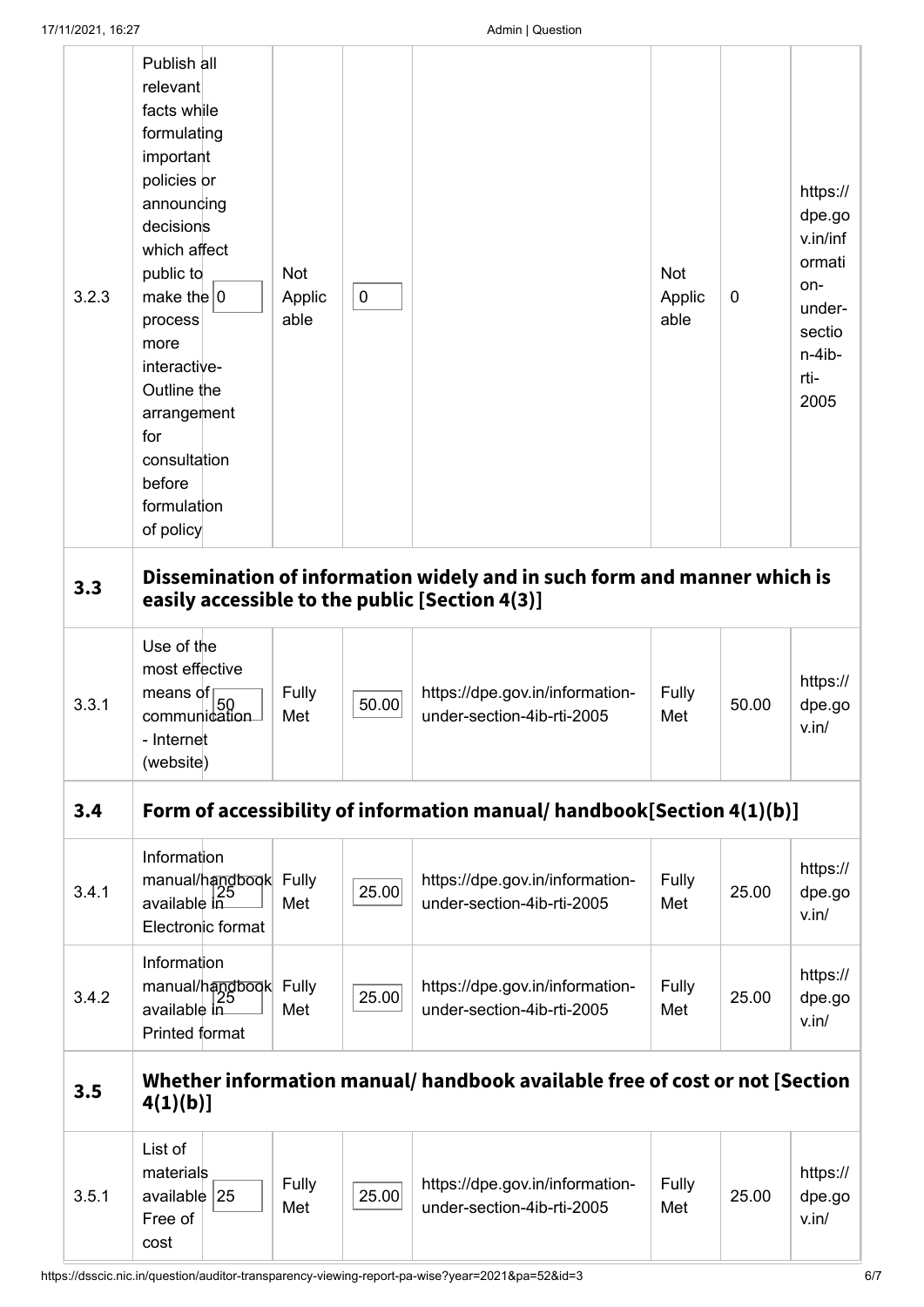| 3.5.2        | List of<br>materials<br>available<br>At a<br>reasonable<br>cost of the<br>medium | $\overline{0}$ | Not<br>Applic<br>able | $\pmb{0}$ |                                                                                                   | <b>Not</b><br>Applic<br>able | 0   | https://<br>dpe.go<br>v.in/inf<br>ormati<br>on-<br>under-<br>sectio<br>$n-4$ ib-<br>rti-<br>2005 |
|--------------|----------------------------------------------------------------------------------|----------------|-----------------------|-----------|---------------------------------------------------------------------------------------------------|------------------------------|-----|--------------------------------------------------------------------------------------------------|
| <b>Total</b> |                                                                                  | 125            |                       | 125       |                                                                                                   | 138                          | 138 |                                                                                                  |
|              |                                                                                  |                |                       |           | Previous (/ques Next (/question/auditor-transparency-viewing-report-pa-wise?year=2021&pa=52&id=4) |                              |     |                                                                                                  |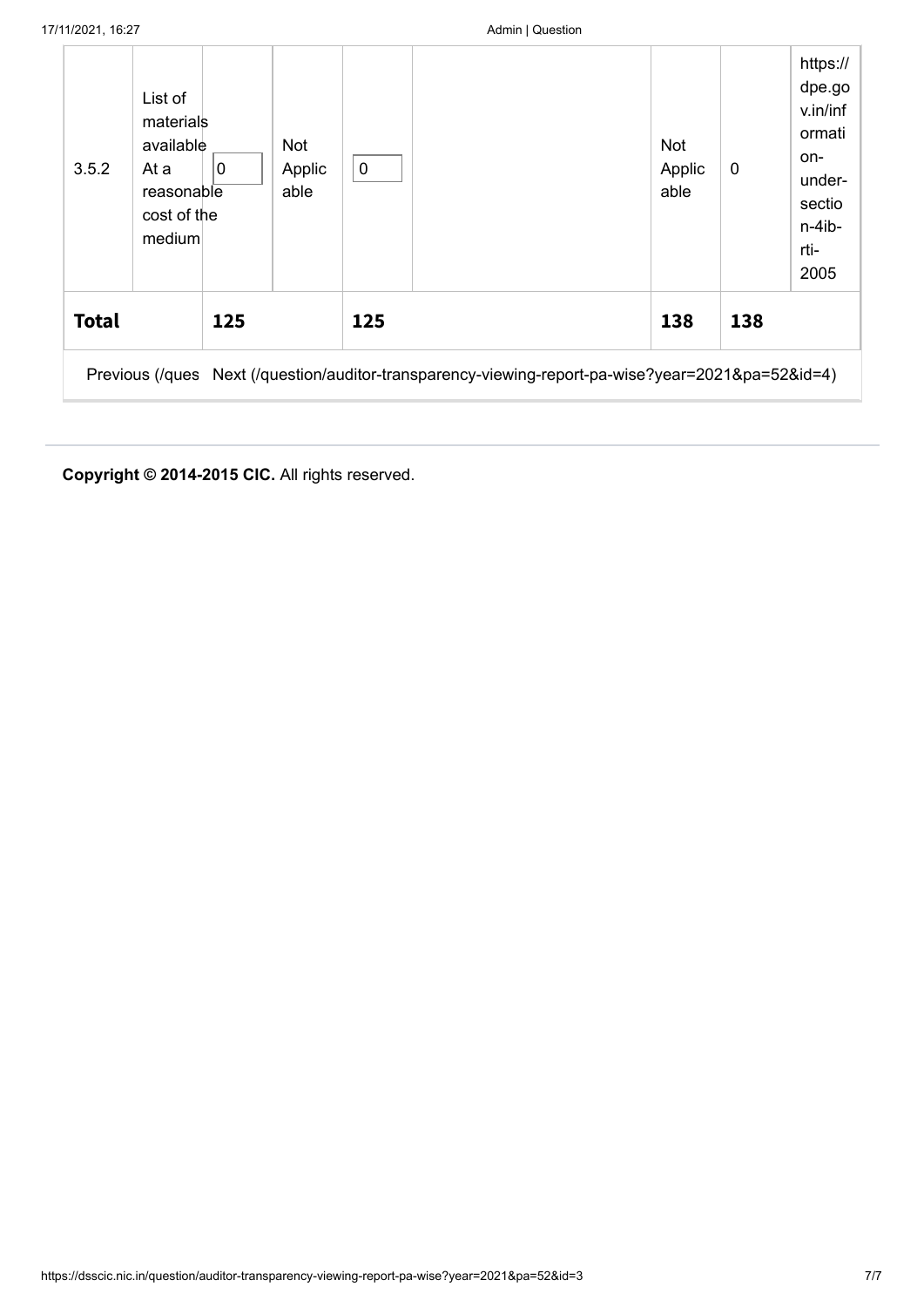<span id="page-37-0"></span>

|                                                                                                   | Self appraisal report Of Public Authority By Auditor               |                   |                                       |                                |                                                                          |                             | Year(2020-21)   |                                                   |  |  |
|---------------------------------------------------------------------------------------------------|--------------------------------------------------------------------|-------------------|---------------------------------------|--------------------------------|--------------------------------------------------------------------------|-----------------------------|-----------------|---------------------------------------------------|--|--|
| Year:*                                                                                            |                                                                    |                   |                                       | 2020-2021<br>$\checkmark$      |                                                                          |                             |                 |                                                   |  |  |
|                                                                                                   |                                                                    |                   |                                       |                                | Search                                                                   |                             |                 |                                                   |  |  |
| Sr. No                                                                                            | <b>Details</b><br>of<br>disclos<br>ure                             | Total<br>Marks    | Select<br>ed<br>Categ<br>ory by<br>PA | Marks<br>Obtain<br>ed by<br>PA | Remarks by PA                                                            | Audito<br>r<br>Categ<br>ory | Audito<br>Marks | Audito<br>r<br>Remar<br>ks/UR<br>L                |  |  |
| 4.1                                                                                               |                                                                    | IR dt. 15.4.2013] |                                       |                                | Language in which Information Manual/Handbook Available [F No. 1/6/2011- |                             |                 |                                                   |  |  |
| 4.1.1                                                                                             | English                                                            | 14.29             | Fully<br>Met                          | 14.29                          | https://dpe.gov.in/information-<br>under-section-4ib-rti-2005            | Fully<br>Met                | 14.29           | https://<br>dpe.go<br>v.in/                       |  |  |
| 4.1.2                                                                                             | Vernacular/<br>Local<br>Language                                   | 14.29             | Fully<br>Met                          | 14.29                          | https://dpe.gov.in/information-<br>under-section-4ib-rti-2005            | Fully<br>Met                | 14.29           | https://<br>dpe.go<br>v.in/                       |  |  |
| When was the information Manual/Handbook last updated?[F No. 1/6/2011-<br>4.2<br>IR dt 15.4.2013] |                                                                    |                   |                                       |                                |                                                                          |                             |                 |                                                   |  |  |
| 4.2.1                                                                                             | Last<br>date of<br>Annual<br>updation                              | 28.57             | Partiall<br>y Met                     | 14.29                          | https://dpe.gov.in/information-<br>under-section-4ib-rti-2005            | Fully<br>Met                | 28.57           | Home<br>page<br>at<br>https://<br>dpe.go<br>v.in/ |  |  |
| 4.3                                                                                               |                                                                    |                   |                                       |                                | Information available in electronic form[Section $4(1)(b)(xiv)$ ]        |                             |                 |                                                   |  |  |
| 4.3.1                                                                                             | Details of<br>information<br>available<br>in<br>electronic<br>form | 9.52              | Fully<br>Met                          | 9.52                           | https://dpe.gov.in/information-<br>under-section-4ib-rti-2005            | Fully<br>Met                | 9.52            | https://<br>dpe.go<br>v.in/                       |  |  |
|                                                                                                   |                                                                    |                   |                                       |                                |                                                                          |                             |                 |                                                   |  |  |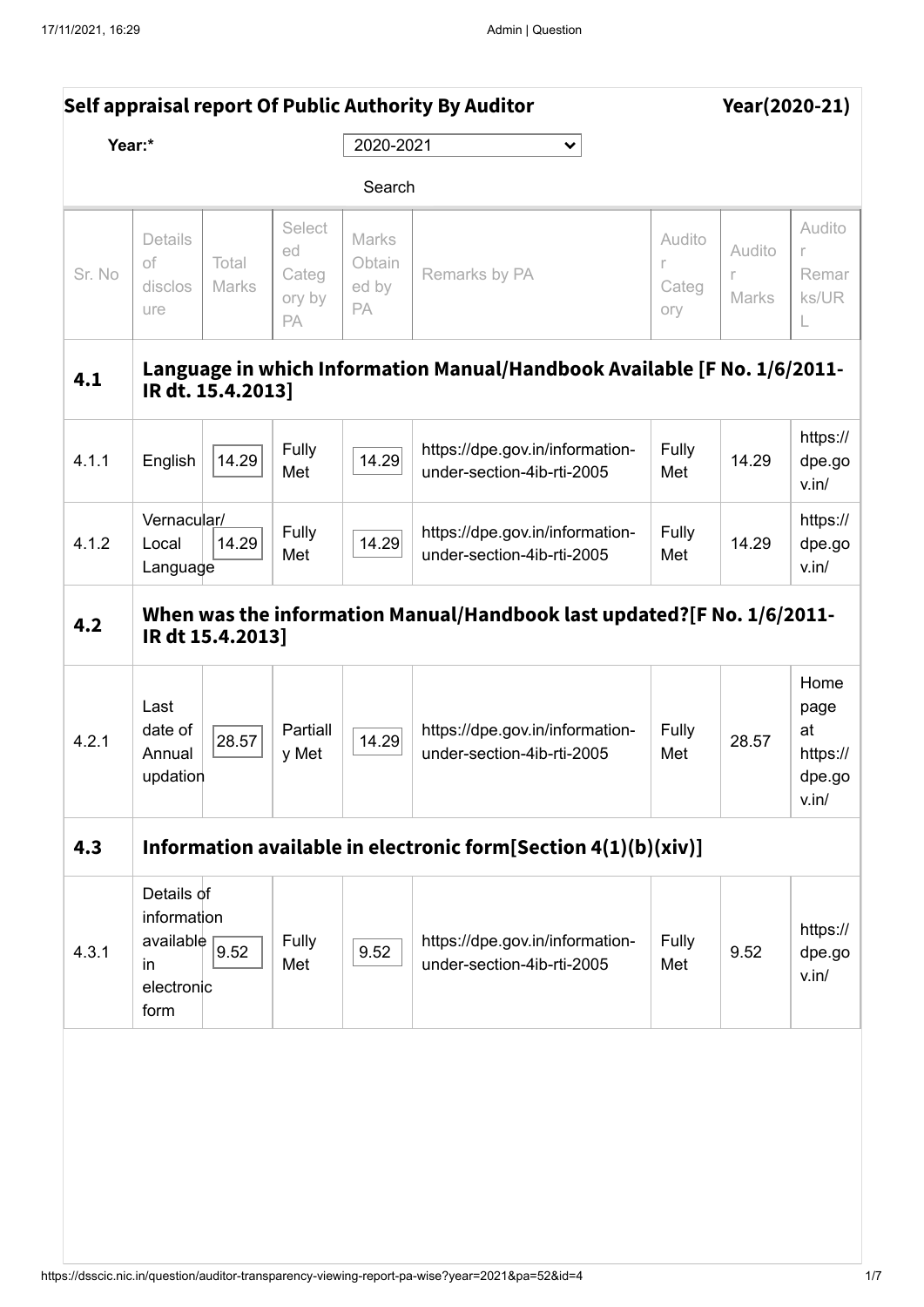| 4.3.2 | Name/ title of the<br>document/9e62ord/<br>other information                                    | Fully<br>Met                 | 9.52      | https://dpe.gov.in/information-<br>under-section-4ib-rti-2005                    | Fully<br>Met          | 9.52        | https://<br>dpe.go<br>v.in/<br>and<br>https://<br>dpe.go<br>v.in/inf<br>ormati<br>on-<br>under-<br>sectio<br>n-4ib-<br>rti-<br>2005 |
|-------|-------------------------------------------------------------------------------------------------|------------------------------|-----------|----------------------------------------------------------------------------------|-----------------------|-------------|-------------------------------------------------------------------------------------------------------------------------------------|
| 4.3.3 | Location<br>9.52<br>where<br>available                                                          | Fully<br>Met                 | 9.52      | https://dpe.gov.in/information-<br>under-section-4ib-rti-2005                    | Fully<br>Met          | 9.52        | https://<br>dpe.go<br>v.in/                                                                                                         |
| 4.4   | 4(1)(b)(xv)]                                                                                    |                              |           | Particulars of facilities available to citizen for obtaining information[Section |                       |             |                                                                                                                                     |
| 4.4.1 | Name<br>&<br>$\mathbf 0$<br>location<br>of the<br>faculty                                       | Not<br>Applic<br>able        | $\pmb{0}$ |                                                                                  | Not<br>Applic<br>able | $\mathbf 0$ | <b>No</b><br>such<br>facility<br>exists<br>at<br><b>DPE</b>                                                                         |
| 4.4.2 | Details of<br>information<br>made<br>available                                                  | Not<br>Applic<br>able        | $\pmb{0}$ |                                                                                  | Not<br>Applic<br>able | $\mathbf 0$ | <b>Not</b><br>related<br>to<br>functio<br>ning of<br><b>DPE</b>                                                                     |
| 4.4.3 | Working<br>hours of<br>$\overline{0}$<br>the<br>facility                                        | Not<br>Applic<br>able        | $\pmb{0}$ |                                                                                  | Not<br>Applic<br>able | $\pmb{0}$   | <b>Not</b><br>related<br>to<br>functio<br>ning of<br><b>DPE</b>                                                                     |
| 4.4.4 | Contact<br>person<br>&<br>contact<br>$\mathsf{O}\xspace$<br>details<br>(Phone,<br>fax<br>email) | <b>Not</b><br>Applic<br>able | $\pmb{0}$ |                                                                                  | Not<br>Applic<br>able | $\pmb{0}$   | <b>Not</b><br>related<br>to<br>functio<br>ning of<br><b>DPE</b>                                                                     |

## **4.5 Such other information as may be prescribed under Section 4(i) (b)(xvii)**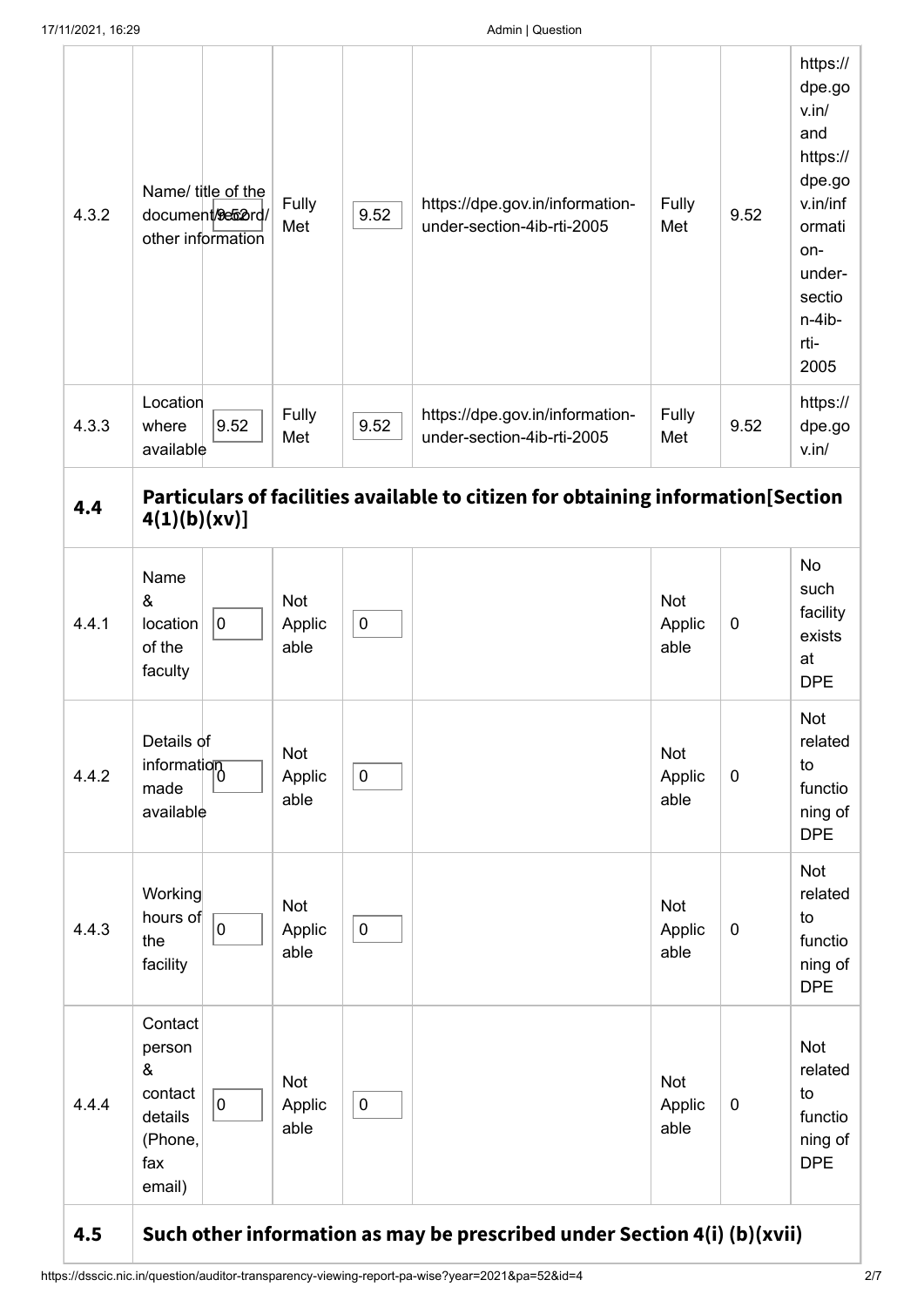| 4.5.1 | Grievance<br>redressal 3.57<br>mechanism                                                     | Fully<br>Met                 | 3.57      | https://dpe.gov.in/information-<br>under-section-4ib-rti-2005 | Fully<br>Met          | 3.57        | https://<br>dpe.go<br>v.in/<br>and<br>https://<br>dpe.go<br>v.in/inf<br>ormati<br>on-<br>under-<br>sectio<br>n-4ib-<br>rti-<br>2005 |
|-------|----------------------------------------------------------------------------------------------|------------------------------|-----------|---------------------------------------------------------------|-----------------------|-------------|-------------------------------------------------------------------------------------------------------------------------------------|
| 4.5.2 | Details of<br>applications<br>received<br>under $R\ 13.57$<br>and<br>information<br>provided | Fully<br>Met                 | 3.57      | https://dpe.gov.in/information-<br>under-section-4ib-rti-2005 | Fully<br>Met          | 3.57        | https://<br>dpe.go<br>v.in/inf<br>ormati<br>on-<br>under-<br>sectio<br>n-4ib-<br>rti-<br>2005                                       |
| 4.5.3 | List of<br>completed<br>schemes/ <sub>0</sub><br>projects/<br>Programmes                     | Not<br>Applic<br>able        | $\pmb{0}$ |                                                               | Not<br>Applic<br>able | $\mathbf 0$ | Not<br>related<br>to<br>functio<br>ning of<br><b>DPE</b>                                                                            |
| 4.5.4 | List of<br>schemes/<br>projects $ 0 $<br>programme<br>underway                               | <b>Not</b><br>Applic<br>able | $\pmb{0}$ |                                                               | Not<br>Applic<br>able | $\pmb{0}$   | <b>Not</b><br>related<br>to<br>functio<br>ning of<br><b>DPE</b>                                                                     |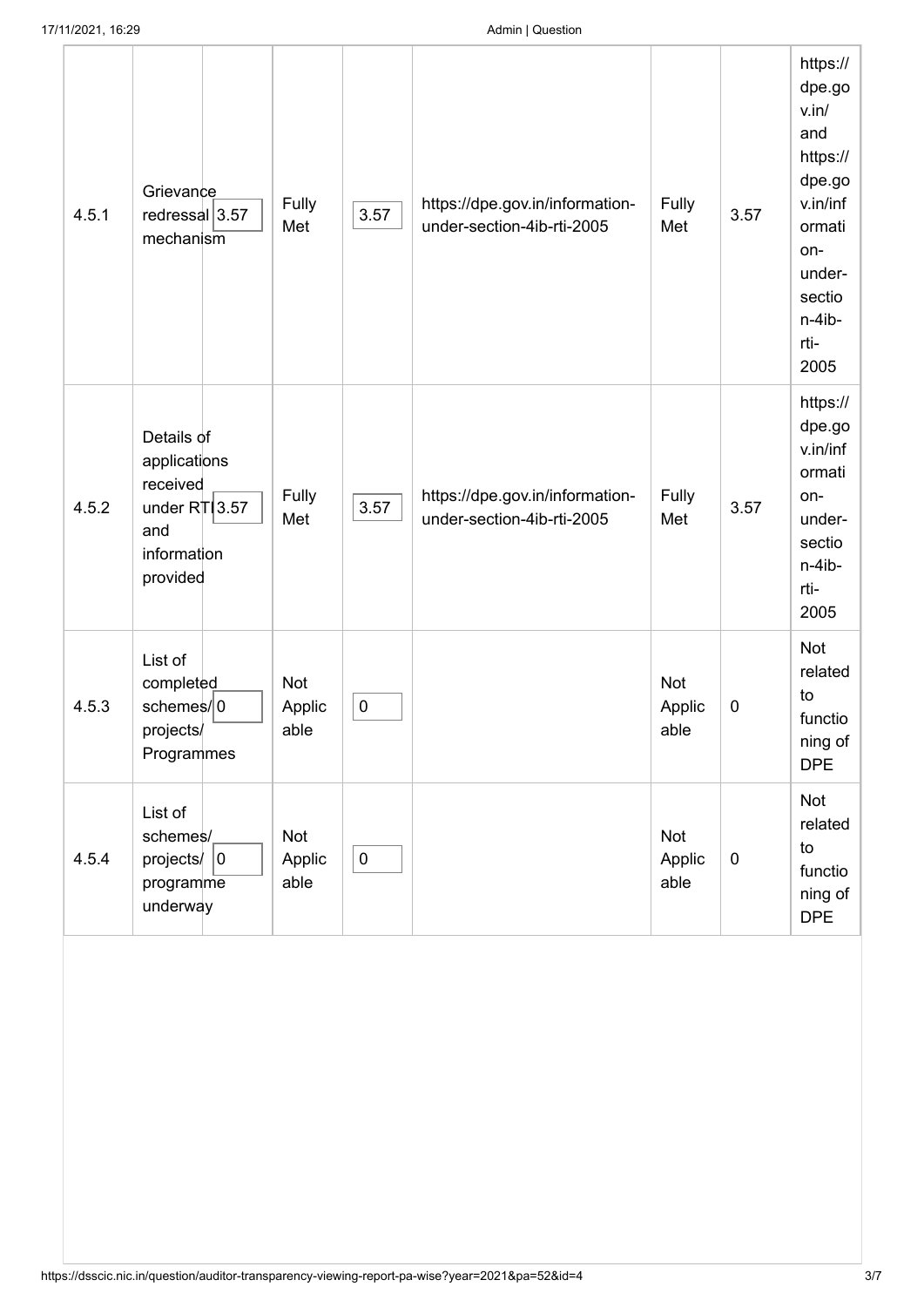| 4.5.5 | Details of<br>all<br>contracts<br>entered<br>into<br>including<br>name of<br>3.57<br>the<br>contractor,<br>amount of<br>contract<br>and period<br>of<br>completion<br>of contract | Fully<br>Met | 3.57 | https://dpe.gov.in/information-<br>under-section-4ib-rti-2005 | Fully<br>Met | 3.57 | https://<br>dpe.go<br>v.in/inf<br>ormati<br>on-<br>under-<br>sectio<br>$n-4ib-$<br>rti-<br>2005 |
|-------|-----------------------------------------------------------------------------------------------------------------------------------------------------------------------------------|--------------|------|---------------------------------------------------------------|--------------|------|-------------------------------------------------------------------------------------------------|
| 4.5.6 | Annual<br>3.57<br>Report                                                                                                                                                          | Fully<br>Met | 3.57 | https://dpe.gov.in/information-<br>under-section-4ib-rti-2005 | Fully<br>Met | 3.57 | https://<br>dpe.go<br>v.in/pu<br>blicati<br>on/ann<br>ual-<br>report<br>s                       |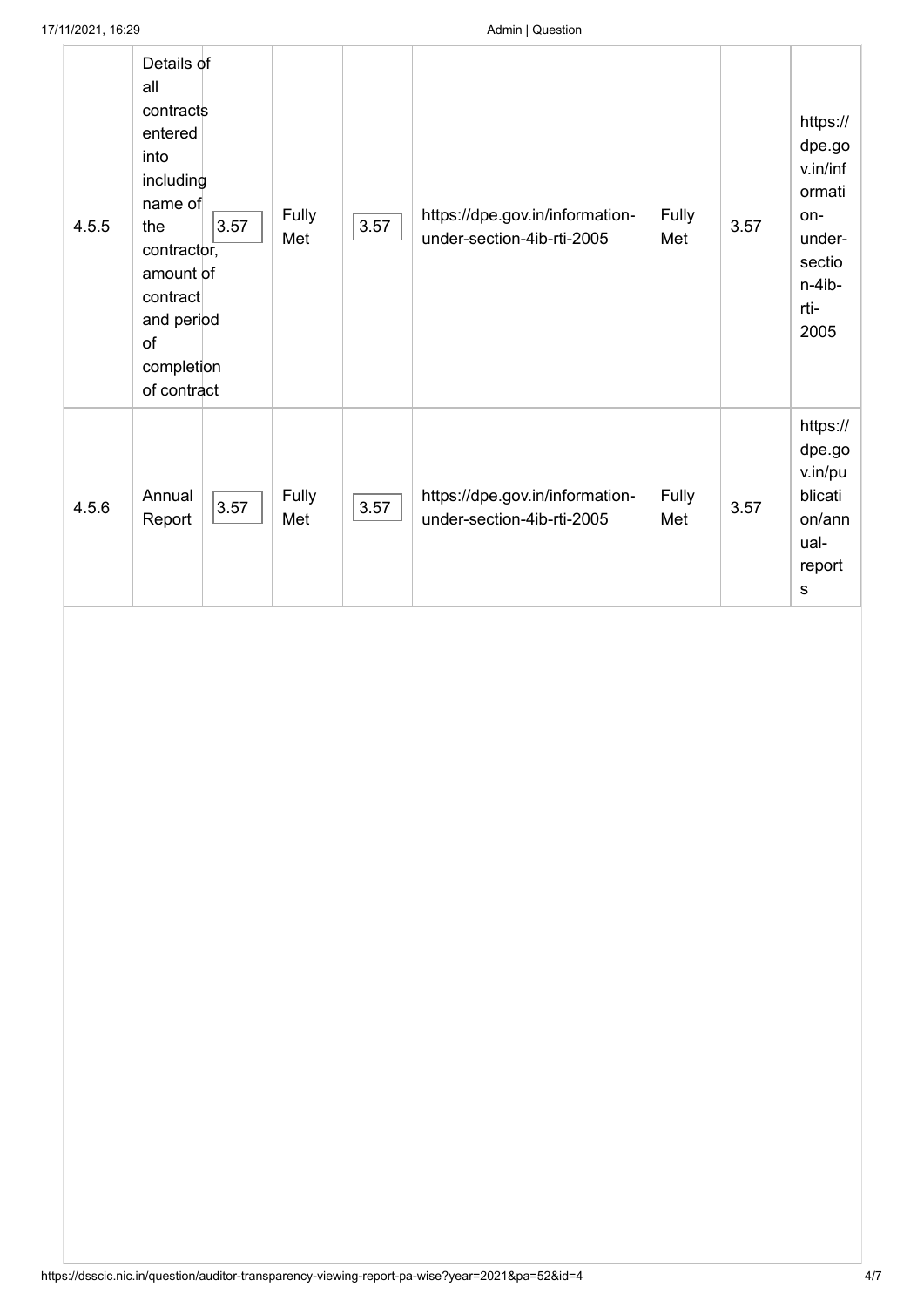| 4.5.7 | Frequently<br>Asked<br>$\pmb{0}$<br>Question<br>(FAQs) | Not<br>Applic<br>able | $\pmb{0}$ |  | Fully<br>Met | 3.57 | $\sf nt$<br>FAQ<br>availa<br>ble on<br>https://<br>dpe.go<br>v.in/fa<br>q/faq-<br>pre-<br>bid-<br>meetin<br>$g-$<br>reques<br>$t-$<br>propos<br>al-rfp-<br>study-<br>upgra<br>de-<br>public-<br>enterp<br>rises-<br>survey<br>and<br>https://<br>dpe.go<br>v.in/fa<br>q-<br>guideli<br>nes-<br>related<br>$\overline{\phantom{a}}$<br>volunt<br>ary-<br>retire<br>ment-<br>schem<br>e-vrs-<br>volunt<br>ary-<br>separa<br>tion-<br>schem<br>e-vss-<br>emplo |
|-------|--------------------------------------------------------|-----------------------|-----------|--|--------------|------|-------------------------------------------------------------------------------------------------------------------------------------------------------------------------------------------------------------------------------------------------------------------------------------------------------------------------------------------------------------------------------------------------------------------------------------------------------------|
|-------|--------------------------------------------------------|-----------------------|-----------|--|--------------|------|-------------------------------------------------------------------------------------------------------------------------------------------------------------------------------------------------------------------------------------------------------------------------------------------------------------------------------------------------------------------------------------------------------------------------------------------------------------|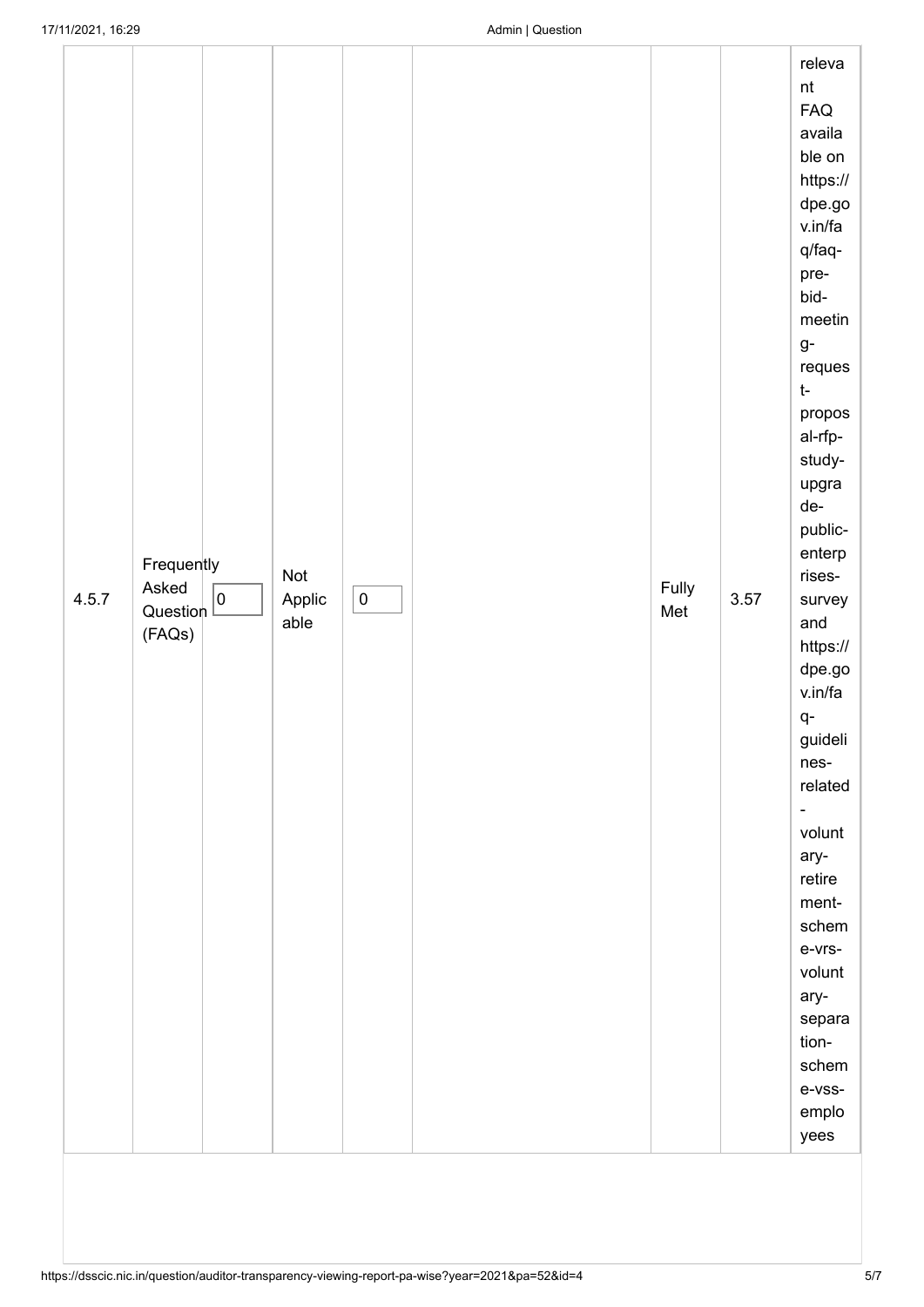| 4.5.8 | Any other<br>information<br>such as $-$ (a)<br>Citizen's<br>Charter, $(b)$<br>Result<br>Framework<br>Document<br>(RFD), (c)<br>Six monthly<br>reports on<br>the, $(d)$<br>Performance<br>against the<br>benchmarks<br>set in the<br>Citizen's<br>Charter | Not<br>Applic<br>able | $\pmb{0}$ |                                                                     | Not<br>Applic<br>able | $\mathbf 0$ | Not<br>related<br>to<br>functio<br>ning of<br><b>DPE</b>                                      |  |
|-------|----------------------------------------------------------------------------------------------------------------------------------------------------------------------------------------------------------------------------------------------------------|-----------------------|-----------|---------------------------------------------------------------------|-----------------------|-------------|-----------------------------------------------------------------------------------------------|--|
| 4.6   | Receipt & Disposal of RTI applications & appeals [F.No 1/6/2011-IR dt.<br>15.04.2013]                                                                                                                                                                    |                       |           |                                                                     |                       |             |                                                                                               |  |
| 4.6.1 | Details of<br>applications<br>received<br>14.29<br>and<br>disposed                                                                                                                                                                                       | Fully<br>Met          | 14.29     | https://dpe.gov.in/information-<br>under-section-4ib-rti-2005       | Fully<br>Met          | 14.29       | https://<br>dpe.go<br>v.in/inf<br>ormati<br>on-<br>under-<br>sectio<br>n-4ib-<br>rti-<br>2005 |  |
| 4.6.2 | Details<br>of<br>appeals<br>14.29<br>received<br>and<br>orders<br>issued                                                                                                                                                                                 | Fully<br>Met          | 14.29     | https://dpe.gov.in/information-<br>under-section-4ib-rti-2005       | Fully<br>Met          | 14.29       | https://<br>dpe.go<br>v.in/inf<br>ormati<br>on-<br>under-<br>sectio<br>n-4ib-<br>rti-<br>2005 |  |
| 4.7   |                                                                                                                                                                                                                                                          |                       |           | Replies to questions asked in the parliament [Section $4(1)(d)(2)]$ |                       |             |                                                                                               |  |
|       |                                                                                                                                                                                                                                                          |                       |           |                                                                     |                       |             |                                                                                               |  |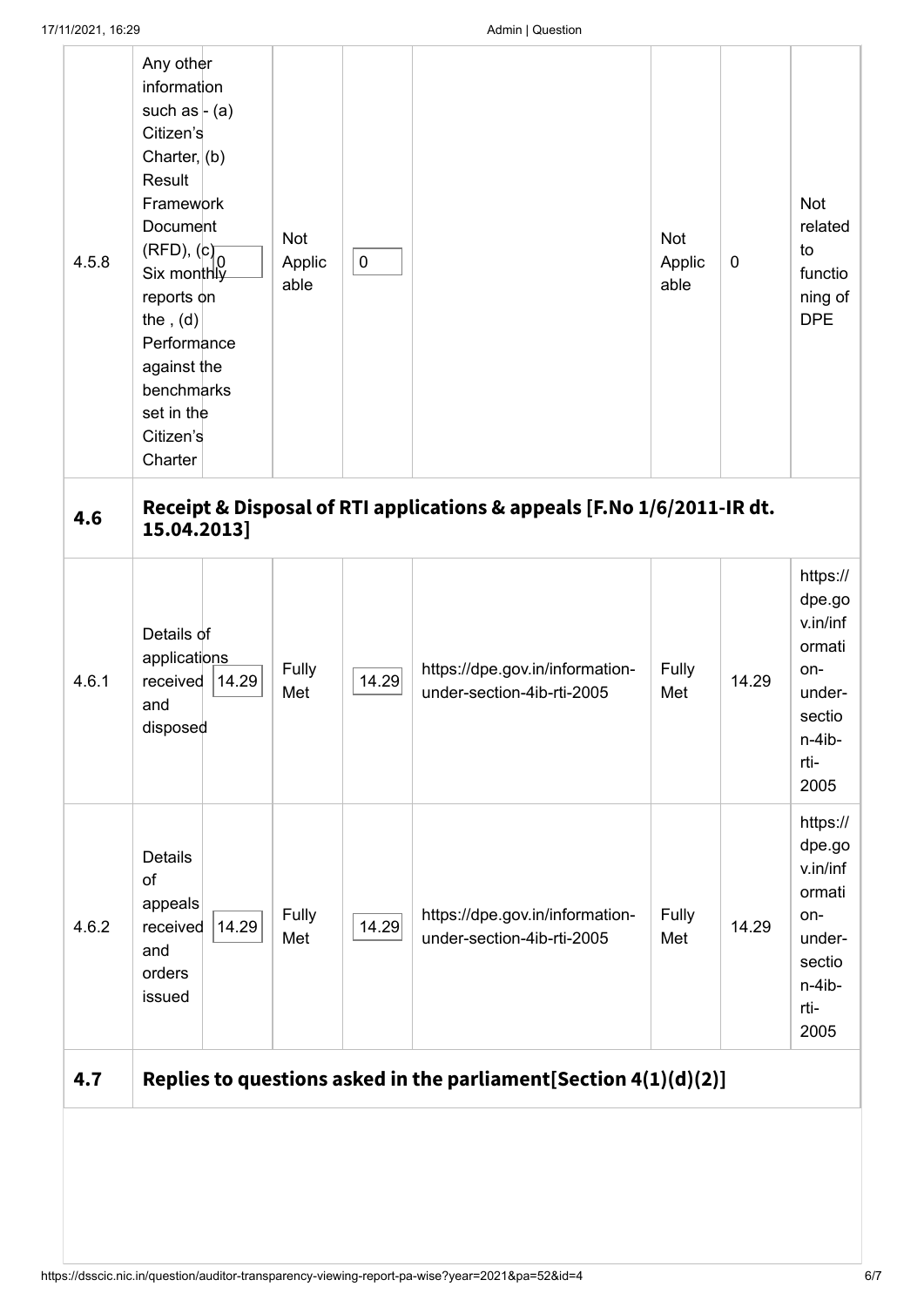| 4.7.1        | Details of<br>questions<br>asked<br>and<br>replies<br>given | 28.57 | Fully<br>Met | 28.57 | https://dpe.gov.in/information-<br>under-section-4ib-rti-2005                                     | Fully<br>Met | 28.57 | https://<br>dpe.go<br>v.in/inf<br>ormati<br>on-<br>under-<br>sectio<br>$n-4$ ib-<br>rti-<br>2005 |
|--------------|-------------------------------------------------------------|-------|--------------|-------|---------------------------------------------------------------------------------------------------|--------------|-------|--------------------------------------------------------------------------------------------------|
| <b>Total</b> |                                                             | 157   |              | 143   |                                                                                                   | 161          | 161   |                                                                                                  |
|              |                                                             |       |              |       | Previous (/ques Next (/question/auditor-transparency-viewing-report-pa-wise?year=2021&pa=52&id=5) |              |       |                                                                                                  |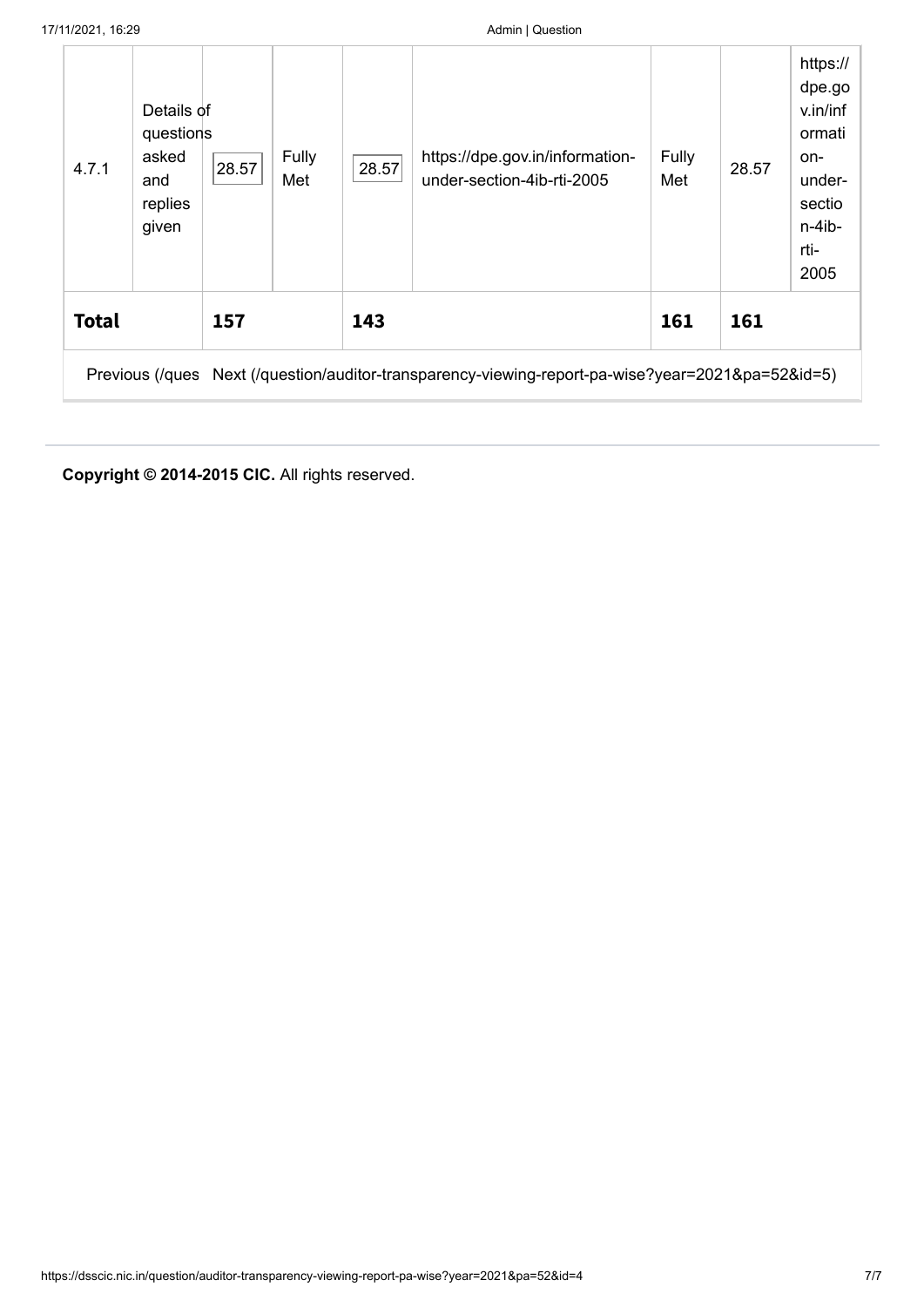<span id="page-44-0"></span>

|        | Self appraisal report Of Public Authority By Auditor                                                                                                          |                |                                       |                                |                                                                                                                   |                             | Year(2020-21)        |                                                                                                                                                                                 |  |
|--------|---------------------------------------------------------------------------------------------------------------------------------------------------------------|----------------|---------------------------------------|--------------------------------|-------------------------------------------------------------------------------------------------------------------|-----------------------------|----------------------|---------------------------------------------------------------------------------------------------------------------------------------------------------------------------------|--|
|        | Year:*                                                                                                                                                        |                |                                       | 2020-2021                      | $\checkmark$                                                                                                      |                             |                      |                                                                                                                                                                                 |  |
|        |                                                                                                                                                               |                |                                       | Search                         |                                                                                                                   |                             |                      |                                                                                                                                                                                 |  |
| Sr. No | Details<br>of<br>disclos<br>ure                                                                                                                               | Total<br>Marks | Select<br>ed<br>Categ<br>ory by<br>PA | Marks<br>Obtain<br>ed by<br>PA | Remarks by PA                                                                                                     | Audito<br>r<br>Categ<br>ory | Audito<br>r<br>Marks | Audito<br>r<br>Remar<br>ks/UR<br>L                                                                                                                                              |  |
| 5.1    |                                                                                                                                                               |                |                                       |                                | Such other information as may be prescribed [F.No. 1/2/2016-IR dt.<br>17.8.2016, F No. 1/6/2011-IR dt. 15.4.2013] |                             |                      |                                                                                                                                                                                 |  |
| 5.1.1  | Name &<br>details<br>of $-$ (a)<br>Current<br>CPIOs &<br>FAAs,<br>(b)<br>Earlier<br>CPIO &<br>FAAs<br>from<br>1.1.2015                                        | 20             | Fully<br>Met                          | 20.00                          | https://dpe.gov.in/information-<br>under-section-4ib-rti-2005                                                     | Fully<br>Met                | 20.00                | https://<br>dpe.go<br>v.in/sit<br>es/def<br>ault/fil<br>es/CPI<br>O.pdf<br>and<br>https://<br>dpe.go<br>v.in/inf<br>ormati<br>on-<br>under-<br>sectio<br>n-4ib-<br>rti-<br>2005 |  |
| 5.1.2  | Details of<br>third party<br>audit of<br>voluntary<br>disclosure<br>-(a) Dates<br>of audit<br>carried<br>out, (b)<br>Report of<br>the audit<br>carried<br>out | 20             | Not<br>Met                            | $\pmb{0}$                      |                                                                                                                   | Not<br>Met                  | $\pmb{0}$            | No<br>details<br>availa<br>ble                                                                                                                                                  |  |
|        |                                                                                                                                                               |                |                                       |                                |                                                                                                                   |                             |                      |                                                                                                                                                                                 |  |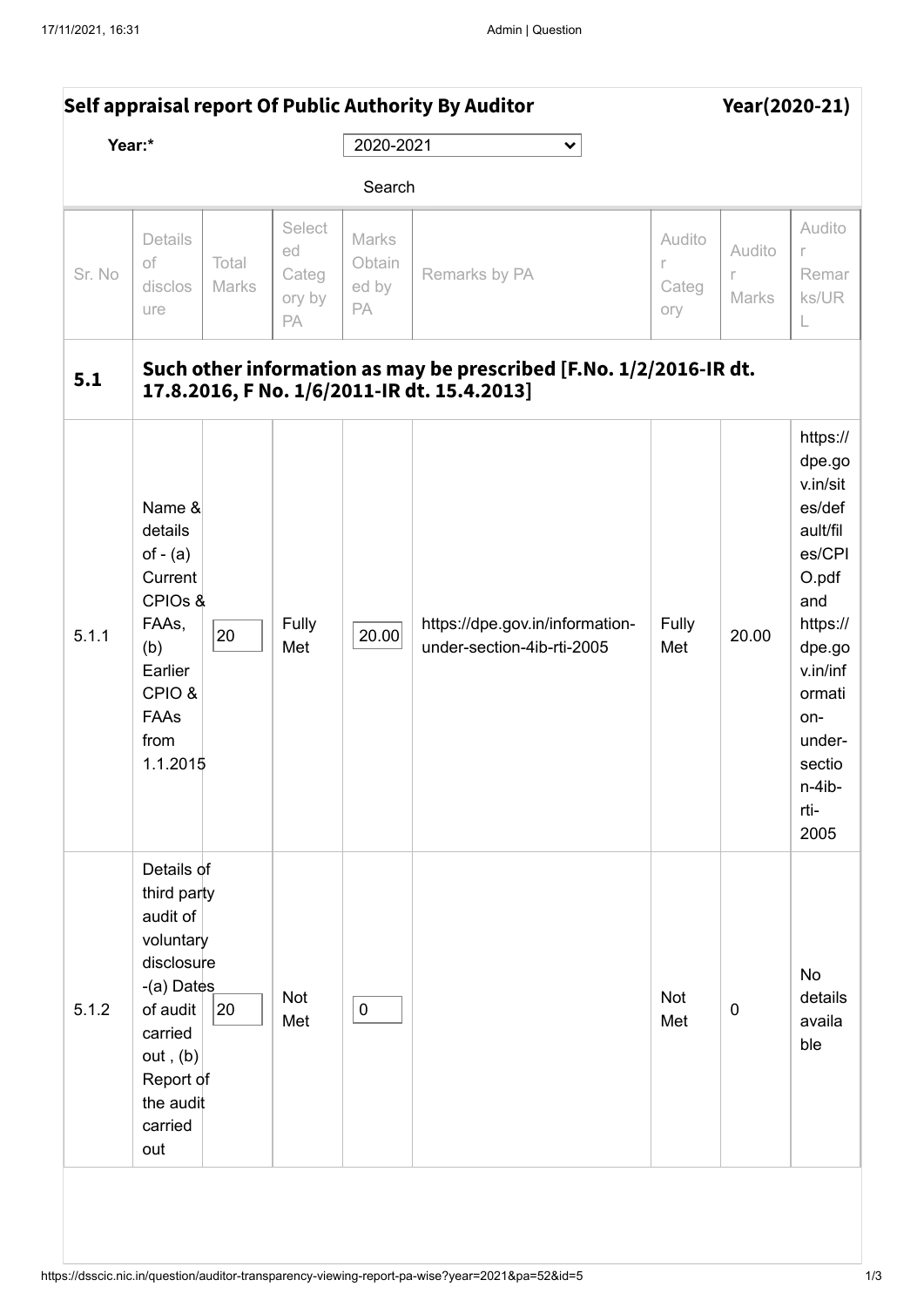| 5.1.3 | Appointment<br>of Nodal<br>Officers not<br>below the<br>rank of Joint<br>Secretary/<br>Additional<br>$HoD - (a)   20$<br>Date of<br>appointment<br>$, (b)$ Name<br>&<br>Designation<br>of the<br>officers                                                                                             | Fully<br>Met                 | 20.00     | https://dpe.gov.in/information-<br>under-section-4ib-rti-2005 | Fully<br>Met          | 20.00       | https://<br>dpe.go<br>v.in/sit<br>es/def<br>ault/fil<br>es/CPI<br>O.pdf<br>and<br>https://<br>dpe.go<br>v.in/inf<br>ormati<br>on-<br>under-<br>sectio<br>n-4ib-<br>rti-<br>2005 |
|-------|-------------------------------------------------------------------------------------------------------------------------------------------------------------------------------------------------------------------------------------------------------------------------------------------------------|------------------------------|-----------|---------------------------------------------------------------|-----------------------|-------------|---------------------------------------------------------------------------------------------------------------------------------------------------------------------------------|
| 5.1.4 | Consultancy<br>committee<br>of key stake<br>holders for<br>advice on<br>suo-motu<br>disclosure $\frac{1}{0}$<br>(a) Dates<br>from which<br>constituted,<br>$(b)$ Name &<br>Designation<br>of the<br>officers                                                                                          | <b>Not</b><br>Applic<br>able | $\pmb{0}$ |                                                               | Not<br>Applic<br>able | $\pmb{0}$   | https://<br>dpe.go<br>v.in/inf<br>ormati<br>on-<br>under-<br>sectio<br>n-4ib-<br>rti-<br>2005                                                                                   |
| 5.1.5 | Committee<br>of<br>PIOs/FAAs<br>with rich<br>experience<br>in RTI to<br>identify<br>frequently<br>sought<br>$\begin{array}{c c}\n\text{sought} & 0 \\ \text{information}\n\end{array}$<br>under RTI -<br>(a) Dates<br>from which<br>constituted,<br>$(b)$ Name &<br>Designation<br>of the<br>Officers | <b>Not</b><br>Applic<br>able | $\pmb{0}$ |                                                               | Not<br>Applic<br>able | $\mathbf 0$ | https://<br>dpe.go<br>v.in/inf<br>ormati<br>on-<br>under-<br>sectio<br>n-4ib-<br>rti-<br>2005                                                                                   |